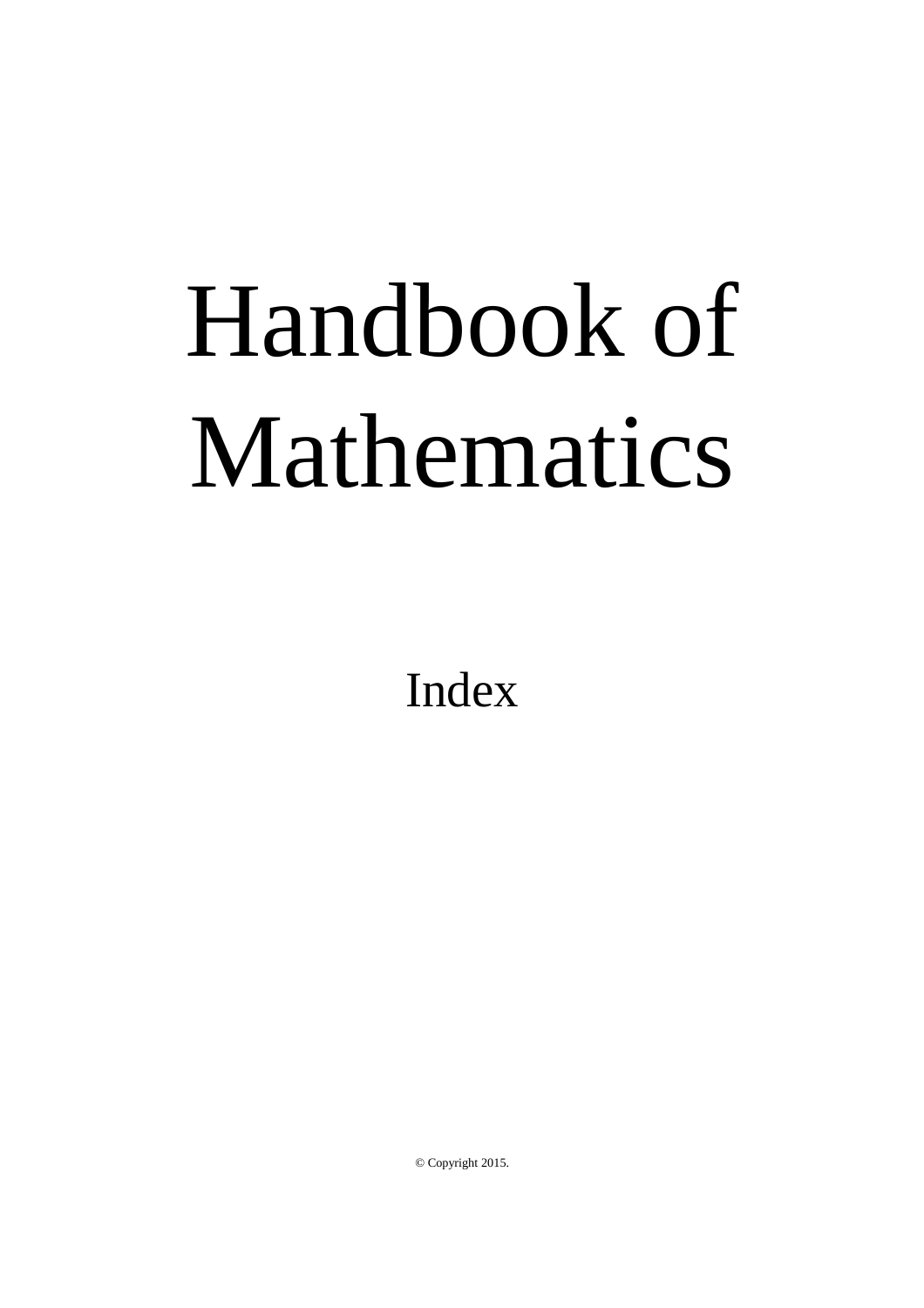## **Index**

A-basis, 316 A-module, 316 A-module, 910<br>Ab-category, 585<br>Ab-enriched (symmetric) monoidal category, 586 Abel lemma, 121, 453<br>Abel theorem, 129<br>Abel-Poisson, 487 Abelian category, 584, 591<br>Abelian category, 584, 591<br>Abelian group, 42, 43, 82, 84, 88, 89, 103, 474, 475, 516, 517, 521, 584, 590,  $599$ Abelian integral, 437 Abelian semigroup, 43, 516<br>Abelian variety, 513 Abelianization, 315 Abraham-Shaw, 748<br>Absolute complement, 8, 12 Absolute compement, 8, 12<br>Absolute consistency, 5<br>Absolute extrema, 45<br>Absolute frequency, 620<br>Absolute geometry, 149, 151, 152 Absolute geometry, 149, 151, 152<br>Absolute genetry<br>models 1,2,3,4, 151<br>Absolute homology groups , 291<br>Absolute Hurewicz theorem, 315<br>Absolute maximum, 670 Absolute valuation. 79 Absolute valuation, 19<br>
hosolute value, 145<br>
in the field of rationals, 145<br>
non-Archimedean, 145 non-aritmentean, 147<br>Absolute value of a rational number, 62<br>Absolutely convergent series, 324<br>Absolutely flat ring, 526 Absorbing, 33 Absorbing element, 12, 33<br>Absorbing on the left, 33 Absorbing on the lett, 33<br>Absorbing on the right, 33<br>Absorption, 8, 9<br>Absorption laws, 12<br>Abstract algebra, 263, 509 Abstract algebraic variety, 513<br>Abstract algebraic variety, 513<br>Abstract category, 38, 598<br>Abstract Riemann surface, 432 Abstract simplicial complex, 295, 534 Abstract space, 370<br>Abstract variety, 513 Acceptance region, 617<br>Accumulation point, 26, 195, 198<br>Action-angle variable, 695<br>Acwise connectedness, 546 Acyclic carrier, 304 Acyclic complex, 290<br>Acyclic cover, 296<br>Acyclic cover, 296<br>Acyclic cover of a simplicial complex, 296 Acyclic free chain complex, 303<br>Acyclic free chain complex theorem, 303 Acyclic free chain co<br>Acyclic graph, 260<br>Acyclic model, 303<br>Acyclic models, 303 Acyclic models, 303<br>Acyclic object, 556, 557<br>Acyclic resolution, 559 Acyclic sheaf, 559 Acyclic space, 287 Aczel's constructive Zermelo-Fraenkel (CZF), 16<br>Addition and multiplication in N, 52 Addition in N<sub>1</sub>52<br>Addition in N<sub>1</sub>52<br>Addition in Q<sub>1</sub>61<br>Addition in Z<sub>1</sub>58<br>Additive abelian group, 82 Additive associativity, 43, 516<br>Additive category, 585 Additive commutativity 43 516 Additive functor, 303, 597 Additive group, 103<br>Additive group of integers modulo n, 87 Additive group of metgers modulo n, 87<br>Additive identity, 42, 43, 516<br>Additive inverse, 42, 43, 516<br>Additive notation, 32, 39<br>additively and multiplicatively stable, 40 additively stable, 40<br>Additivity asiable, 40<br>Additivity axiom, 553<br>Adequate 297<br>Adequate subcomplex, 297<br>Adherent point, 195, 198, 219, 674<br>Adherent point, 195, 198, 219, 674<br>Adherent point, 533<br>Adherent point<br>Adic tonolog Adic topology, 533, 569<br>Adjective<br>autological, 13 heterological, 13 Adjoint, 607<br>Adjoint endomorphism, 137

Adjoint functor, 302<br>Adjoint functors, 595<br>Adjoint functors (adjunction), 595 Adjoint map, 243 Adjoint of a linear map, 243<br>Adjoint of a linear map, 243<br>Adjoint operator, 243, 375<br>Adjoint pair (of functors), 311<br>Adjointness, 589 Adjunction, 595<br>Adjunction, 595<br>Adjunction isomorphism, 596 Adjunction of indeterminates, 120<br>Admissible open set, 306 Aamissible open set, 300<br>Admissible parameter; 393<br>Admissible parameterization, 393<br>Affine algebraic set, 513<br>Affine bijection, 169 Affine combination, 278<br>Affine connection, 417, 418 Affine coordinates system, 190<br>Affine endomorphism, 191 Affine form, 191 Affine geometry, 155 Affine group, 168 Affine independent, 278<br>Affine independent set, 278 Amne independent set, 2<br>Affine isometry, 187<br>anti-displacement, 187<br>displacement, 187 Affine map, 168, 169<br>Affine map in  $\mathbb{R}^3$ , 186<br>Affine morphism, 564 Affine n-chain, 293 Affine n-space, 270<br>Affine n-space, 270<br>Affine neighborhood, 569<br>Affine orthogonal symmetry, 168 Affine plane, 155<br>Affine plane of incidence, 155 Affine scheme, 270, 513, 563, 566<br>Affine set, 277 Affine set (convex set), 277 All in e set (convex set), 274<br>Affine space, 189, 277, 531<br>affine subspace, 190<br>canonical structure, 190<br>vectorial structure, 190 Affine space (algebraic geometry), 531<br>Affine space (analytic geometry), 531<br>Affine subspace, 190 Affine subspace intersection, 190 Affine symmetry, 168<br>Affine transformation, 169 Affine variety, 264, 513, 531<br>Affine Y-scheme, 564, 570 Affines map, 190<br>Affinity, 168, 169 Affix, 69, 71<br>Afraimovich-Shilnikov theorem, 739 Aggregate demand function, 677 Aggregate demand funct:<br>Agument predicate, 3<br>AIC and SC criteria, 647 AIC and SC CITER<br>AIC criteria, 647<br>AIC criterion, 632  $AIC(p), 647$ AIC(p), 047<br>Aitken estimator, 633<br>Akaike criterion (AIC), 640<br>Akaike function, 632 Akaike information criterion, 632 Akaike-Schwarz, 629<br>Akaike-Schwarz criteria, 647 Alembert theorem, 224<br>Aleph, 33 Aleph-0, 33, 35, 37<br>Aleph-1, 33, 35, 48 Alexander-Veblen corollary, 296<br>Alexander-Veblen corollary, 296<br>Alexander-Whitney theorem, 319 Alexandroff compactification, 210<br>Alexandroff extension, 210 Alexandroff theorem, 225 Algebra, xvii, 81, 133, 264<br>associative, 133  $\begin{array}{ll} \text{asometric, 133} \\ \text{of Banach, 442} \\ \text{$\sigma$-algebra (}\Sigma\text{-algebra, }\Omega\text{-algebra), 511}\end{array}$ Algebra of polynomials, 107<br>Algebra of sets. 8 Algebra of the disk, 460 Algebraic basis, 244<br>Algebraic category, 593 Algebraic category, 595<br>Algebraic closure, 69, 77, 124, 531<br>Algebraic closure of a field, 69, 78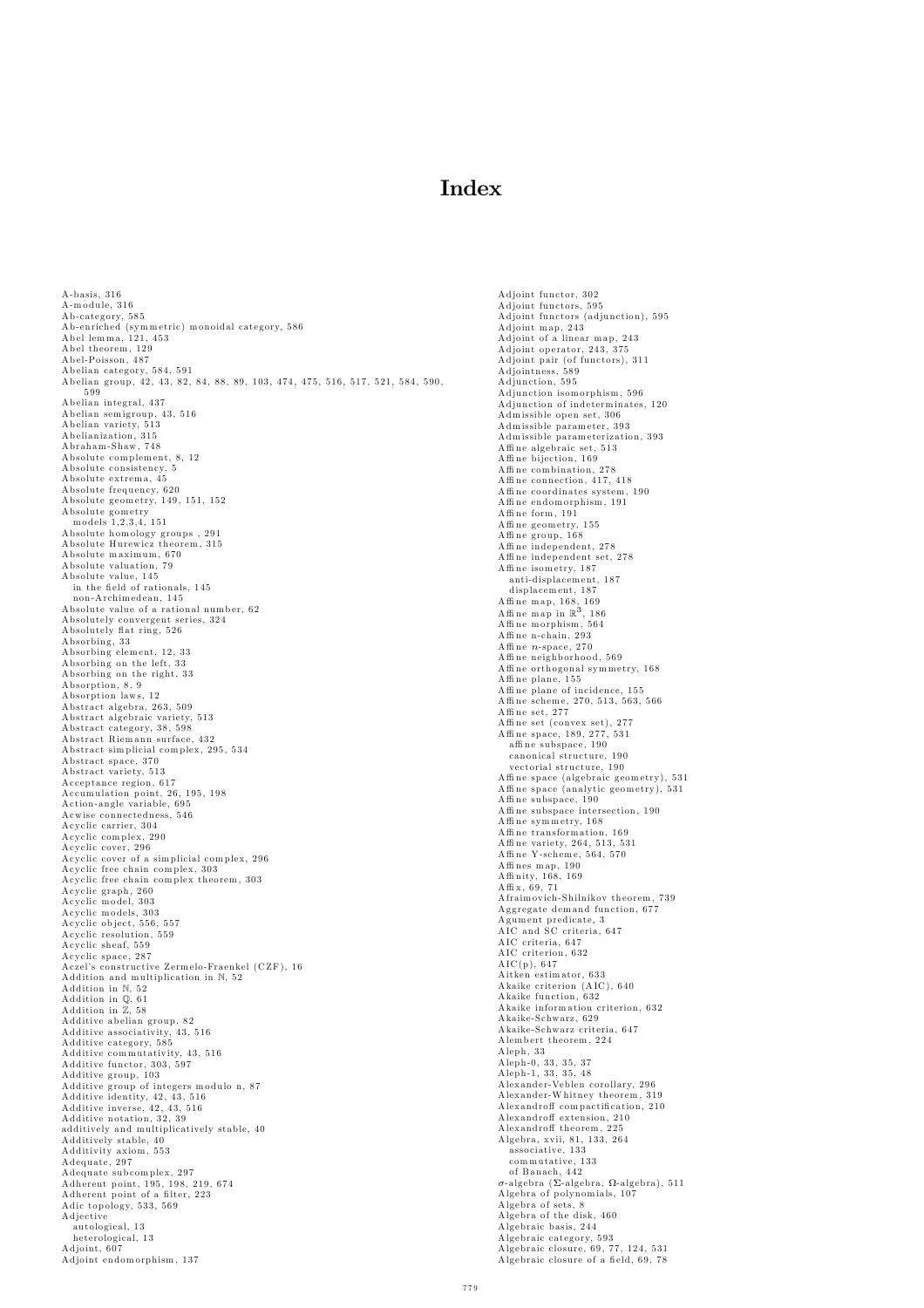Algebraic closure of C, 77<br>Algebraic complex numbers over Q, 117<br>Algebraic curve, 150, 336<br>Algebraic dimension, 212 Algebraic dual, 238<br>Algebraic element, 530<br>Algebraic elements of a field, 122<br>Algebraic extension, 123 Algebraic extension of a field, 69, 531<br>Algebraic function, 335, 436<br>Algebraic fundamental group, 568 Algebraic geometry, 509<br>Algebraic K-theory, 269, 562<br>Algebraic number, 78, 117<br>Algebraic number field, 78<br>Algebraic operation, 8, 510 Algebraic operations in sets, 8<br>Algebraic point, 437<br>Algebraic problem, 129 Algebraic ramification, 433<br>Algebraic relation, 335, 336<br>Algebraic representation of a complex number, 70<br>Algebraic signature, 511<br>Algebraic signature, 511 Algebraic space, 513<br>Algebraic structure, 38, 81, 512, 514, 582 of integers, 64 of rationals, 65 of real numbers, 66 Algebraic structure of R, 321<br>Algebraic surface, 150<br>Algebraic system, 265, 280, 510 Algebraic topology, xvii, 247, 270, 509<br>Algebraic variety, 264, 513<br>Algebraically closed, 77<br>Algebraically closed, 77<br>Algebraically closed field, 78, 113, 531, 569<br>Algebrization, 129<br>Almost everywhere convergence, 488 Alternating algebra, 137<br>Alternating bilinear form, 449<br>Alternating form, 138<br>Alternating group, 87, 138 Alternating map, 138<br>Alternating series, 324 Alternative hypothesis H<sub>1</sub>, 617 Altitude, 166 Ambient manifold, 544<br>Amenable group, 18<br>Ammestic functor, 595<br>Ampère law, 364<br>Amplitude of cycle, 734<br>Amplitude spectrum, 662 Analysis, xviii, 321<br>Analysis of autocorrelation function, 643 Analysis of residuals, 646<br>Analysis of shocks, 647<br>Analysis of variance, 617<br>Analysis of variance (ANOVA), 627 Analysis situs, xvii<br>Analytic, 548 Analytic at, 548<br>Analytic continuation, 421, 427, 441, 457 Analytic continuations along different paths, 427<br>Analytic function, 333, 415, 426, 433, 548<br>Analytic function at a point, 548<br>Analytic function on interior of domain, 548 Analytic functions, 421<br>Analytic geometry, xvii, 130, 149, 181<br>real or complex, 150<br>Analytic manifold, 540 Analytic representation, 172<br>Analytic set, 560<br>Analytic space, 560<br>Analytic subspace, 560 Analytic variety, 513<br>Andronov-Hopf bifurcation, 735, 748 Andronov-Hopf theorem, 735<br>Andronov-Pontryagin theorem, 724 Andronov-Witt theorem, 719<br>Angle, 160, 163 acute, 160<br>obtuse, 160 of opening, 184 reflex, 160<br>right, 160<br>straight, 160 Angle measure, 191<br>Angle measure on a regular patch, 400 Angle measurement, 161<br>Angle trisection, 75, 130 Angle-preserving transformation, 438<br>Annihilating element, 12<br>Annulus, 195, 428, 447, 450, 464<br>Anosov, 705 Anosov automorphism, 703<br>Anosov diffeomorphism, 705, 732 ANOVA equation, 627<br>ANOVA table, 617 for simple regression model, 627<br>Antecedent, 30, 47, 344, 620<br>Anti-adjoint, 243 Anti-matched lines, 153 Anti-matching, 152<br>Anti-matching theorem, 153 Anti-paired lines, 153 Anti-self-adjoint operator, 243<br>Antiautomorphism, 562 Anticonformal mapping, 438<br>Antiderivative, 349, 352, 353

Antidual, 405<br>Antidual basis, 405 Antihomomorphism, 562 Antilinear map, 241 Antinomy, 13 semantic or syntactic, 13 Antipodal map, 294<br>Antipode, 271, 294 Antisymmetric function, 138<br>Antisymmetric map, 138<br>Antisymmetric multilinear form, 138 Antisymmetrization, 138<br>Antisymmetrization operator, 138 Antisymmetry, 7<br>Aperiodic solution, 722<br>Apollonius circle, 167 Apollonius definition of a circle, 168 Applied mathematics, xviii Approximation, 331 Approximation by convolution, 491<br>Approximation by interpolation polynomial, 340 Approximation by polynomials<br>on a compact of  $\mathbb{C}^n$ , 236<br>on a compact of  $\mathbb{R}^n$ , 236 Approximation by trigonometric polynomials, 236 Approximation methods, 354<br>Approximation of vector functions, 236 Approximation theory, 338<br>AR (autoregressive), 644 AR model, 644<br>AR(p), 634, 644<br>Arc, 196, 204 Arc length, 358<br>Arc length of curve, 358<br>Arc length parameterization, 499 Arc of a curve, 392, 393<br>ARCH (AR conditional heteroscedasticity), 637  $ARCH$  model,  $637$ ARCH test, 637<br>ARCH(q), 652  $Archimedean$  property, 52, 67 Archimedean totally ordered commutative field, 66<br>Archimedean totally well ordered field, 78<br>Archimedean valued field, 146 Arcwise-connected, 545, 546 Arcwise-connected component, 204<br>Arcwise-connected set, 196, 204 Arcw ise -connected space, 204, 226, 545<br>Area function, 168<br>Area measure on a regular patch, 400<br>Area of elliptic triangle, 179<br>Area problem, 328<br>Areolar function, 365 Areolar measure, 365<br>ARFIMA (AR fractionally integrated MA), 651 ARFIMA process, 651, 652<br>ARFIMA(p,d,q), 651, 652<br>Argand-Gauchy plane, 71<br>Argand-Gauss plane, 71<br>Argument, 2, 74, 455, 499<br>Argument of a complex number, 74 Argum ent principle, 476<br>ariety (universal algebra), 513 ARIMA (AR integrated MA), 644<br>ARIMA model, 644<br>ARIMA process, 645<br>Arithmetic, 51<br>Arithmetic function, 141 Euclidean, 142<br>Arity, 510, 511<br>ARMA (autoregressive moving average), 645 ARMA model, 645<br>ARMA(p,q), 645<br>ARMAX, 646 ARMAA, 040<br>Arnold, 687, 695 Arnold tongue, 742<br>Arnold tongues, 740<br>Arrangement, 613<br>Arrangements with repetitions, 614 Arrangements without repetition, 614<br>Arrow, 576<br>Arrowsmith-Place, 708, 712<br>Articulation vertex, 262 Artin braid group, 539 Artinian ring, 525<br>Artinian set, 35<br>Ascending chain condition (ACC), 523 Ascoli theorem, 236, 442<br>Associate, 309 Associative law, 41 Associative magma, 41, 515 Associativity, 8, 9 Associativity isomorphism, 587 Associator, 586<br>Astroid, 336 Asymptote, 334<br>Asymptotic behavior of Fourier coefficients, 655 Asymptotic line, 403<br>Asymptotic point, 381<br>Asymptotic right triangle, 178<br>Asymptotical stability, 719<br>Asymptotically stable, 687<br>Atlas, 413–415, 542, 687<br>Atlas, 413–415, 542, 687<br>Atlas of class  $C^T$  (or  $C^T$ -atlas), 414<br> Attaching cell, 299 Attaching map, 298, 299, 535<br>Attracting or repelling basin, 747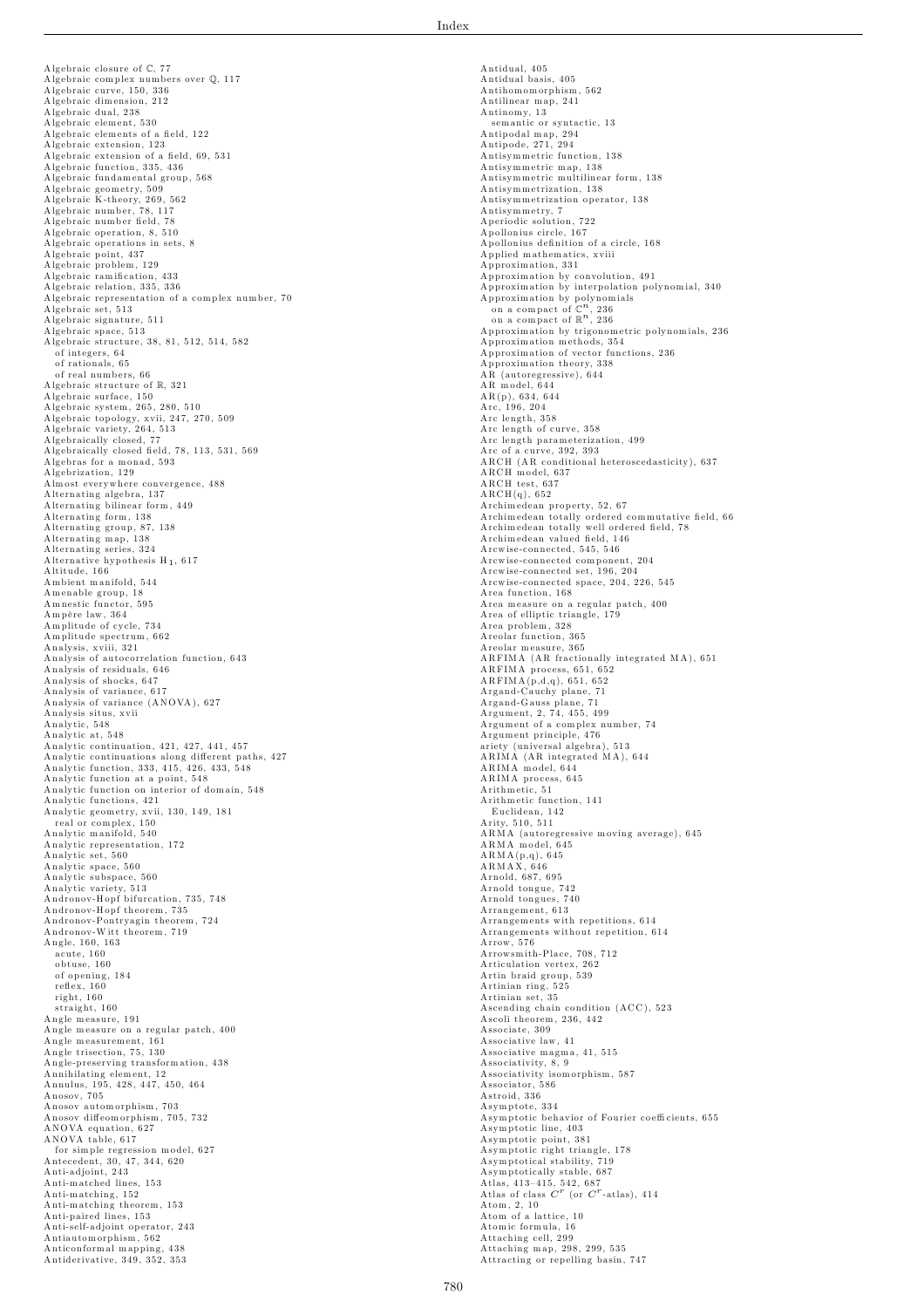Attractor, 715, 724<br>Attractor in sense of Ruelle (1981), 733<br>Attractor in the sense of Milnor, 715 augmentation, 303 Augmentation homomorphism, 553 Augmentation preserving, 303<br>Augmented complex, 296<br>Augmented Dickey-Fuller test (ADF), 644 Augmented singular complex, 292<br>Augmented singular complex, 292<br>Aureum theorem, 144<br>Autocorrelation function, 643, 725 Autocorrelation function of sampling, 643 Autocorrelation of errors, 633 Autocorrelation test of errors, 639 Autofunctor, 595<br>Autoformetar, 595<br>Autological adjective, 13 Automorphism, 33, 38, 99, 483, 520, 598 Automorphism group,  $105$ <br>Automorphism set,  $105$ <br>Automorphisms of C,  $\mathbb{S}_2$ , D, 483 Autonomous differential equation, 716 Autonomous linear differential equation, 716 Autonomous system, 693<br>Autoregressive linear model, 639 Autoregressive in<br>Axial vector, 184<br>AxioM of countable choice, 19 Axiom, 2, 5, 9 of extensionality, 17 or avenues...<br>
A,A\* (bisector), 159<br>
A1,A2,A3 (affine incidence plane), 155<br>
C (connection), 154 D (completion) Dedekin, 160 functional, 14<br>H (hyperbolic), 154 Hausdorff, 219 M1, M2, M3 (metric plane) Absolute geo., 151 of Cartesian product, 12<br>of choice, 14, 16, 17<br>of comprehension, 14, 16 of denumerable choice, 19<br>of denumerable choice, 19<br>of dependent choice, 19 of existence, 14 of extensionality,  $10, 11, 14, 16$ of foundation, 16, 17 % of induction,  $50$ <br>of infinity,  $14$ ,  $16$ ,  $17$ of mainty, 14, 10, 11<br>of pairing, 11, 16, 17<br>of regularity, 16, 17<br>of enpacement, 16, 17<br>of singletons, 10, 14<br>of singletons, 10, 14<br>of singletons, 10, 14<br>of singletons, 10, 14 of Tarski, 16<br>of the empty set, 14 or the empty set, 14<br>of the pair, 11<br>of the power set, 16, 17<br>of the set of parts of a set, 11<br>of the set of the parts of a set, 14 of the sum of set, 17<br>of the sum set, 16 % of the unordered pair,  $16, 17$ <br>of union,  $11, 14, 16, 17$ P (polar trilateral), 154<br>P1, P2, P3 (projective incidence plane), 155 P5, P5' (Fano), 158<br>R (rectangle), 153 schema of collection, 17<br>schema of replacement, 17 schema of restricted comprehension, 17<br>schema of specification, 17 schema of specification, 17<br>  $T0, T1, T2, T3, T4, 206$ <br>  $T2, 199$ <br>
Axiom (postulate), 5<br>
Axiom of bisector (A),(A\*), 159<br>
Axiom of Cartesian product, 12<br>
Axiom of choice, 14, 16, 22, 25, 32, 579<br>
Axiom of comprehension, 14, 1 Axiom of countable choice, 19<br>Axiom of Dedekin (D), 160 Axiom of denumerable choice, 19<br>Axiom of dependent choice, 19 Axiom of existence, 14<br>Axiom of existence, 14<br>Axiom of extensionality, 10, 11, 14, 16, 17<br>Axiom of extensionality (for maps), 30<br>Axiom of foundation, 16, 17, 578<br>Axiom of infinity, 14, 16, 17, 37<br>Axiom of pairing, 11, 16, Axiom of polar trilateral (P), 154<br>Axiom of polar trilateral (P), 154<br>Axiom of regularity, 16, 17<br>Axiom of replacement, 16, 17 Axiom of revealed preferences, 760<br>Axiom of revealed preferences, 760<br>Axiom of separation, 11, 16, 31<br>Axiom of singletons, 10, 14 Axiom of subsets, 16<br>Axiom of the empty set, 14 Axiom of the empty set, 14<br>Axiom of the pair, 11<br>Axiom of the power set, 16, 17<br>Axiom of the set of parts of a set, 11<br>Axiom of the sum of set, 17<br>Axiom of the sum of set, 17 Axiom of the sum set, 16<br>Axiom of the unordered pair, 16, 17<br>Axiom of union, 11, 14, 16, 17 Axiom schema of collection, 17 Axiom schema of conection, 17<br>Axiom schema of replacement, 17<br>Axiom schema of restricted comprehension, 17 Axiom schema of specification, 17 Axiomatic construction

% of number system, 78<br>Axiomatic method, 5, 149, 150<br>Axiomatic set theory, 12–15, 577<br>Axiomatic system, 3 Axiomatic system, 3<br>
Axioms, 1<br>
Euclid, 149<br>
of Zermelo-Fraenkel set theory, 16<br>
of ZFC, 16<br>
occ. 200 separation, 205, 206<br>T0,T1,T2,T3,T4, 206 Axioms of categories, 590<br>Axioms of closed sets, 218 Axioms of Zermelo-Fraenkel set theory. 16 Axis of curvature, 396 Axis reflection, 159<br>Axonometric projection, 174 b-adic number, 68 Bézout coefficients, 60, 111<br>Bézout identity, 60 Bézout Identity, 60<br>Bézout theorem, 60<br>Bachmann, 151, 157 Bachmann metric plane, 151 Back face, 318<br>Backward elimination, 632 Baire category theorem, 232, 724<br>Baire function, 368, 369 Baire property, 232<br>Baire space, 232<br>Baker map, 732 Ball, 50<br>Ball, 50<br>Banach algebra, 24, 442, 494<br>Banach fixed point, 372<br>Banach fixed-point theorem, 372 Banach functional, 20<br>Banach space, 20, 21, 237, 241, 371, 489 Banach theorem, 241, 391<br>Banach-Alaoglu theorem, 442 Banach-Steinhaus theorem, 241, 371<br>Banach-Tarski paradox, 8, 17 Barratt-Whitehead lemma, 292<br>Barrow rule, 499 Barycenter, 190, 252, 278, 675<br>Barycenter, 190, 252, 278, 675<br>Barycentric coordinates, 190, 252, 278<br>Barycentric subdivision, 293 Barycentric subdivision, 250<br>Barycentric subdivision of an affine n-simplex, 293 Base, 560<br>
Base, 560<br>
Base for a topological space, 537<br>
Base line, 157<br>
Base of fiber space, 562<br>
Base of there space, 562<br>
Base scheme, 563<br>
Base space, 306, 560, 574<br>
Base ton number of the space, 306, 574 Base ten numeral system, 56<br>Base-10 numeral system, 56 Basepoint, 214 Basepoint preserving map, 272<br>Basepoint preserving map, 272<br>Basic dynamics of diffeomorphisms, 687<br>Basic variable, 670 Basic variable, b/d<br>Basin of attraction, 715, 724, 733<br>Basis, 102, 199, 405, 519<br>Basis for a topology, 308<br>Basis of a K-vector subspace, 108 Basis of a topology, 199<br>Basis of neighborhoods, 200, 218, 222 Basis of open sets, 218<br>Bauer, 370<br>Bayes theorem, 619 Bayes theorem, 019<br>Behaviors of second-order linear systems, 716<br>diagram of behaviors, 717<br>interpretation of eigenvalues , 717<br>Belote, 615 Benow, 019<br>Bernoulli inequality, 323<br>Bernoulli number, 337<br>Bernoulli shift map, 725 Bernstein polynomial, 338 Bessel inequality, 244, 653<br>Best approximation, 338, 394 Best contact, 394<br>Beth's definability theory, 5 Betti group, 257, 550<br>Betti number, 257, 412 Bezout identity, 143<br>Bezout relation, 120 Bezout theorem, 60<br>Bezout theorem (for polynomials), 111 Bezout theorem (for<br>Bi-ratio, 171<br>Bianchi identity, 419<br>Bicategory, 585, 593<br>bicategory, 264 Biclosed monoidal category, 586<br>Bicomplete category, 585 Biconnected graph, 262<br>Bidual, 239, 405 Bidual, 259, 400<br>Bidual of a normed vector space, 239<br>Bienaymé-Chebychev inequality, 620<br>Bienaymé-Tchebychev inequality, 620 Bifunctor, 264, 585, 586, 595<br>Bifunctor, 264, 585, 586, 595<br>Bifunctor (binary functor, i.e. 2-ary), 595<br>Bifurcation, 733, 734, 748 Andronov-Hopf, 735, 748<br>Andronov-Hopf supercritical, 749 cusp, 712<br>flip, 748<br>fold, 748 Hopf, 733 Hopf subcritical, 712<br>Hopf supercritical, 712<br>node-saddle, 733 node-saddle, 733<br>of fixed points, 733<br>of periodic orbits, 734<br>period-doubling, 748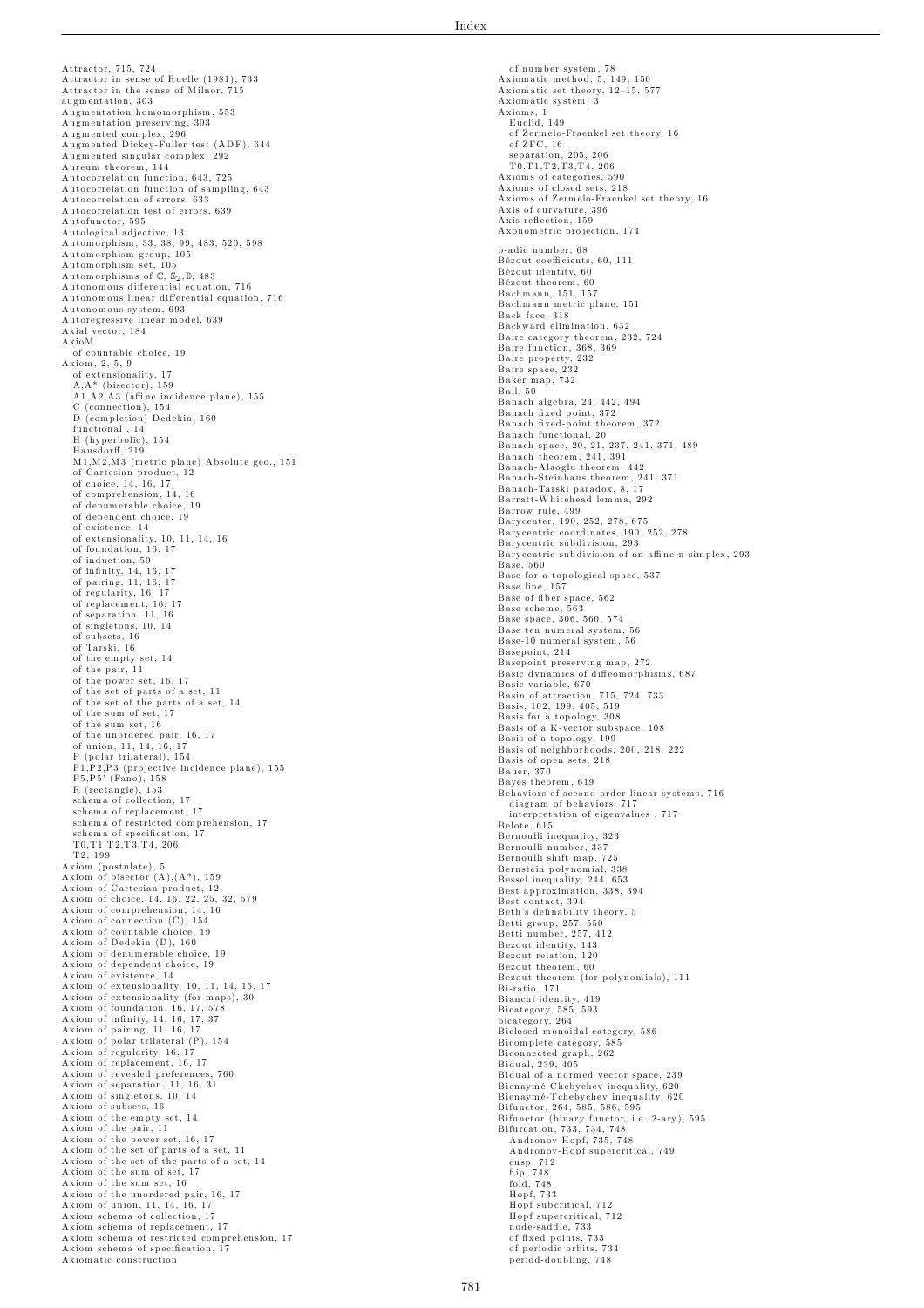pitchfork, 733<br>saddle node, 718, 748<br>subcritical, 734 subharmonic, 734<br>supercritical, 733 transcritical, 733 Bifurcation diagram, 713, 735, 736, 749, 751<br>Bifurcation diagram of Lorenz model, 751 Bifurcation of double periodic orbits, 736<br>Bifurcation value, 734<br>Bifurcations in Morse Smale systems global bifurcation, 737 saddle-node separatrix disappearance, 738<br>saddle-node to periodic orbit, 738<br>local bifurcation nearby periodic orbits<br>bifurcation of double periodic orbits, 736 centre manifold theorem for maps, 736 creation of a torus, 737<br>period-doubling (flip bifurcation), 737 local bifurcations nearby steady states, 734<br>Bogdanov-Takens bifurcation, 736 breaking symetry, 736<br>centre manifold theorem, 734<br>cusp bifurcation, 735 generalized Hopf bifurcation, 736<br>Hopf bifurcation, 735<br>saddle-node, transcritical bifurcations, 734 Bifurcations of fixed points, (Cod-1), 733<br>subcritical bifurcations, 734 supercritical bifurcations (normal form) Hopf, 733<br>pitchfork, 733 saddle-node, 733<br>transcritical (stability exchange), 733 Bifurcations theory in Morse Smale systems, 734<br>Big étale site, 568, 569 B ig gest elem ent, 9 Biharmonic oscillator, 695 Biholomorphic map, 438<br>Biholomorphism, 482, 483 Biholomorphism,(conformal map), 482<br>Bijection, 33, 37, 520<br>inverse, 36<br>Bijective homomorphism, 520<br>Bijective homomorphism (bimorphism), 520 Bijective map, 29, 31, 519<br>Bijective map defined via compositions, 30 Bijective morphism, 33<br>Bijective morphism (isomorphism), 33<br>Bijective sets, 29<br>Bijectivity of Galois map, 127 Bilinear extension, 103<br>Bilinear form, 406 Bilinear function, 304<br>Bimorphism, 520, 598 Binary functor, 264<br>Binary numeral system, 56<br>Binary operation, 765, 510<br>Binary relation, 7, 13, 27, 28<br>antisymmetric, 28 anthymmetric, 28 biective (or biunivocal), 28<br>doubly surjective, 28 injective, 28<br>left surjective, 28 properties, 28<br>reflexive, 28 right surjective, 28 symmetric, 28 total, 28 transitive,  $28$ univocal, 28<br>Binomial coefficient, 90, 613<br>Binomial distribution, 617, 621<br>Binomial equation, 129 Binomial expansion, 90 Binomial formula, 92 Binomial series, 90, 333<br>Binomial theorem, 90, 92 Binormal vector, 394<br>Bipartite Graph (or bigraph), 259 Biperiodic dynamics, 722<br>Bipoint, 161 Biquadratic rectangular impulse, 663<br>Biquadratic reciprocity theorem, 145<br>Birational transformation, 150<br>Birkhoff ergodic theorem, 725 Birkhoff HSP theorem, 514<br>Birkhoff prime ideal theorem, 23 Birkhoff theorem, 514, 718 Birth of an invariant torus, 748  $Bisector, 152$ Bisector axiom  $(A), (A^*)$ , 159 Bite vector, 32<br>Bivalence principle, 1 Bivalent logic, xvii<br>Blakers-Massey theorem, 315 Blaschke condition, 464<br>Blaschke products, 468 Block, 262 B lo ck -G u cken h eim er -M isiu riew icz th eo rem , 7 3 3 Blowing-up, 701 directional, 702<br>polar, 701<br>BLUE, 634, 635 BLUE (Best Linear Unbiased Estimator), 629 Blue sky catastrophe, 746, 748  $Bodganov, 712$ Bogdanov, 712<br>Bogdanov, Takens, 712

Bogdanov-Takens bifurcation, 736<br>Bolyai, 169<br>Bolzano-Weierstrass property, 210 Bolzano-Weierstrass property, 210<br>Bolzano-Weierstrass theorem, 322, 323 Boolean algebra, 19<br>Boolean algebras, 9 Boolean lattice, 9, 10, 618<br>Boolean prime ideal theorem (BPI), 19, 23, 24 Boolean ring, 10, 93 Bordant, 373, 547<br>Bordant manifolds, 547<br>Bordism, 263, 373, 549 Bordism group, 547<br>Borel measure, 725 Borel σ-algebra, 618<br>Borel set, 618, 725 Borel sigma-algebra, 618, 725<br>Borel-Carathéodory inequality, 467<br>Borel-Lebesgue, 223<br>Borel-Lebesgue property, 223 Borsuk theorem, 473<br>Borsuk-Ulam, 294 Borsuk-Ulam theorem, 320<br>Boundary, 286, 294, 547<br>Boundary conditions, 391<br>Dirichlet, 391 Neumann, 391<br>Robin, 391 Boundary map, 553, 558<br>Boundary morphisms, 597 Boundary of a singular n-simple, 286<br>Boundary operator, 286, 534, 550 Boundary point, 195, 294 Boundary value problem, 378<br>Bounded, 21<br>Bounded distance, 217 Bounded from above, 46<br>Bounded function, 21 Bounded lattice, 23<br>Bounded linear functional, 19, 21 Bounded linear operator, 372<br>Bounded part, 209, 216 Bounded tile, 209<br>Bounded variation, 653 Bouquet of circles, 298<br>Bouquet of circles (rose), 298 Bourbaki, 205 Bourbakist conception of mathematics, 37 Boussinesq, 749<br>Box-counting dimension, 730 Box-counting dimension properties, 730<br>Box-Jenkins method, 645 Box-Pierce statistic, 643 Bra, 409<br>Brachistochrone, 372, 373<br>Bracket of two vector fields, 416 B raid, 5 3 9 Braid group, 539<br>Braid index, 539<br>Braided category, 587 Braided monoidal category, 587<br>Braiding, 587<br>Branch, 423, 431<br>Branch cut, 423, 431 Branch point, 422, 431, 433<br>Breaking symetry, 736<br>Breit-Wigner curve, 663<br>Breusch-Godfrey test, 634 Broomhead-King, 416<br>Brouwer, 4, 212, 215, 472, 674, 677<br>Brouwer degree, 413<br>Brouwer fixed point theorem, 215, 677 Brouwer theorem, 214, 472<br>Brownian motion, 651 Bubble sort, 87<br>Bundle, 153, 263, 268, 561<br>Bundle (category), 561<br>Bundle (topology), 561 Bundle rank, 269, 562<br>Buniakowski inequality, 191 B u rali-Fo rti, 1 3 Burali-Forti paradox, 49 By recurrence, 5 C is algebraically closed, 115<br> $\mathcal{C}^\infty$  partition of unity subordinate to covering, 499<br>C-analytic function, 453, 457  $\mathbb{C}\text{-}\widehat{\mathbb{C}}$  function, 423  $\widehat{\mathbb{C}}$ -C function, 423 C-C function, 423<br>C-C-function, 423, 425 C-differentiable function, 424, 452, 548, 549 C∞-manifold, 541<br>C∞-structure, 541<br>C∞-structure, 541<br>C\*-partition of unity, 495, 500<br>C<sup>*∗*-algebra, 562</sup><br>C<sup>*r*</sup>-manifold, 687 Caeteris paribus, 647 Cah, 175 Calculation of geodesic curvature, 401<br>of normal curvature, 401 Calculus and analysis, xviii Calculus of variations, 372<br>Cancellable, 40<br>Cancellable element, 33, 40 Cancellation property, 40<br>Canonical basis, 191, 443 Canonical basis of the K-vector subspace, 108 Canonical euclidean norm, 191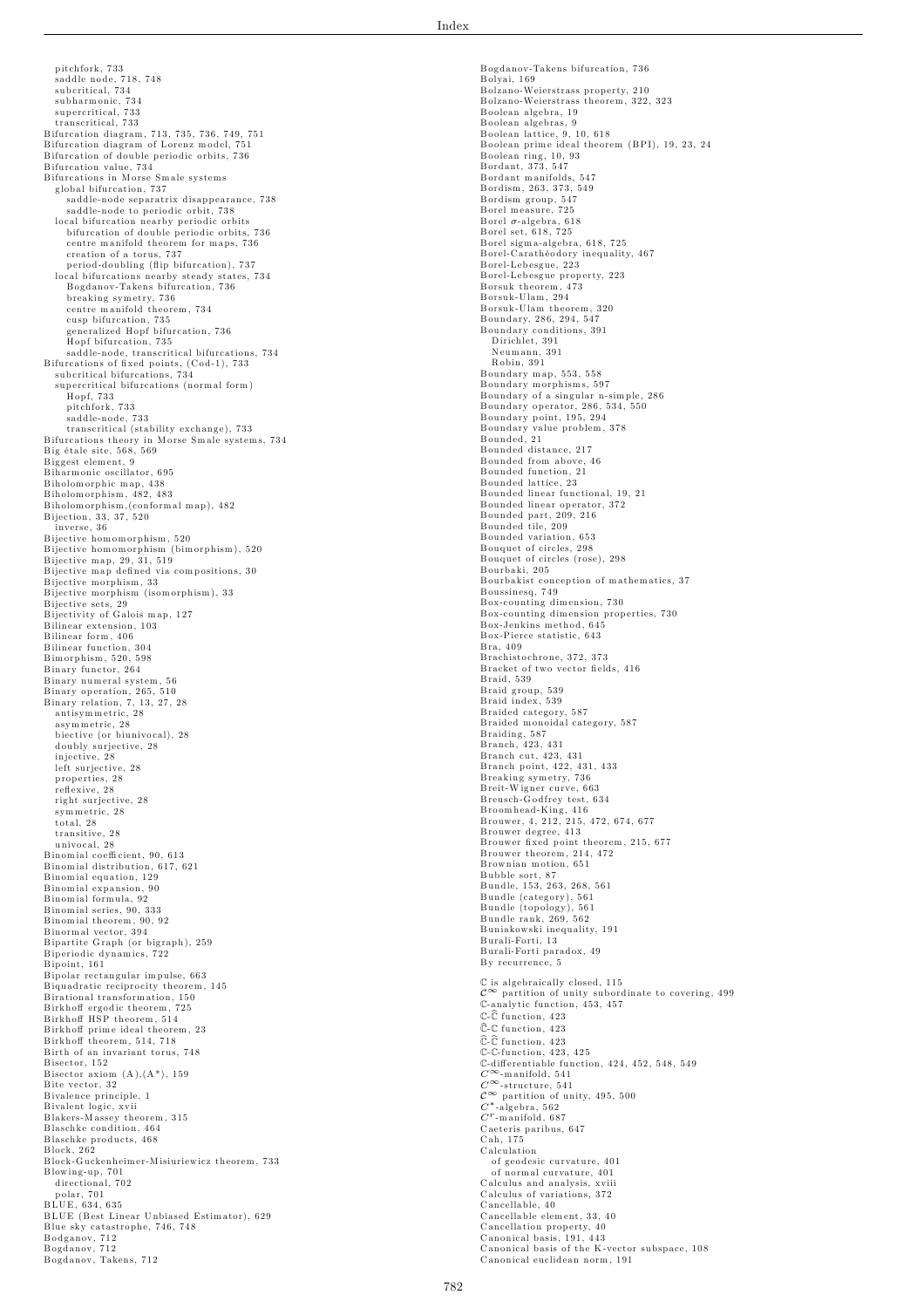Canonical flabby resolution, 559 Canonical Habby resolution, 559<br>Canonical Hasque resolution, 559<br>Canonical form of a circle map, 740<br>Canonical injection, 30, 520<br>Canonical map, 30, 201, 563<br>Canonical morphism, 87<br>Canonical projection, 223, 599, 603<br>Canon Canonical resolution, 559 Canonical scalar product in vector space  $\mathbb{R}^n$ . 191 Canonical structure, 190 Canonical surjection, 29, 34 Canonical topology, 609 Cantor, 13, 37, 47, 66<br>Cantor comb, 730<br>Cantor comb, 730<br>Cantor diagonal method, 32, 34 Cantor diagonal method, 33<br>Cantor diagonalization, 33<br>Cantor function, 740<br>Cantor native language, 35 Cantor sequence, 49<br>Cantor set, 706, 709, 730, 731 Cantor theorem, 31, 37, 228<br>Cantor's transfinite numbers, 48<br>Capacity dimension, 730 Capital per unit of labor, 760 Carathéodory theorem, 485 Cardan method, 128 Cardinal, 10, 33, 34, 48 addition, 34<br>arithmetic, 34 comparison 34 exponentiation, 34 multiplication, 34 of a set, 36 of finite or infinite set. 34 of reals, 37 of reals, 37<br>of the set of reals, 35<br>operations, 34<br>Cardinal number, 10, 33 Cardinal of a group, 82 Cardinality, 33<br>Cardinality 1, 33<br>Cardinality 2, 33 Carnap, 1 Carnap, 1<br>Carrier (universe), 510<br>Carrier function, 303 Carrier set, 510<br>Carrier set (underlying set), 510<br>Carrier set (underlying set), 510<br>Cartesian closed category, 588 Cartesian geometry, 130<br>Cartesian product, 13, 27 Cartesian representation of a complex number, 70<br>Cascade of period-doublings, 738 Casorati-Weierstrass theorem, 464 Cat, 584<br>Catalan numbers, 32 Catastrophic instability, 749 Categorical direct sum, 603 Categorical product, 603 Categorical sum, 603<br>Categories of rational functions, 335 Categories of rational functions, 335<br>
Category, 38, 256, 265, 270, 272, 576, 577, 581, 582, 598<br>
by Eilenberg-Mac Lane, 576<br>
by Mac Lane, Buchsbaum, Grothendieck, Heller, 577<br>
category Ab (AbGrp), 583<br>
Category AbGrp (or Category Comp, 289.<br>Category CPO, 583<br>Category Diff, 583<br>Category Diff<sub>b</sub>, 583<br>Category Fields, 583 Category Grp (Groups, Group), 583 Category Heyt, 583<br>Category Heyt, 583<br>Category hoTop, 583<br>Category isomorphism, 594 Category Isomorphism, 394<br>Category Man, 583<br>Category Man, 583<br>Category Mon, 583<br>Category of (Eilenberg-Moore) algebras, 594 Category of childrenberg-avoired as the Category of all étale morphisms, 568<br>Category of all étale morphisms, 568 Category of chain complexes, 589, 592<br>Category of chain complexes, 589, 592<br>Category of functors, 586<br>Category of schemes, 270, 563<br>Category of sheaves of sets, 551, 569 Category of small categories, 584<br>Category PoSet, 583 Category PoSet, 583<br>Category PreOrd, 583<br>Category Rings, 583<br>Category Sets, 583<br>Category theory, 265, 575 Category Top, 583<br>Category Vec, 583 Category Vec, 553<br>Category Vec<sub>R</sub>, 583<br>Category Vec<sub>R</sub>, 583<br>Category with a generator, 591<br>Catenary ring, 525<br>Catenary scheme, 564<br>Category Scheme, 564 Cathetus, 178 Cathetus, 178<br>Cauchy convergence criterion, 323<br>Cauchy criterion, 228, 244<br>Cauchy filter, 231<br>Cauchy form of Taylor remainder, 332<br>Cauchy formula, 425, 456<br>Cauchy formula, 425, 456 for a disk (direct demonstration). 459 Cauchy formula (Homology form), 475

Cauchy formula (Homotopy form), 471<br>Cauchy inequalities, 457, 486<br>Cauchy integral formula, 425 property, 425<br>Cauchy integral formula, 425, 429 Cauchy integral property, 425<br>Cauchy integral theorem, 425, 429, 660 Cauchy integration criterion, 355<br>Cauchy kernel, 460<br>Cauchy kernel, 460 Cauchy mean-value theorem, 331 Cauchy principal value, 661<br>Cauchy rational sequence, 69 Cauchy real sequence, 69<br>Cauchy real sequence, 69<br>Cauchy sequence, 21, 66, 67, 146, 372 rational, 69 real, 69 Cauchy theorem, 456, 474<br>Cauchy theorem (Homology version), 474, 475 Cauchy theorem (Homotogy version), 474, 475<br>Cauchy theorem (Homotopy version), 470, 474<br>Cauchy tranform, 459<br>Cauchy transform, 453<br>Cauchy transform of a Radon measure, 453 Cauchy transform of a readon measure, 359<br>Cauchy-Goursat theorem, 453, 461 Cauchy-Kowalewska theorem, 389<br>Cauchy-Fompeiu formula, 456, 489 Cauchy-Riemann conditions, 421, 424<br>Cauchy-Riemann equation, 457 Cauchy-Kiemann equation, 457<br>Cauchy-Schwarz inequality, 191<br>Causality in the sense of Granger, 647 Causality in the sense of Sims, 647<br>Cavalieri, 357 Cavalieri principle, 357<br>Cavalieri theorem, 357 Cayley-Menger determinant, 251, 255<br>Connectedness properties of topological spaces, 538<br>Cech cohomology, 550, 558, 559 Cech cohomology group, 558<br>Cech complex, 550<br>Ceiling, 61 Ceiling function, 61<br>Cell, 534, 585 Cell (algebraic topology), 534 Cell (geometry), 534 Cellular, 301, 535<br>Cellular approximation, 302 Cellular approximation, 302<br>Cellular approximation theorem, 302<br>Cellular chain complex, 301<br>Cellular chain complex lemma, 301<br>Cellular chain complex of a filtration, 301 Cellular filtration, 301<br>Cellular homology, 301 Cellular map, 301<br>Cellular space, 301 Cellular theory, 287<br>Cellular theory, 287<br>Center, 83, 717<br>Center (centre), 83<br>Center manifold, 700, 748 Center manifold theorem, 700<br>Center of the sheaf, 157 Centering parameter, 666<br>Central angle, 163 Central limit theorem, 617 Central projection, 170 Central projections in  $P^3(\mathbb{R})$ , 170 Central projections in  $\mathbb{R}^3$ , 170 Central sheaf, 157<br>Centre, 83, 381 Centre manifold 748 Centric, 156 Centric perspective, 156<br>Ceteris paribus, 647 Cevian, 166<br>CH, 15<br>Chain, 21, 36, 44, 45, 260, 285 Chain complex, 289, 533, 550, 589 Chain complex of finite type, 318 Chain equivalence, 290, 303 Chain equivalent, 290<br>Chain group, 301 Chain homotopic, 290<br>Chain homotopic maps, 290<br>Chain homotopy, 290 Chain map, 290 Chain of an ordered set. 36 Chain of fields, 129, 130 Chaitin, 3<br>Change of admissible parameter, 393 Change of basins, 747<br>Change of basis, 405<br>Change of coordinate system, 187 Change of coordinates, 414, 542 Change of local coordinates, 541 Change of parameterization, 499 Change of variable, 353, 380<br>Change of variable, 353, 380<br>Change of variables, 357<br>Chaos, 714, 732<br>(DO) density of orbits, 732 (SDIC), 732<br>(TT) topological transitivity, 732 Chaos in the sense of Devancy, 732<br>Chaos in the sense of Devancy, 732<br>Chaos in the sense of Li-Yorke, 732<br>Chaos theory, xviii Chaotic attractor, 732<br>Chaotic dynamical system, 732 Chaotic systems in the sense of Devaney, 732 Character of a point, 538<br>Character of a topological space, 538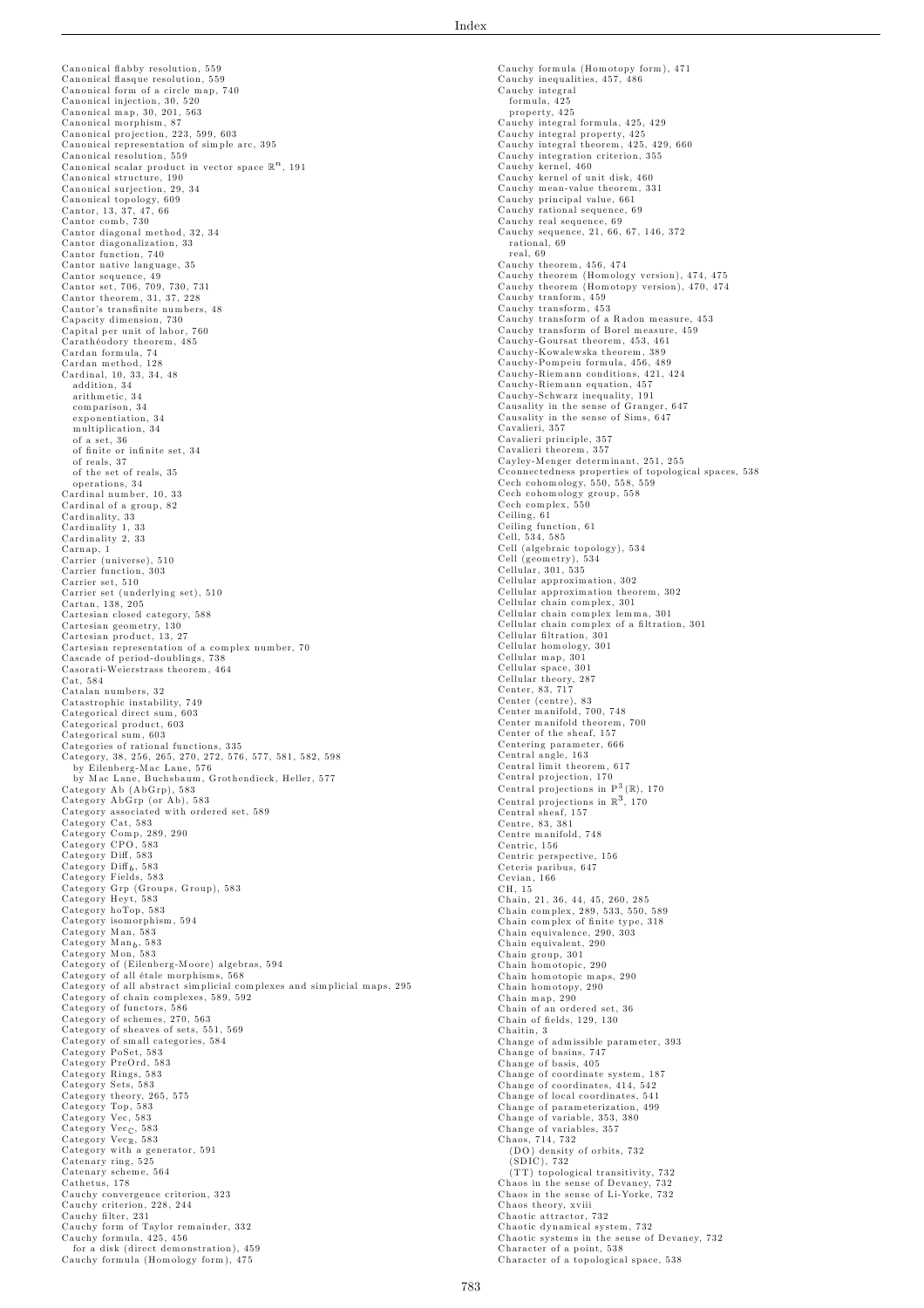Characteristic, 94, 530 Characteristic, 94, 350<br>Characteristic class of a fibration, 320<br>Characteristic equation, 385<br>Characteristic function, 32 Characteristic map, 300, 535<br>Characteristic of a ring, 94 Characteristic polynomial, 135<br>Characteristic root, 133 Characteristic subspace, 135<br>Characteristic value, 133 Characterization Characterization<br>
of simply connected open sets, 485<br>
of simply connected open sets, 485<br>
Characterization of an attractor, 730<br>
fixed point: Lyapunov exp. sign  $(-,-,-)$ , 730<br>
limit cycle: Lyapunov exp. sign  $(0,-,-)$ , 730<br>
s Chart, 413, 541, 542, 687<br>Chasles relations, 75 Chebychev inequality, 620 Chebyshev (Tchebychev, Tchebicheff, Čebyšev, Tschebyscheff, Chebishev), 75, 339 Chebyshev approximation, 669<br>Chebyshev distance, 220 Chebyshev norm, 338, 340<br>Chebyshev norm (uniform norm), 338<br>Chebyshev polynomials, 75, 116, 338<br>Chebyshev polynomials of the first kind, 116<br>Chebyshev polynomials of the first kind, 116 Chebyshev polynomials of the first kind, 116<br>Chebyshev polynomials of the second kind, 116<br>Chi-squared distribution, 617 Chi-squared ustribution, 011<br>Chi-squared test, 617, 622<br>Chillingworth, 687<br>Chinese congruence, 97<br>Chinese typothesis, 97<br>Chinese remainder theorem, 97 Chinese theorem, 97 Chinese theorem, 97<br>Choice function, 16, 17, 19<br>Choice of optimal model, 631, 632 Chordal distance, 423<br>Chordal theorem, 167 Chow test, 635<br>Christoffel symbol of the first kind, 418 Christoffel symbols, 417<br>Christoffel symbols of the second kind, 418 Church, 3<br>Circle, 163, 184, 185 Circle diffeomorphism, 692<br>Circle diffeomorphisms with rational number, 692 Circle map, 742<br>Circle of curvature, 177, 396, 398 Circle of curvature, 111, 350, 350<br>Circle of curvature for an ellipse, 397<br>Circle quadrature, 75, 131 Circle squaring, 75, 131<br>Circuit, 260, 297 Circular average, 491 Circular function, 174, 336 Circular permutation, 91<br>Circular permutation, 91<br>Circumcenter, 167 Circumcircle, 166<br>Circumradius, 167  $C^k$ -atlas, 541<br>Class of algebras, 594 Class of generators for a category, 581 Class of groups, 317<br>Class of groups, 317<br>Class V, 15, 578<br>Classes of quadrics, 188<br>Classical harmonic analysis, 487 Classification of quadrilaterals and triangles, 170<br>Classification of closed surfaces, 255 Classification of fields, 125 Classification of metric planes, 155<br>Classification of patch points, 402 Classification of periodic orbits, 719<br>Classification of periodic orbits, 719<br>Classification of valued fields, 145 Classifying morphism, 581 Clique, 262<br>Clopen set, 537<br>Closed 1-form, 316<br>Closed arc, 196 Closed ball, 216<br>Closed curve, 214, 545<br>Closed curve contractility, 546 Closed disk, 71, 196 Closed Eulerian chain, 260 Closed form, 448 Closed form, 446<br>Closed graph theorem, 241, 372<br>Closed immersion, 564, 571 closed immersion, 570 Closed Jordan curve, 197 Closed k-cell, 294 Closed manifold, 542 closed manifold. 547 Closed manifold (compact boundaryless manifold), 547 Closed monoidal category, 586 Closed monoidal<br>Closed orbit, 722<br>Closed part, 216 Closed path, 279 Closed set, 26, 195, 198<br>Closed subscheme, 564 Closed surface, 255 classification, 255<br>Closed surfaces, 255 Closed under, 520, 521 Closed-bounded, 197<br>Closed-bounded property, 197 Closure, 24, 27, 42, 195, 216, 520, 521<br>of a connected part, 226

 ${\rm Closure}$  ,  $674$ Closure ,  $674$ <br>Closure (abstract algebra), 520, 521<br>Closure (abstract algebra), 520, 521<br>Closure of valued fields, 146<br>Closure theorems, 155<br>Cluster point, 26, 190, 220<br>of a sequence, 322, 323, 341, 423<br>Cluster point of Cluster point of a map, 221<br>Cluster point of a sequence, 221<br> $C^n[a, b]$  space, 371<br>Co-cone, 601<br>Co-unit, 320 Co-unit, 320<br>Co-unit of a graded co-ring, 320<br>Cobordant, 547<br>Cobordant manifold, 547<br>Cobordism, 373, 547 Cobordism class, 547 Cobordism group, 547<br>Coboundary, 317, 534 Coboundary map, 555<br>Coboundary map (differential), 555, 556<br>Coboundary map (differential), 555, 556 Coboundary operator, 534, 550<br>Coboundary operator (codifferential), 558<br>Cobounding, 373 cochain, 317 Cochain complex, 534, 555, 556 Cochrane-Orcutt method, 635 Cocomplete category, 305, 585<br>Coconstant morphism, 599<br>Coconstant morphism, 599<br>Cocorstant morphism, 599<br>Cocycle, 317, 534<br>Codifferential, 558, 559 Codifferential, 558, 559<br>Codimension, 699, 712, 734<br>Codimension of a bifurcation, 736<br>Codimension-1, 733<br>Codomain, 14, 29, 30, 38, 519<br>Coefficient group, 302 Coefficient of degree k, 108<br>
Coefficient of determination, 627, 629<br>
Coefficient of determination, 627, 629<br>
Coefficients, 304<br>
Coequalizer, 305, 588, 604 Coexact sequence, 313<br>Cofactor, 106 Cofibration, 314<br>Cofinal, 15, 23, 578 Cofinality, 23<br>Cofinality, 23<br>Cogroup object, 310 Cohen-Macaulay ring, 525<br>Cohen-Macaulay scheme, 564<br>Coherence conditions, 593<br>Coherence property, 587 Coherent sheaf, 553 Cohomology, 263, 316, 476, 549, 556 Cohomology (of topological space), 550<br>Cohomology (with values in sheaf), 550 Cohomology (with values in snear), 550<br>Cohomology class, 317<br>Cohomology functor, 597<br>Cohomology group, 263, 316, 317, 476, 550<br>Cohomology groups, 568<br>Cohomology ring, 318, 319, 550<br>Cohomology theory, 263, 476, 509<br>Cohomolo Cohomology with compact support, 571<br>Cohort data, 625 Conort data, 023<br>Coincident transformation, 161<br>Cointegrated series, 648<br>Cointegration, 626, 648<br>Cointegration analysis, 648 Cointegration rank, 649<br>Cointegration relation, 650 Cointegration relation, 550<br>Cointegration relation test, 650 Cointegration test, 648<br>Cointegration theory, 626<br>Cointegration vector, 648<br>Cokernel, 599, 605<br>Colimit, 305, 602 Collection of morphisms, 38, 598<br>Collectivizing property, 11<br>Collectivizing relation, 8<br>Collinear, 152 Collinear vectors, 181<br>Collinearity, 181 Collineation, 151, 156, 171<br>orthogonal, 151 projective, 149 Collineation of a projective plane, 156 Collision, 748<br>Coloring, 214, 261  $Comatrix, 106$ Comb space, 203 Combination (or selection), 613<br>
Combination with repetitions, 615<br>
Combinations without repetition, 615<br>
Combinatorial analysis, 54, 613<br>
Combinatorial analysis, 54, 613 Combinatorial homotopy, 254<br>Combinatorial theory, 613 Combinatorial topology, 250, 254<br>Combinatorics, 254, 613 Comeagre set, 232 Comma category, 580, 584<br>Comma derivative, 417 Common divisor, 57<br>Common multiple, 58 Commutative Abelian groups, 89<br>Commutative Abelian groups, 89<br>Commutative and unitary ring, 522 Commutative Banach algebra, 24  ${\rm Commutative\ diagram},\, 30,\, 273,\, 600\\ {\rm Commutative\ field\ structure},\, 64$ Commutative group, 82, 89, 475<br>Commutative group (Abelian group), 82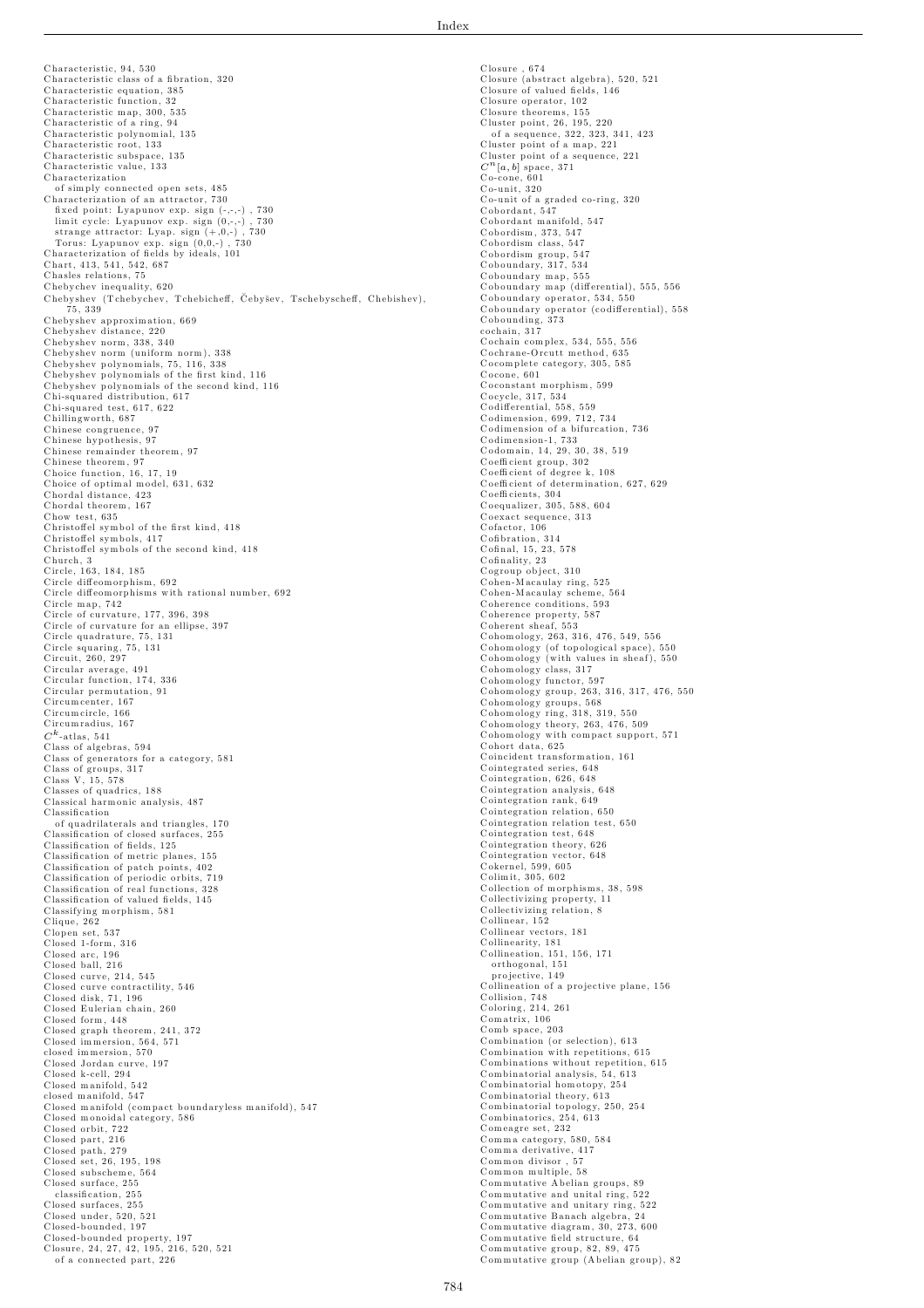Commutative group for the composition law, 156<br>
Commutative ring, 522<br>
Commutative ring with identity, 522<br>
Commutative ring with unity, 522<br>
Commutative semigroups, 92<br>
Commutative unit ring, 10, 64<br>
with no divisor of z Commutator, 315, 502<br>Commutator subgroup, 315 Comonad, 593 Comonad (cotriple), 593<br>Compact, 197<br>Compact boundaryless manifold, 547 Compact boundaryless manifold (closed manifold), 547<br>Compact houndaryless manifold (closed manifold), 547 Compact mvariant chaotor set, 132<br>
Compact manifold, 541, 547<br>
Compact polyhedral pair, 302<br>
Compact polyhedral pair, 302<br>
Compact set, 26, 197, 208, 209, 715<br>
Compact space, 26, 78, 208, 209, 223, 538<br>
by adjunction of a by adjunction of a point (at infinity),<br>
product, 224<br>
Compact subset, 197<br>
Compact support, 288, 668<br>
Compact support theorem, 288<br>
Compact-open topology, 209, 309<br>
Compact-open topology on  $X^Y$ , 309<br>
Compactification, Compactiness, 208<br>
Compactness, 208<br>
Compactum, 210<br>
Comparability, 21, 44, 579<br>
Comparabile distances, 217<br>
Comparison of Fourier and Laplace transforms, 663<br>
Comparison of topological spaces, 200<br>
Comparison of topologic Comparison of topologies, 199, 218<br>Compass, 129<br>Compass, 129 Compatibility, 414<br>
of a map with topological structures, 414<br>
Compatibility of charts, 414<br>
Compatibility of charts of an atlas, 432<br>
Compatible charts, 541<br>
Compatible charts, 542<br>
Compatible charts, 542 Complement, 8, 12, 13<br>Complement formula, 468, 477 Complement formula, 400, 4<br>Complementary angles, 162<br>Complementation, 9 Complemented lattice, 9, 23 Complete algebraic variety, 513<br>Complete axiomatic set theory, 13 Complete axiomatic set theory, 15<br>
Complete category, 305, 585<br>
Complete field, 322<br>
Complete lattice, 128<br>
Complete local ring, 569<br>
Complete metric space, 67, 215, 228, 230<br>
Complete metric space, 67, 215, 228, 230 Complete metric space, 67, 215, 228, 230<br>
complete normed linear space, 21<br>
Complete normed space, 21<br>
Complete normed space, 20<br>
Complete normed vector space, 21, 237, 241, 371<br>
Complete quadrangle, 158<br>
Complete quadrila Complete uniform space, 231<br>Completed local ring, 569<br>Completely regular space, 207<br>Completion, 78, 160, 215, 528<br>of a metric space, 229<br>Completion (abstract algebra), 528<br>Completion of a metric space, 229<br>Completion of a Completion of mothe space, 212<br>Completion of pre-Hilbert space, 242<br>Completion of uniform space, 231 Completion process, 78 Complex, 289<br>Complex analysis, 421 Complex analytic function, 548<br>
Complex analytic function, 548<br>
Complex analytic function (holomorphic function), 548<br>
Complex analytic funtion, 548 Complex analytic funtion, 548<br>
Complex analytic manifold, 540<br>
Complex conjugate, 71, 76<br>
Complex continuation, 421<br>
Complex curvilinear integral, 425<br>
Complex differentiability, 424, 548, 549<br>
Complex differentiability, 4 Complex Hahn-Banach theorem, 25 Complex infinity, 78<br>Complex line bundle, 561 Complex measure 442 Complex number, 69 addition, 69<br>calculation rules, 76 multiplication, 69 mutupleation, by<br>
normal representation, 76<br>
Complex plane, 71, 216, 717<br>
homeomorphic to the sphere, 78<br>
Complex plane (z-plane, Gauss plane, Argand-Gauss plane, Argand-Cauchy<br>
plane), 71<br>
Complex plane, 71 piane), *(1)*<br>Complex projective n-space, 299<br>Complex representation of Fourier series, 654

Complex representation of Fourier sum, 656 Complex sequence, 423<br>Complex sphere, 78 Complex structure, 433 Complex structure, 433<br>Complex vector bundle, 269, 561<br>Complex vector space, 20<br>Complex-differentiable, 549<br>Complex-differentiable (holomorphic, analytic), 549 Complex-valued function, 421<br>Composition Composition<br>of reflections, 153<br>Composition law, 29, 30  $\begin{array}{l} \text{composition}\ \text{law},\ \text{29},\ \text{30}\\ \text{associative},\ \text{30}\\ \text{external},\ \text{38},\ \text{43},\ \text{516}\\ \text{internal},\ \text{38},\ \text{39},\ \text{41},\ \text{42},\ \text{515}\\ \text{Comparison of differentiable functions},\ \text{330} \end{array}$ Composition of functions, 344<br>Composition of homotheties, 165 Composition of maps, 30<br>Composition of reflections, 153 Composition of relations, 29<br>Composition of relations, 41, 515 Composition operators, 493 Composition operators, 493<br>
Composition rule, 330<br>
Compositum, 162, 530<br>
Computation costs of Fourier coefficients, 656<br>
Computation of complex Fourier coefficients, 656 Computiplication, 312<br>Concave function, 312<br>Concave function, 677<br>Concentrated probability measure, 725 Concept of convergence, 38<br>Concept of correlation, 625<br>Concept of correlation, 625<br>Concrete category, 582, 584<br>Concrete Riemann surface, 432 Concurrent lines, 152 Condensation point, 195<br>Conditional distribution, 618<br>Conditional expectation, 618 Conditional forecast, 630 Conditional probability, 615, 618<br>Conditionally compact set, 375<br>Conditionally compact set, 375<br>Conditions of order (of identifiability), 642<br>Conditions of rank, 642<br>Cone, 184, 276, 601 Cone, 101, 210, 601<br>Cone construction, 288<br>Cone of revolution, 172, 184, 185 Cone over X, 276 Confidence interval, 616, 629 of the variance of error, 629<br>Confidence level, 616 Configuration, 156<br>Conformal map. 438, 482 Conformal map, 438, 482<br>Conformal mapping, 421, 438, 482<br>Conformal transformation, 421, 438, 482<br>Complex plane, Riemann sphere, 438<br>from  $C$  to  $C$ , 439 from  $\hat{C}$  to  $\hat{C}$ , 439 from the interior unit disk to itself, 439<br>of simply connected domain, 439, 440 or simply connected domain, 439<br>Congruence, 29, 143, 151, 161, 273<br>Congruence, 29, 143, 151, 161, 273<br>Congruence modulo an ideal, 143<br>Congruence theorems, 163 Congruence theorems, 163<br>Congruence transformation, 149<br>Congruent, 143<br>Congruent figures, 9<br>Congruent sets, 160 Congruent sets, 100<br>Conic, 185, 186<br>Conic section, 156, 185<br>Conic section directrix, 185<br>Conics, 184 Conics, 184<br>Conjecture, 2, 5<br>Conjugacy, 690, 723<br>Conjugacy class, 86<br>Conjugacy of diffeomorphisms, 690 Connugacy of diffeomorphisms, 690<br>Connected, 196, 538, 539<br>Connected acyclic graph, 260<br>Connected compact set, 214<br>Connected component, 203, 226, 262, 545 Connected component, 203, 226, 2<br>Connected graph, 260<br>Connected Hopf algebra, 320<br>Connected set, 195, 196<br>Connected sinplicial complex, 297 Connected sinplicial complex, 297<br>Connected space, 197, 202, 203, 225, 545<br>Connected subset, 203 Connectedness, 195 connectedness, 195<br>
Connectedness (connectivity), 539<br>
Connecting homomorphism, 291, 554, 560<br>
Connecting morphism, 597<br>
Connecting morphism (boundary morphism), 597<br>
Connection, 417 Connection, 417<br>Connection coefficient, 417, 418<br>Connection curvature, 417<br>Connection geodesic, 417 Connection on a differentiable manifold, 417 Connection torsion, 417 Connections<sub>1</sub> Connections, 1<br>Connections of propositions, 1 Connectives onnectives<br>and, 1<br>equivalent, 1<br>implies, 1 nand. 1  $non-equivalent, 1$  $nor 1$  $\frac{1}{\text{not}}$ , 1  $or. 1$  $\overline{\text{xor}}$ , 1 Connectivity, 196 Connectivity number, 256, 257, 261, 412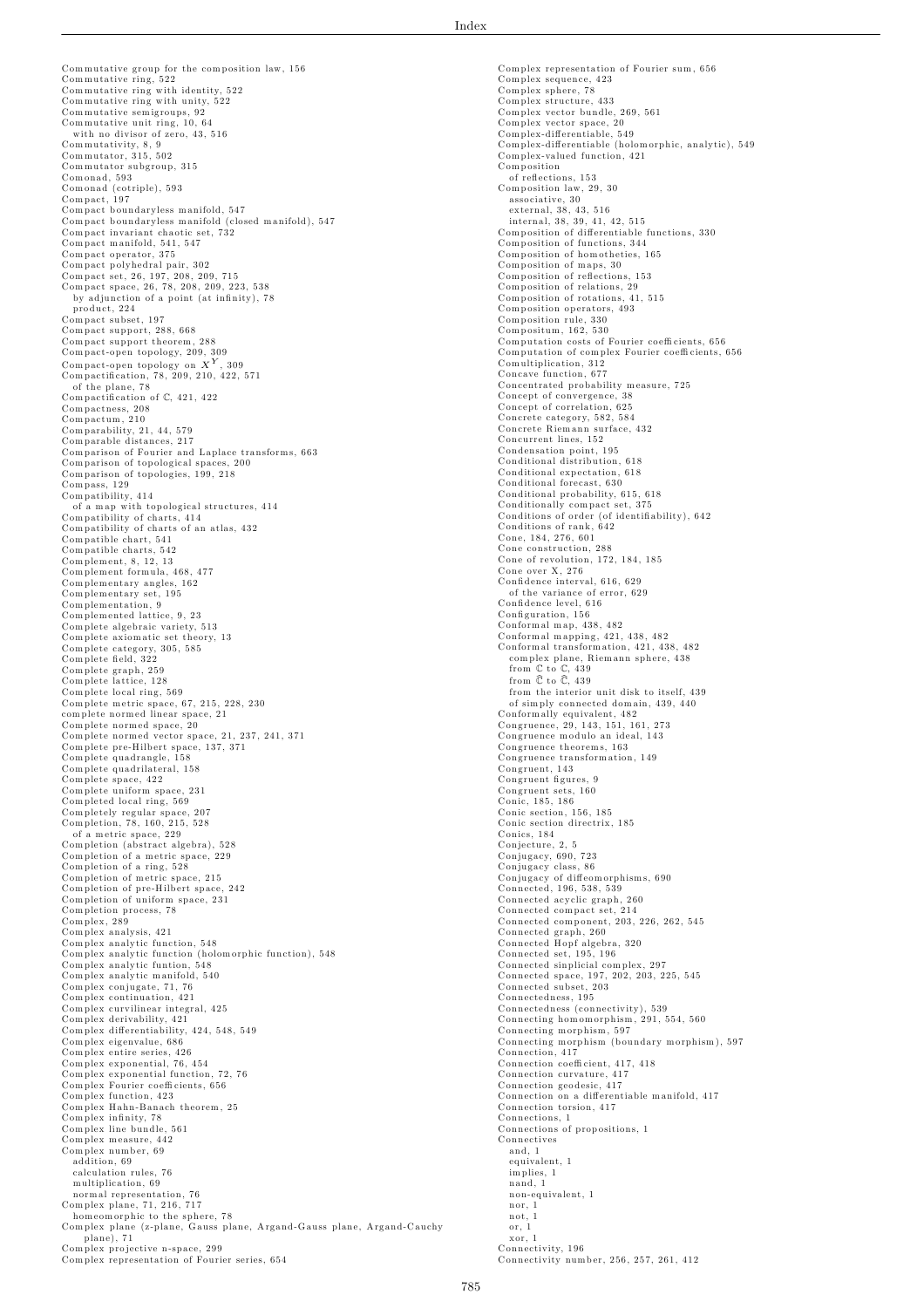Connectivity pair, 262<br>
Conservative Hamiltonian system, 694<br>
Consistency, 3<br>
Constant, 581, 610<br>
Constant map, 29<br>
Constant morphism, 599<br>
Constant path, 279, 297<br>
Constant teturn to scale, 758<br>
Constant tehor 552 Constant sheaf, 552<br>Constant symbols, 511<br>Constraint, 670, 671 Constraints, 681 Constraints, oo1<br>Constructibility by straightedge and compass, 130<br>Construction by straightedge and compass, 129<br>Construction of C, 69<br>Construction of an n-sided polygon, 131 Construction of  $\mathbb{C}$ , 69<br>Construction of  $\mathbb{N}$ , 62 Construction of Number System, xvii Construction of Number<br>Construction of  $\mathbb{R}$ , 66<br>Construction of  $\mathbb{Z}$ , 59, 64 Construction problem, 129<br>Construction by straightedge and compass, 162 Constructive set theory, 16 Contact configurations, 394, 395 Contiguous simplicial maps, 296 Continuation, 308<br>Continuation of a path, 308<br>Continuity, 325, 329, 423 global, 200<br>local, 200 Continuity at a point, 50<br>Continuity at a point, 50<br>Continuity of a sequence, 204<br>Continuity of complex functions, 423 Continuity of compiex tunctions, 423<br>Continuous bijection, 194<br>Continuous deformation, 401, 469<br>Continuous destribution, 620<br>Continuous extension of a function, 326 Continuous function, 325<br>Continuous geometry, 193 Continuous invariant, 193, 195, 197 Continuous Invariance, 199, 199,<br>Continuous linear form, 238<br>Continuous linear functional, 21 Continuous linear map, 237<br>Continuous logarithm, 472 Continuous ingeritum, 472<br>Continuous map, 50, 193, 194, 200, 219<br>Continuous multilinear map, 239<br>Continuously differentiable curves explicit representation, 358<br>parametric representation, 358<br>Continuum, 35, 49 Continuum, 35, 49<br>
Continuum hypothesis, 15, 35, 49, 578<br>
Contour, 428, 429<br>
Contour integral, 429, 430<br>
Contour integral , 430<br>
Contour integral , 430<br>
Contour integral , 429<br>
Contour integral , 429 Contour winding number, 430<br>Contracted curvature tensor, 409<br>Contractibility, 249 Contractibility, 249<br>Contractible, 249, 275<br>Contractible loop, 546<br>Contractible space, 275, 305 Contractile arcwise connected space, 249 Contractile space, 249 Contractility, 545<br>Contracting homotopy, 291, 303<br>Contracting homotopy of complex, 291 Contraction, 229, 696 Contraction, 229, 090<br>Contraction mapping, 229<br>Contragedient matrix, 406 Contragredient representation, 406 Contraposition, 54<br>Contravariant, 408<br>Contravariant functor, 265, 273, 594 Contravariant Hom functor, 273 Contravariant index, 407, 409<br>Contravariant tensor, 408, 410 Contravariant tensor algebra, 407 Contravariant valency, 408 Contravariant vector, 410<br>Control, 670 Control, 510<br>Control of process, 685<br>Control theory, xviii, 669<br>Convention of summation, 405 Convergence of a sequence, 50<br>in terms of balls, 50 simple, 234 uniform, 234 Convergence criterion, 323, 340 Convergence in  $\hat{\mathbb{C}}$ , 423 Convergence in norm, 488 Convergence of a filter base, 205 Convergence of a sequence, 50, 234<br>Convergence of a sequence in terms of balls, 50 Convergence of a sequence in terms of<br>Convergence of Fourier series, 487<br>A-P convergence, 487<br>almost everywhere convergence, 488 convergence in norm, 488<br>weak\* convergence, 488 Convergent estimator, 626 Convergent infinite product, 324<br>Convergent product, 324 Convergent sequence, 66, 67, 322<br>Convergent sequence, 66, 67, 322<br>Convergent sequence of functions, 327 Convex, 196, 275 Convex combination, 675

Convex envelope, 252, 480<br>Convex function, 678, 679<br>Convex functional, 20<br>Convex hull, 250, 255, 278 Convex nun, 200, 200, 210<br>Convex optimization problem, 684<br>Convex part, 252 Convex part, 252<br>Convex programming, 670, 673<br>Convex set, 26, 277, 674  $\tt{prop}$ erties, 675 .<br>separation. 676 Convex set and convex function, 679  $\begin{minipage}{.4\linewidth} Convexist graph, 278 & Convexity, 196, 252, 674 \\ \end{minipage}$ Convexity in optimization problems, 674<br>Convolution, 487, 488, 495, 497, 662, 668<br>Convolution of distributions, 668 Convolution of distributions, 668<br>Convolution operation, 460<br>Coordinate ball, 542<br>Coordinate chart, 269, 541, 542<br>Coordinate curve, 398<br>Coordinate curve on a patch, 398<br>Coordinate curve on a patch, 398<br>Coordinate function, Coordinate neighborhoods, 315 Coordinate neighbourhood, 544<br>Coordinate neighbourhood (coordinate patch), 541 Coordinate patch, 542<br>Coordinate plane, 157 Coordinate ring, 531, 532<br>Coordinate transformation, 414, 542<br>Coordinates, 157 in affine planes, 157 in projection planes, 157<br>Coordinates of a tensor, 406 Coordinates or a tensor, 400<br>Coplanar, 164<br>Coplanarity, 181<br>Coplanarity, 181<br>Coproduct, 299, 591, 603<br>Coproduct (direct sum), 591<br>Coproduct (direct sum), 591<br>Coproduct (direct sum), 591 Coresolution, 558<br>Corestriction, 30 Coretraction, 598<br>Coriolis, 360 Corroms, 500<br>Correction of abnormal values, 630<br>Correction of heteroscedasticity, 635, 636 Correlation, 149, 156, 625<br>Correlation coefficient, 625<br>Correlation dimension, 731<br>Correlation integral, 731 Correlation of a projective plane, 156<br>Correlation theory, 625 Correlogram, 643 Correspondence between differential complex and null sequence, 522, 534<br>Correspondence between manifolds, 414 Cosecant, 175<br>Coset, 84, 526, 599 Cosine, 175<br>Cospan, 601 Cotangent, 175<br>Cotriple, 593 Countability axioms, 211, 212<br>Countabile, 3, 18, 211, 542<br>Countable, 3, 18, 211, 542<br>Countable basis, 211, 539<br>Countable everywhere dense part, 236 Countable local basis, 543 Countable product, 217 Countable set, 18, 34, 78, 211<br>Countably compact set, 211 Countably infinite, 18, 34, 211<br>Countably infinite, 18, 34, 211<br>Countably infinite = Denumerable, 18, 211<br>Countably infinite set, 18<br>Countably metacompact space, 211 Countably paracompact space, 211<br>Counterclockwise, 175 Counting, 37<br>Counting number, 33, 62 Counting number, 33,<br>Counting of poles, 476<br>Counting of zeros, 476 Coupling of frequency, 722, 726, 734<br>Cousin problem, 481 Cousin problem,  $481$ <br>Covariant,  $408$ <br>Covariant,  $408$ <br>Covariant,  $408$ <br>Covariant derivative,  $417, 418$ <br>Covariant functor,  $265, 273, 594$ Covariant Hom functor, 273<br>Covariant index, 407, 409 Covariant linex, 407, 409<br>Covariant left-exact functor, 557<br>Covariant tensor, 406, 408, 410<br>Covariant tensor algebra, 407<br>Covariant tensor of order 1, 406<br>Covariant velency, 408<br>Covariant velency, 409 Covariant vector, 409<br>
Cover of a simplicial complex, 296<br>
Cover of a simplicial complex, 296<br>
Covering, 26, 193, 197, 208, 306, 415<br>
Covering family, 568, 607 Covering homotopy lemma, 306 Covering homotopy remma, 500<br>Covering homotopy property, 562<br>Covering homotopy theorem, 306 Covering map, 574<br>Covering map (covering projection), 574 Covering projection, 306, 574<br>Covering sieve, 607, 608<br>Covering sieve, 607, 608<br>Covering space, 204, 306, 574<br>Covering space of a topological space X, 306 Covering transformation, 307<br>Covering transformation, 307<br>Covering transformation (deck transformation), 307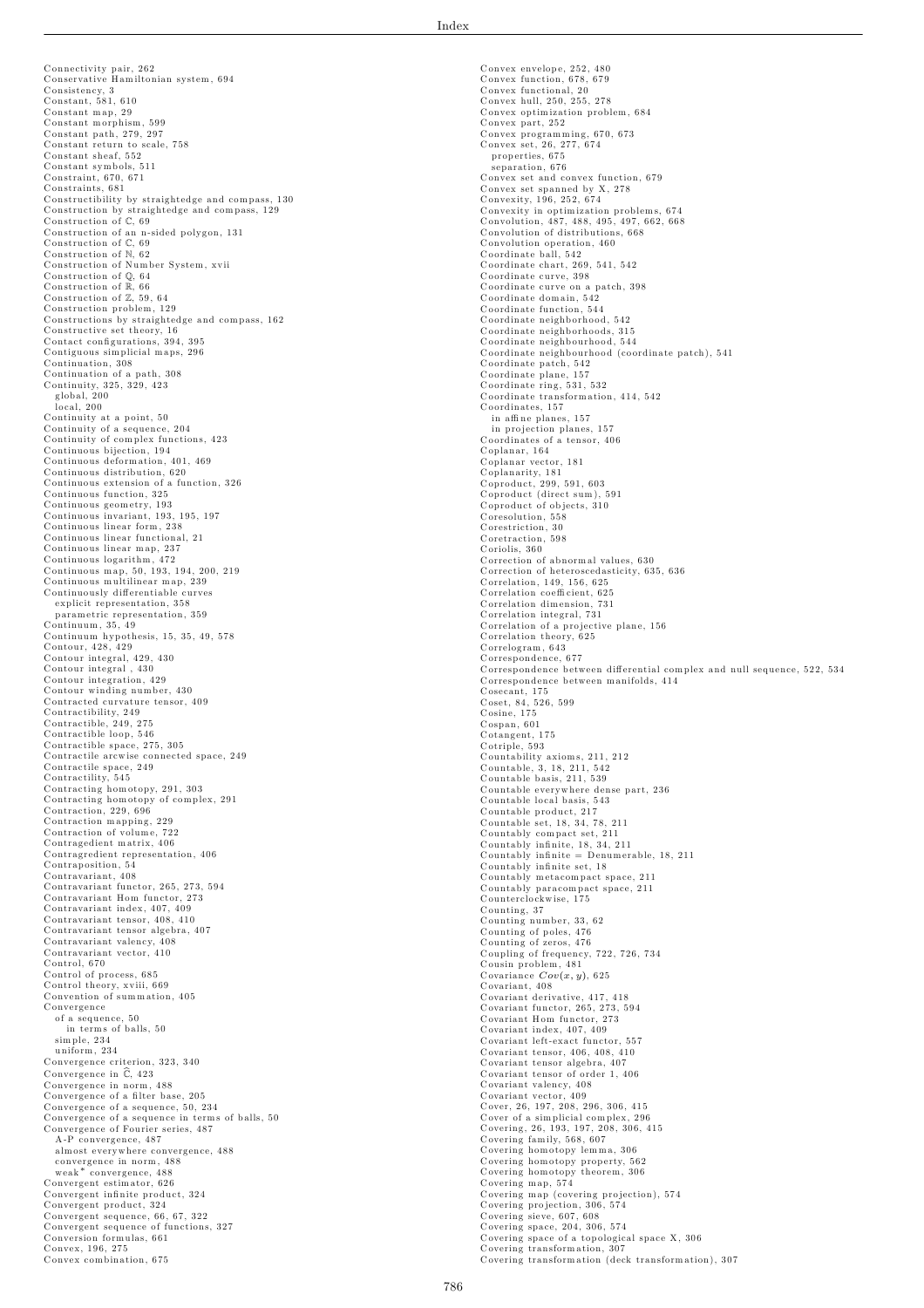$C^r$ -atlas, 414<br> $C^r$ -structure, 541 Cramer Formula, 107 Creation of a torus, 737 Crisp set, 16 Criterion of identifiability of the model, 642 Critical (or rejection) region, 617<br>Cross product, 13, 182  $Cross-cap, 412$  $Cross-caps, 256$ Cross-sectional data, 624, 633<br>Cross-sectional model, 631, 634 Crosscap, 300<br>Crosscap, 300<br>Crossword dictionary order, 518 CRS property, 207<br>Cube duplication, 130 Cubic parabola, 395<br>Cumulative distribution, 620<br>Cumulative distribution, 620, 620, 621 Cumulative distribution function (c.d.f), 616<br>Cumulative distribution function (c.d.f), 616<br>Cumulative hierarchy of sets, 15, 578<br>Cup product, 318-320, 550  $Curl, 316$ Curl theorem, 348, 412 Curry-Yorke model (C-Y), 741<br>Curry-Yorke model (C-Y), 741<br>Curvature, 177, 393, 394, 398, 415, 418<br>of Riemann, 415 Curvature formula, 395 Curvature line, 403 Curvature of a curve, 419 Curvature of a plane curve, 397<br>Curvature of a plane curve, 397 Curvature of a Riemannian space, 419 Curvature of a surface, 419<br>Curvature of circle, 394 Curvature of helix, 394 Curvature vector, 393, 394<br>Curve. 214, 215, 392 of Jordan, 445 regular. 445 Curve length, 358 Curve length in  $\mathbb{R}^3$  (or  $\mathbb{R}^2$ ), 358 Curve torsion, 394 Curve with isolated point, 336<br>Curves in  $\mathbb{R}^3$ , 392<br>Curvilinear abscissa, 359, 393 Curvilinear coordinates 343 398 Curvilinear integral, 360, 411, 445 case of continuous paths, 468<br>of a gradient, 361 of real functions, 361<br>properties, 445 Cusp, 702, 736<br>Cusp and Generalized Hopf bifurcations, 712 Cusp bifurcation, 712, 735<br>Cusp bifurcation (Bogdanov, Takens), 712 Cusp singularity, 702<br>CUSUM statistic, 631 CUSUM test (CUmulative SUM), 631<br>CUSUM-SQ statistic, 631 Cut, 65<br>
Cut, 65<br>
Cut point, 262<br>
CW complex, 298, 300<br>
CW complexes, 298, 300 CW decomposition, 300, 535<br>CW space, 300, 535 Cw space, 300, 333<br>CW subcomplex, 300<br>CW-complex, 535<br>CW-complexes, 196<br>Cycle, 86, 260, 285, 474, 534 Cyclic decomposition, 136<br>Cyclic decomposition theorem, 136 Cyclic Galois group, 128<br>Cyclic group, 87, 257 Cyclic multiplicative group, 114<br>Cyclic object, 303 Cyclic order, 160<br>Cyclic order of equivalence classes, 151 Cyclic order relation, 160<br>Cyclic permutation, 91 Cyclic subbasis, 136<br>Cyclic subgroup, 73 Cyclic subgroup, 10<br>Cyclic subgroup of T, 73<br>Cyclic subgroup of unit circle, 73 Cyclic subspace, 136<br>Cyclic variable, 695 Cyclic vector, 136 Cyclically ordered, 160 Cyclically reduced word, 519<br>Cycloid, 722 Cyclotomic equation, 131<br>Cyclotomic polynomial, 116, 125 Cyclotomic polynomial of order k, 125  $\delta$ -functor, 557 d-stable, 753<br>d-stable matrix, 757 Damped oscillation, 663<br>Darboux-Ribaucour thriedron, 401 Daughter wavelet, 665 De l'Hospital rules, 334<br>De Moivre number, 73 De Rham cohomology, 316, 364, 412, 449, 501<br>Decimal comma, 68<br>Decimal expansion, 34, 67 periodic, 68 of rational number, 68 terminating, 68 Decimal numeral system, 56 Decimal numeral system (base ten, base-10, denary), 56

 $\rm{Decimal\,\,point},\,\,68$ Deck transformation, 307 Decomposition into irreducible elements, 141 Decomposition into prime ideals, 142 Decomposition into simple elements, 335 Decompostion into simple elements, 118 Dedekind, 65<br>Dedekind ring, 142 Deduction theorem, 4<br>Deductive system, 3<br>Definable set, 512 Definiendum. 5 Definiens, 5 Definite hermitian form, 136 Definite positive hermitian form, 242 Definition, 5 Definition by comprehension, 11<br>Definition by recurrence, 5<br>Definition of an attractor, 733 Definitions of chaos. 732 Deformation, 569, 573 Deformation, 303, 313<br>Deformation retract, 277, 573<br>Degeneracy conditions, 699, 702<br>Degree, 117, 283, 293 Degree of a continuous map, 293 Degree of a loop, 503<br>Degree of a map, 472 Degree of a mapping, 413<br>Degree of a polynomial, 109 Degree of a vertex, 260<br>Degree of an algebraic number, 117<br>Degree of an element in a graded ring, 318 Degree of an element in a gr<br>Degree of antipodal map, 30<br>Degree of freedom, 617, 622<br>Degrees of freedom, 629  $304$ Del. 343, 347 Del operator, 348 Del operator, 348<br>Delta of Dirac, 668<br>Demonstration, 5, 6<br>Demonstration by the absurd, 5<br>Dence trajectory, 722 Dence trajectory, 722<br>Denjoy integral, 369<br>Denjoy theorem, 692<br>Dense, 24, 198, 211, 542, 702<br>Dense morphism, 572 Dense orbit, 709<br>Dense part, 221 of a topological space, 219<br>Dense set, 65, 198<br>Dense valuation, 145<br>Density of orbits (DO), 733 Density of rational function, 475 Denumerability, 33-35 of the set of rationals, 34<br>Denumerable, 3, 18, 211 Denumerable set, 18, 34, 53, 54, 78, 211<br>Dependence of criteria (population), 623<br>Dependent variable, 617, 685  $\frac{D \times p \times n \times m}{D \times p \times h}$ , 525 Derivability, 329 Derivable function, 329 Derivate, 329<br>Derivation, 114 Derivation, 114<br>Derivation of distributions, 496, 668<br>Derivation operator, 526<br>Derivation operator (differentiation), 526<br>Derivation rule, 329 Derivation rules, 392<br>Derivative, 119<br>Derivative, 119<br>Derivative of a rational fraction, 119<br>Derivative of cumulative distribution function, 620 Derivative of cumulative distribution<br>Derived category, 592<br>Derived functor, 556, 557, 597<br>Derived polynomial, 114, 121<br>Derived set, 369 Derived structure, 38<br>Desargues and Pappus-Pascal theorems, 155<br>Desargues theorem, 155<br>Descartes, 4 Descartes folium, 335<br>Descending chain condition (DCC), 523 Descriptive geometry, 150, 173, 174<br>Destination, 598 Destruction of a torus, 739<br>Detection of error autocorrelation, 633 causes, 633<br>detection, 633 Breusch-Godfrey test, 634<br>Durbin-Watson test, 634 Detection of heteroscedasticity, 635<br>Detection tests of multicollinearity, 632 Determinant, 105, 133, 717 calculation rules. 106 Determinant calculation rules, 106, 344<br>Determination of argument, 455 of logarithm, 455 otermination of a measure, 350<br>Determination of a measure, 646<br>Determination of lag numbers, 640 Deterministic walk, 644 Devaney, 732 Developable surface, 404<br>Deviation, 230, 685<br>Differential form change of variable, 410 Diagonal approximation, 319<br>Diagonal morphism, 565 Diagonalization, 133, 134 Diagram, 273, 601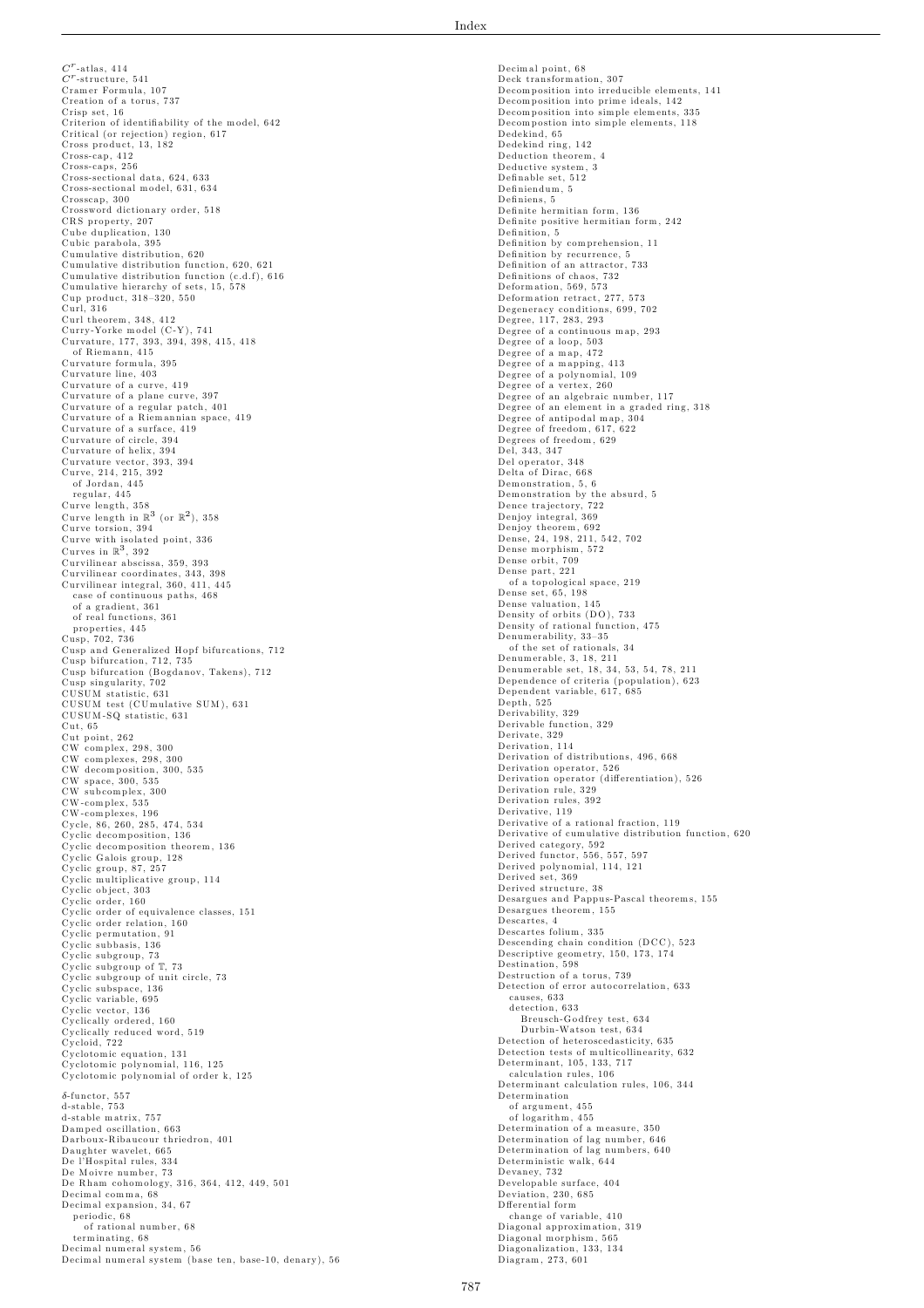$\begin{tabular}{l} Diagram of the pure rotation and its lift, 692 \\ Dice, 259, 615 \\ Dickey-Fuller \end{tabular}$ augmented, 644 augmented, 644<br>Dickey-Fuller test (DF), 644<br>Diffeomorphism, 542, 546, 686, 691<br>hyperbolic linear, 692<br>Diffeomorphism and periodic points, 692 Diffeomorphism of the circle, 687<br>Diffeomorphisms and flows, 686 Difference, 8, 11<br>Difference filter order, 644 Differentiability, 329, 342<br>
complex, 424, 549<br>
real, 424, 549<br>
Differentiable 2-chain, 506 Differentiable atlas, 414, 415, 542<br>Differentiable atlas, 414, 415, 542<br>Differentiable concave function, 678<br>Differentiable convex function, 678<br>Differentiable function, 329<br>Differentiable manifold, 414, 415, 513, 540, 697 Differentiable p-form, 410<br>Differentiable p-form, 410<br>Differential, 331, 410, 555 Differential (coboundary map), 555<br>Differential 1-form, 443 Differential 1-form, 443<br>
Differential 2-form, 449<br>
Differential algebra, 526<br>
Differential calculus, xvii, 328, 341<br>
Differential calculus in  $\mathbb{R}^n$ , 341<br>
Differential complex, 522, 534<br>
Differential complex, 522, 53 Differential Equation, 377 Differential equation, xvii<br>(linear) homogeneous, 382 exact, 379, 380 explicit form, 378<br>implicit, 381 initial conditions, 378 initial-value problem, 378<br>of second order, 381 order. 378 structurally stable (robustness), 723 with one variable, 378<br>with separated variables, 379<br>Differential equation system, 383 Differential equation system, 3<br>Differential field, 526<br>Differential form, 316, 409, 410<br>closed form, 448 exact form,  $448$ <br>in the plane,  $448$ on a differentiable manifold, 410<br>on an open subset of  $\mathbb{C}$ , 498<br>Differential form of degee 1, 443 Differential forms of degree 2, 449 Differential geometry, xvii, 392, 415  $curves, 392$ curves, 392<br>Differential graded algebra, 527<br>Differential k-forms, 138<br>Differential manifold, 686 Differential manifold, 686<br>
Differential module, 522, 523, 527<br>
Differential operator, 374, 415, 668<br>
Differential p-form, 316<br>
Differential ring, 526<br>
Differential sheaf, 553<br>
Differential sheaf, 553<br>
Therential sheaf, 55 Differential topology, 415<br>Differentially stable (d-stable), 753<br>Differentially stable matrix, 757 Differentiation, 708 Differentiation, 100<br>Differentiation of degree n, 289<br>Diffusion model, 637, 638 Digraph, 600 Dilation, 165 Dilation parameter, 666<br>Dimension, 294 Dimension, 287, 302, 312, 549, 553, 597 Dimension axiom, 287, 302, 312, 549, 5<br>Dimension axiom theorem, 312, 317<br>Dimension invariance, 212<br>Dimension of a simplicial complex, 294<br>Dimension of the measure  $\mu$ , 731<br>Dimension theory, 212 Dimensions, 730<br>Dimensions through invariant measures, 731 correlation dimension, 731 dimension of a measure, 731 generalized dimension, 731<br>information dimension, 731 Lyapunov dimension, 731<br>Local Hausdorff dim. (Douady-Oesterlé), 731 metric dimensions Box-counting dimension or capacity, 730 fractals 730 Haussdorff dimension, 730 self-similarity, 731<br>Dimetric projection, 174 Dini theorem, 234<br>Diophantine equation, 144 Dirac, 668, 727<br>Dirac  $\delta$  function and distribution, 659 Dirac mass. 496 Dirac measure, 725 Direct demonstration, 5 Direct family, 535 Direct family (of algebraic systems), 536<br>Direct family (of sets), 535 Direct homothety, 165 Direct isometries in  $\mathbb{R}^3$ , 164 Direct isometry, 160 Direct isometry, 160<br>Direct limit, 266, 536, 601, 602<br>Direct limit (filtered colimit), 591

Direct limit (inductive limit), 601<br>Direct limit (of algebraic systems), 536<br>Direct limit (of sets), 535<br>Direct product, 266, 375, 519, 524, 602<br>Direct product of modules, 102<br>Direct product of subgroups, 89<br>Direct product Directed angle, 75<br>Directed angle, 75<br>Directed graph, 259, 582, 600<br>Directed graph (digraph), 600<br>Directed graph (or digraph), 259<br>Directed line segment, 150 Directed order, 205, 579<br>Directed order (filtrant order), 579 Directed order (filtrant order),<br>Directed preorder, 535<br>Directed segment, 150<br>Directed set, 23, 205, 535, 579<br>Directed straight-line, 150 Directedness, 259<br>Direction curves. 404 Direction curves, 404<br>Directional blowing-up, 702<br>Directional derivate, 342 Directions of principal curvature, 403 Directly congruent, 160<br>Directrix, 185, 186 Dirichlet box principle, 53<br>Dirichlet conditions, 655<br>Dirichlet Pigeonhole principle, 53 Dirichlet Pigeonnoue principle, 55<br>Dirichlet problem, 487, 492<br>Disappearance of saddle-node separatrix, 738<br>Disconnected space, 202, 203 Disconnectivity, 203 Discontinuity, 194, 326 Discrete category, 582<br>Discrete complex Fourier coefficients, 656 Discrete complex Fourier transformation, 656 Discrete distance, 220 Discrete dynamical system, 686, 715, 723 invariant manifolds, 723 Hadamard-Perron theorem, 723 separatrix surfaces, 723 transverse homoclinic points, 723 periodic orbits, 723 properties of  $\omega$ -limit set, 723<br>topological conjugacy of discrete systems, 723 types of equilibrium points (Steady states), 723<br>Discrete Haar wavelet transformation, 666 Discrete Haar wavelet transformation<br>Discrete Laplace transformation, 664<br>Discrete random variable, 620 Discrete space, 226<br>Discrete topology, 198 Discrete valuation, 145<br>Discrete wavelet transformation (DWT), 666<br>Disjoint sets, 26 Disjoint sets, 20<br>Disk, 71<br>Disk with holes, 450, 452 Displacement, 158, 186 Dissipative baker map, 732<br>Dissipative system Disspative system<br>transitions stemming from linear stability loss, 718<br>Distance, 66, 76, 184, 219, 220<br>between two parts of a metric space, 220<br>Hamming, 220<br>Hausdorff, 220<br>Minkowski, 220 on a normed vector space, 220<br>p-adic, 220  $semi, 220$ ultra-metric, 220 Distance (in a normed vector space), 237<br>Distance function, 727 Distance on a space of functions, 217<br>Distinction between  $\varepsilon_t$  and  $e_t$ , 628 Distinguished subgroup, 88<br>Distinguished triangle, 591 Distributed lag models, 639<br>Distributed parameter system, 739 Distribution, 391, 496, 659, 668, 726<br>leptokurtic, 644 normal, 644 Distribution of lags finite, 640<br>infinite, 640 Distribution of order 0, 496<br>Distribution of order 1, 496 Distribution of zeros, 463<br>Distribution theory, 654, 668 Distributions, 616 Distributions, 310<br>Distributions and subharmonic functions, 492 Distributions and subhar<br>Distributive lattice, 23<br>Distributive law, 42, 516 Distributive law, 42, 516<br>Distributivity, 8, 9<br>Divergence, 316, 347, 348<br>Divergence, 316, 347, 348<br>Divergence theorem, 348, 364, 412<br>Divergence theorem, 348, 364, 412 Dividend, 64 Divides, 95 Divides, 33<br>Divisibility, 55, 141<br>a divides b, 141<br>a is a divisor of b, 141 a is a divisor of b, 141<br>a is a factor of b, 141<br>b is a multiple of a, 141<br>b is divisible by a, 141  $\frac{1}{2}$  in a field, 145<br>Divisibility in N, 55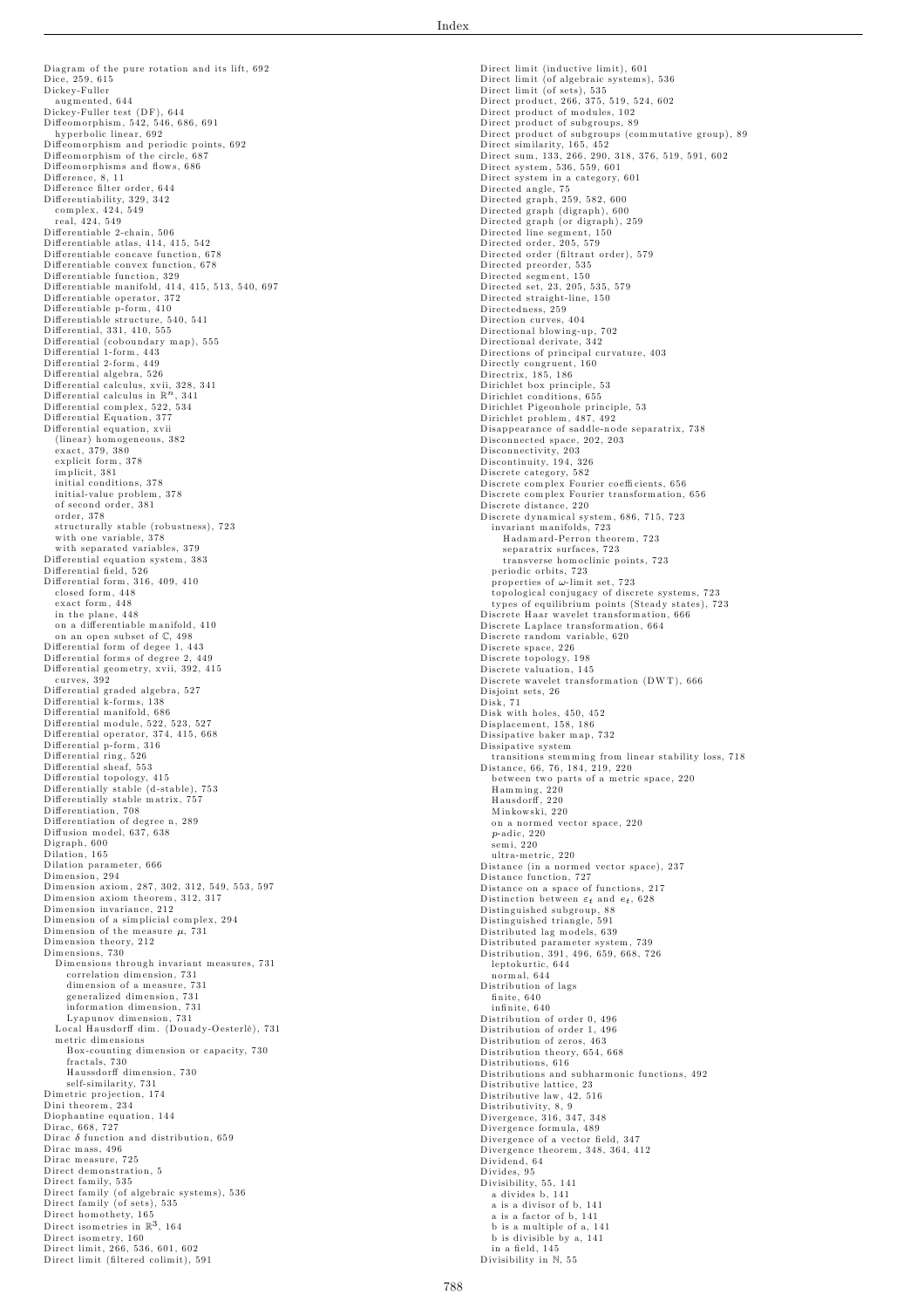Divisibility in  $\mathbb{Z},\;55$ Divisibility in polynomial ring, 120<br>Divisibility theory, 145<br>Divisible, 141 Divisible, 141<br>
Divisible group, 317<br>
Divisor, 64, 141, 146, 147<br>
Divisor function, 435<br>
Domain, 14, 29, 30, 38, 93, 422, 502, 512, 519<br>
Domain, 14, 29, 30, 38, 93, 422, 502, 512, 519 Domain of definition, 29, 38, 119, 519<br>Domain of variation, 581 Dominant coefficient, 109<br>
Dominant coefficient, 109<br>
Dominant term, 109<br>
Dominant term, 109<br>
Dominant term of a polynomial, 109<br>
Dominant term of a polynomial, 109<br>
Dot product, 21, 182<br>
Douady-Oesterlé theorem, 731<br>
The Douady-Oesterlé theorem (for diff. eq.), 731 Douady-Oesterlé theorem (for diff.<br>
Double cone, 311<br>
Double integral, 355, 356<br>
Double integral, 355, 356<br>
Double angle formula, 177<br>
Doubling the cube, 75<br>
Doubly periodic function, 436, 437<br>
Doubly stochastic, 616<br>
Napo DS process, 644<br>with drift, 644 without drift, 644<br>DS process (random walk model), 644<br>DS processes (Difference Stationary), 644  $Dual$ algebraic, 238 topological, 238<br>Dual basis, 238, 405 Dual basis, 238, 409<br>
Dual category, 583, 584<br>
Dual space, 19, 21, 139, 370, 405, 408<br>
Dual space functor, 273<br>
Dual space of  $V(V^{\pm}HM(W, k))$ , 408<br>
Dual universal coefficients theorem, 318<br>
Dual vector space, 105, 405<br>
Dual Duality principle, 671<br>Duffing attractor, 709, 710 Duning attractor, 709, 710<br>Duning system, 710<br>Duning variable, 630<br>Dupin indicatrix, 403, 419, 420 Durbin-Watson test, 639<br>Durbin-Watson test (DW), 634 Dyadic wavelet transformation, 666<br>Dynamical model, 648 Dynamical system, xviii, 684, 686, 714<br>
conservative, 715<br>
dissipative, 715 volume-contracting (or dissipative), 715 volume-preserving (or conservative), 715 E-cyclic object, 303 E-cyche object, 505<br>ε-neighborhood, 199 Eccentricity, 185  $Edge, 258$ Edge connectivity, 262<br>Edge number, 263 Edge number, 263<br>
Edge of simplicial complex, 297<br>
Edge path, 297<br>
Edge path group, 297<br>
Edge-preserving bijection, 258<br>
Eigen-decomposition, 133<br>
Eigendirection, 189<br>
Eigendirection, 189<br>
Eigendirection, 189 Eigenfunction method, 390 Eigenspace<br>stable, 708<br>unstable, 708 Eigensubspace, 133<br>Eigenvalue, 133, 385, 722 Eigenvalue analysis of the matrix  $e^{TR}$ , 717 Eigenvalue analysis of the mail<br>Eigenvector, 385<br>Eilenberg, 575<br>Eilenberg, 575<br>Eilenberg criterion, 474<br>Eilenberg-Mac Lane, 576 Ellenberg-Mac Lane, 576<br>Ellenberg-Moore algebras, 594<br>Ellenberg-Moore algebras (of a monad), 594<br>Ellenberg-Moore category, 594<br>Ellenberg-Steenrod axioms, 549, 553 Eilenberg-Steenrod theorem, 302<br>Eilenberg-Steenrod theorem extension, 302 Eilenberg-Zilber theorem, 305<br>Einheit, 42, 515 Einstein summation, 343, 405<br>Einstein summation, 343, 405<br>Einstein summation convention, 405, 407 Eisenstein series, 435<br>Elastic transformation, 193 Elation 156 Elementary *i*-chain, 504<br>Elementary *i*-chain, 504<br>Elementary symmetric function, 113<br>Elementary topos, 608 Ellipse, 185<br>Ellipse circumference, 358 Elliptic, 158<br>Elliptic function, 436 Elliptic function order, 436<br>Elliptic geometry, 179<br>Elliptic invariant, 435 Elliptic metric plane, 154 Elliptic plane, 152<br>Elliptic point, 402, 403, 419 Elliptic right triangle, 180<br>
Elliptic right triangle, 180<br>
Elliptic umbilic, 403<br>
Embedded hypersurface, 544<br>
Embedded hypersurface, 544 Embedded  $m$ -dimensional tori. 720 Embedded submanifold, 544

Embedding, 66, 416, 520, 544, 594 Embedding, 66, 416, 520, 544, 594<br>of metric planes in projective planes, 157<br>Embedding (imbedding), 544<br>Embedding of Q in R, 66<br>Embedding space, 416<br>Embedding Whitney theorem, 416<br>Empirical coefficient, 625<br>Empirical esti Empirical t-student, 625 Empty map, 30<br>Empty set, 7 End of a path, 279 End of a path, 219<br>End of edge of simplicial complex, 297<br>Endoarrow, 600<br>Endofunctor, 593<br>Endogenous variable, 625, 626 Endomorphism, 33, 134, 520, 598<br>Endomorphism, 33, 134, 520, 598<br>Endomorphism (of algebraic system), 520<br>Endomorphism eigenvector, 189 Endomorphism reduction, 134  $Engle, 648$ Engle-Granger, 649<br>Engle-Granger algorithm, 648<br>Enough *H*-injectives, 555 Enough  $\mathcal{H}$ -injectives, 555<br>Enough injective objects, 555<br>Enough injectives, 555–557<br>Enough projectives, 555–557<br>Enough projectives, 556<br>Enriched category, identity, 588<br>Enriched category identity, 588<br>Enriched functor Entire series, 132, 328, 428, 453, 457<br>
convergence sets, 440<br>
convergence sets, 440 of several variables, 440<br>with nonnull radius, 333 Entire series expansion, 421, 426, 457<br>of rational function, 426 Entire series expansion of circular functions, 337 Entourages, 230 Entropies metric entropy, 727 topological entropy, 727<br>Entropy, 727 Kolmogorov-Sinai, 727<br>metric, 727 Enumerable, 18, 211<br>Enumeration, 37 Envelope<br>convex, 480  $\begin{array}{c} \text{upper, } 230 \\ \text{Envelope of holomorphy, } 480 \end{array}$ Epigraph, 349<br>Epimenides, 13 Epimorphism, 38, 520, 598, 599<br>Epimorphism, 38, 520, 598, 599<br>Epimorphism (epi), 264<br>Epimorphism (epic), 598<br>Epimorphism (or epi), 598, 606<br>Equality of two pairs, 27<br>Equality ign, 3<br>Equality test of variances, 636<br>Equality Equality test of variance<br>Equalizer, 305, 604<br>Equation, 106<br>Equation of 3rd degree<br>resolution, 128 resourcion, 120<br>Equation of 4th degree<br>resolution, 129<br>Equation of a straight line, 157<br>Equation of line, 183 Equation of second degree, 186<br>in two coordinates, 186 Equation of tangent plane, 399<br>Equation of the first degree, 157 Equation solvable by radicals, 129<br>Equation with determinant, 184 Equation with point and normal, 184<br>Equation with vector product, 184 Equicontinuity, 235<br>Equicontinuous, 235 family of maps, 235<br>Equicontinuous family, 235 Equicontinuous family of maps, 235<br>Equidecomposable, 17, 18<br>Equidecomposable, 17, 18<br>Equilateral hyperbolic function, 178<br>Equilibrium in a distribution economy, 677 Equilibrium point of type (m,k), 719<br>Equipollent, 29, 33 Equipollent bipoints, 161 Equipotence, 33, 34, 36<br>Equipotent, 29, 33 Equipotent set, 34 Equivalence, 594<br>Equivalence class, 28, 201, 276 Equivalence in a category, 273<br>Equivalence of categories, 266, 594, 596 Equivalence of flows, 692 Equivalence of loops, 445<br>Equivalence of paths, 445 Equivalence of paths, 445<br>Equivalence relation, 18, 28, 64, 67, 201, 276, 415<br>Equivalent absolute values, 145 Equivalent arcs,  $414\,$ Equivalent covering spaces, 307, 309<br>Equivalent generating system, 200 Equivalent local families, 711 Equivalent norms, 237<br>Equivalent norms (in a normed vector space), 237 Equivalent representations of Fourier integrals, 661<br>Equivalent representations of Fourier integrals, 661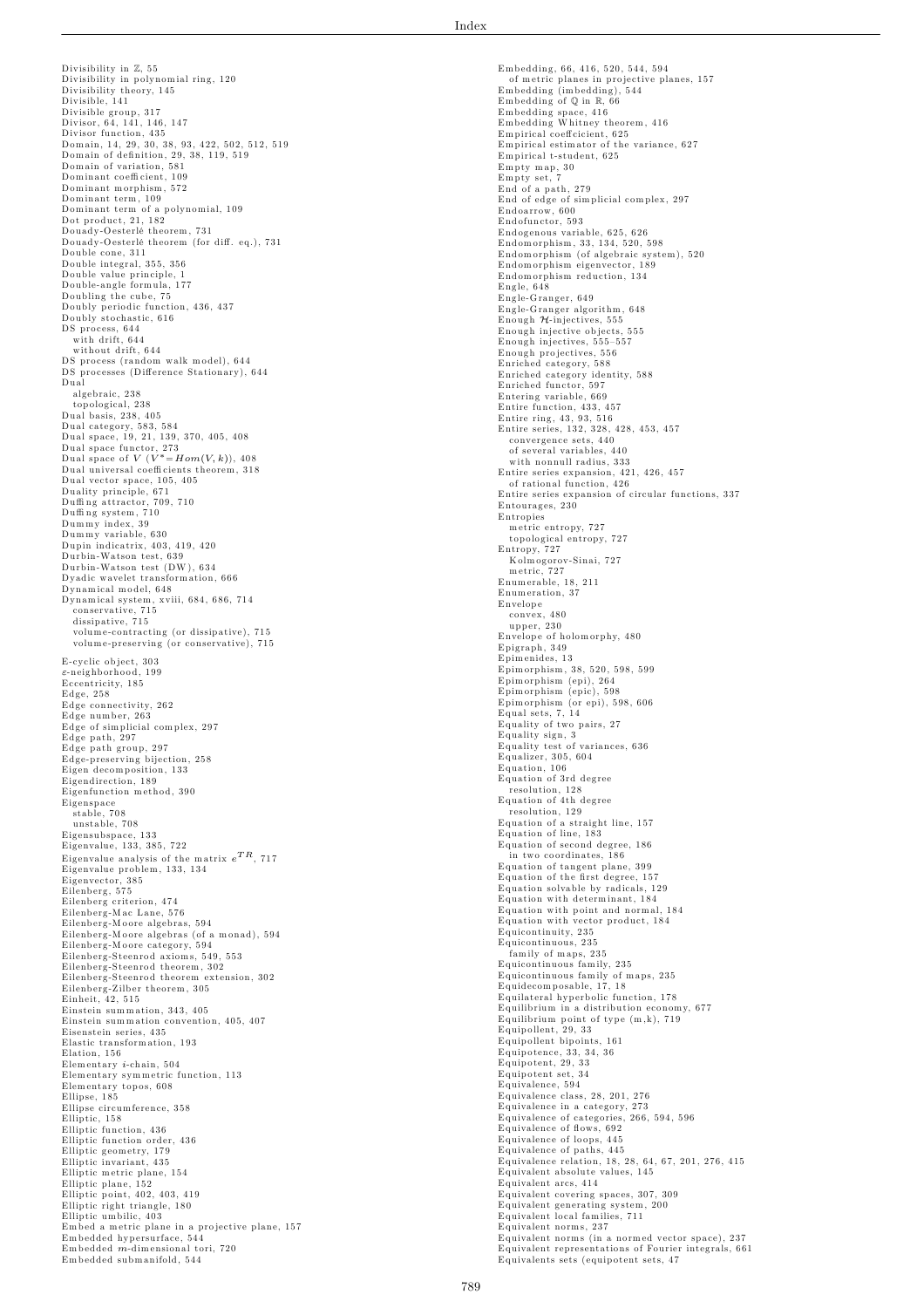Equivariant map, 740<br>Ergodic dynamical system, 725<br>Ergodic measure, 725<br>Ergodic theory, 725 Error, 626<br>Error correction model (ECM), 648 Error  $\varepsilon_t$ , 626<br>Error of approximation, 332 Error of specification, 626<br>Essential extension, 555 Essential monomorphism, 555 Essential singularity, 421, 464<br>Essential submodule, 555<br>Essential supremum, 391 Essentially surjective, 594, 595<br>Essentially unique, 57 Estimation method of d<br>
aggregate variance, 652<br>
aggregated absolute value, 652<br>
periodogram, 652 R/S, 652<br>variance of the residuals, 652 wavelets, 652<br>Whittle, 652 Estimation methods of nonlinear models, 638<br>Estimation of parameters, 626<br>Estimation procedures for error correlation, 634<br>Estimator, 626 BLUE, 629, 634, 635<br>of fractional integration parameter, 652 of Hurst exponent, 652<br>Estimator of coefficients, 626 Estimator of Generalized Least Squares, 633<br>Estimator of the variance of the error, 627  $\mathrm{Ét}(X), 568, 569$  $Et/X$ , 569 Etalé space, 610  $E$ tale,  $568$ Etale cohomology, 568, 570, 571 Etale cohomology group, 570<br>Etale cover, 567, 571, 610<br>Etale fundamental group, 568 Etale map, 568<br>Etale map of schemes, 610 Etale morphism, 568, 569<br>Etale neighborhood, 568 Etale presheaf, 610 Etale presheaf on a scheme, 610, 611<br>Etale sheaf, 610 Etale site, 568 Etale site of a scheme,  $610, 611$ Etale topology, 568<br>Etale topology (algebraic geometry), 568<br>Etale topos, 568, 610 Etale X-scheme, 568<br>Euclid algorithm, 58, 111<br>Euclid axioms, 149<br>Euclid lemma, 56, 57, 60, 95<br>Euclid lemma (for polynomials), 111<br>Euclid lemma in Z, 60<br>Euclidean algorithm, 142 Euclidean distance, 220<br>Euclidean division, 55, 59, 109<br>Euclidean division algorithm, 110<br>Euclidean division of polynomials, 109 Euclidean function, 142<br>monotone, 142<br>Euclidean geometry, 149, 150, 160<br>Euclidean group E(n), 163<br>Euclidean metric, 153, 193, 199, 409<br>Euclidean moves, 163<br>Euclidean plane, 154<br>Euclidean polynomial division, 120 Euclidean ring, 142, 143<br>Euclidean space, 211<br>Euclidean transformation, 161 Euclidean/non-Euclidean metric plane, 153 Euler affinity, 169 Euler approximation of Duffing attractor, 709 Euler characteristic, 296, 413<br>Euler characteristic (of a genus), 412 Euler characteristic (of a topological space), 412 Euler constant, 338 Euler criterion 144 Euler differential equation, 373 Euler formula, 76, 296<br>Euler formulas, 74, 654 Euler function, 143, 338<br>Euler line, 166, 167 Euler product formula, 58<br>Euler theorem, 96, 167, 403<br>Euler totient, 57, 96<br>Euler totient function, 57, 96 Euler's displacement theorem, 186 Euler-Cauchy method, 387 Euler-Lagrange theorem, 83, 84<br>Euler-Poincaré characteristic, 296, 413<br>Euler-Poincaré characteristic of (X,E), 301 Euler-Poincaré characteristic of a polyhedron, 296<br>Euler-Poincaré characteristic of K, 296 Eulerian chain, 260<br>Eulerian cycle, 260 Eulerian function, 651<br>Eulerian graph, 260 Eulerian multiplier, 379 Eulerian path, 260<br>Eulerian trail, 260 Eulerian walk, 260

Euclidean division in Z, 59

E valuation map,  $309$ Even and odd polynomials, 109<br>Even polynomial, 109 Evenly covered open set, 306<br>Event, 615, 618<br>Evolute, 397 Evolute of a curve, 396, 397<br>Evolute of a plane curve, 398<br>Evolute of an arc, 397<br>Evolvent, 396 Exact differential equation, 379, 380 Exact differential form, 380 Exact form, 448<br>Exact functor, 595 Exact homology sequence, 291<br>Exact sequence, 290, 313, 509, 554, 605 Exact sequence (acyclic complex), 290<br>Exact triangle, 291<br>Exact triangle theorem, 291<br>Exactness axiom, 302, 553 Exactness of a sequence, 290<br>Exchange rules, 3<br>Excision, 292<br>Excision 1, 292<br>Excision 2, 292<br>Excision axiom, 302, 553, 597 Excision corollary, 301<br>Excision theorem, 296, 317 Excluded third principle, 2<br>Exclusion restrictions, 642<br>Exhaustion sequence, 458<br>Exhaustion sequence of compact sets, 458 Existence of covering space, 308<br>Existence of null element, 9 Existential quantifier, 10<br>Exogenous variable, 625<br>Expansion, 696 Expansion of  $1/\Gamma$ , 468 Expansion of  $1/\zeta, \, 467$ <br>Expectation,  $616,\, 621$ Expectation (of a random variable), 616<br>Expectation of the error, 626<br>Expected value, 616 Expected value, Explained variability (SSE), 627 Explanatory variable, 617, 626<br>Explosion, 746<br>Exponent, 68 irrational, 68<br>| rational, 68<br>Exponential, 72, 336<br>Exponential absolute value, 145 Exponential Fourier transformation, 661<br>Exponential function, 72, 336, 454 Exponential functor, 608<br>Exponential law, 309<br>Exponential object, 580, 586<br>Exponential series of matrices, 384 Expression<br>identical, 2 satisfiable, 2<br>Ext functor, 558<br>Extended complex plane, 421, 422 Extended complex plane  $(\widehat{\mathbb{C}}, \widehat{d}),$  422 Extended complex plane C, 421 Extended Euclid algorithm, 112 Extended real line, 223, 422 compact, 223 Extended real number line, 217<br>Extending by linearity, 285 E x ten sion, 5 7 3 o f ab solu te valu es, 1 4 6 of natural numbers, 64<br>of semiring of natural numbers, 63<br>Extension field, 65, 69, 122, 531<br>Extension field degree, 122 Extension field of Q, 65<br>Extension field of R, 65, 69, 422<br>Extension of a field, 122 Extension of a map, 29, 573 Extension of a semigroup, 91<br>Extension of first-order predicate calculus, 3 Extension of Q, 67<br>Extension of Q to R, 65<br>Extension of R to C, 65 Extension theorem, 228 Extensional definition, 11 Exterior, 214<br>Exterior algebra, 137–139, 318<br>of a vector space, 139 of alternating multilinear forms, 139<br>Exterior algebra (Grassmann algebra), 137<br>Exterior angle, 162<br>Exterior calculus, 138<br>Exterior calculus, 138 Exterior derivative, 316, 364, 450 Exterior derivative of a 1-form, 450<br>Exterior differential, 410<br>Exterior differential form, 138 Exterior differentiation, 410<br>Exterior differentiation of differential forms, 138 Exterior point, 195, 198<br>Exterior point, 195, 198<br>Exterior power, 316<br>of two antisymmetric multilinear<br>of two antisymmetric multilinear forms, 138<br>universal properties, 140 Exterior product (wedge product), 139<br>External center of similitude, 166<br>External composition law, 43, 516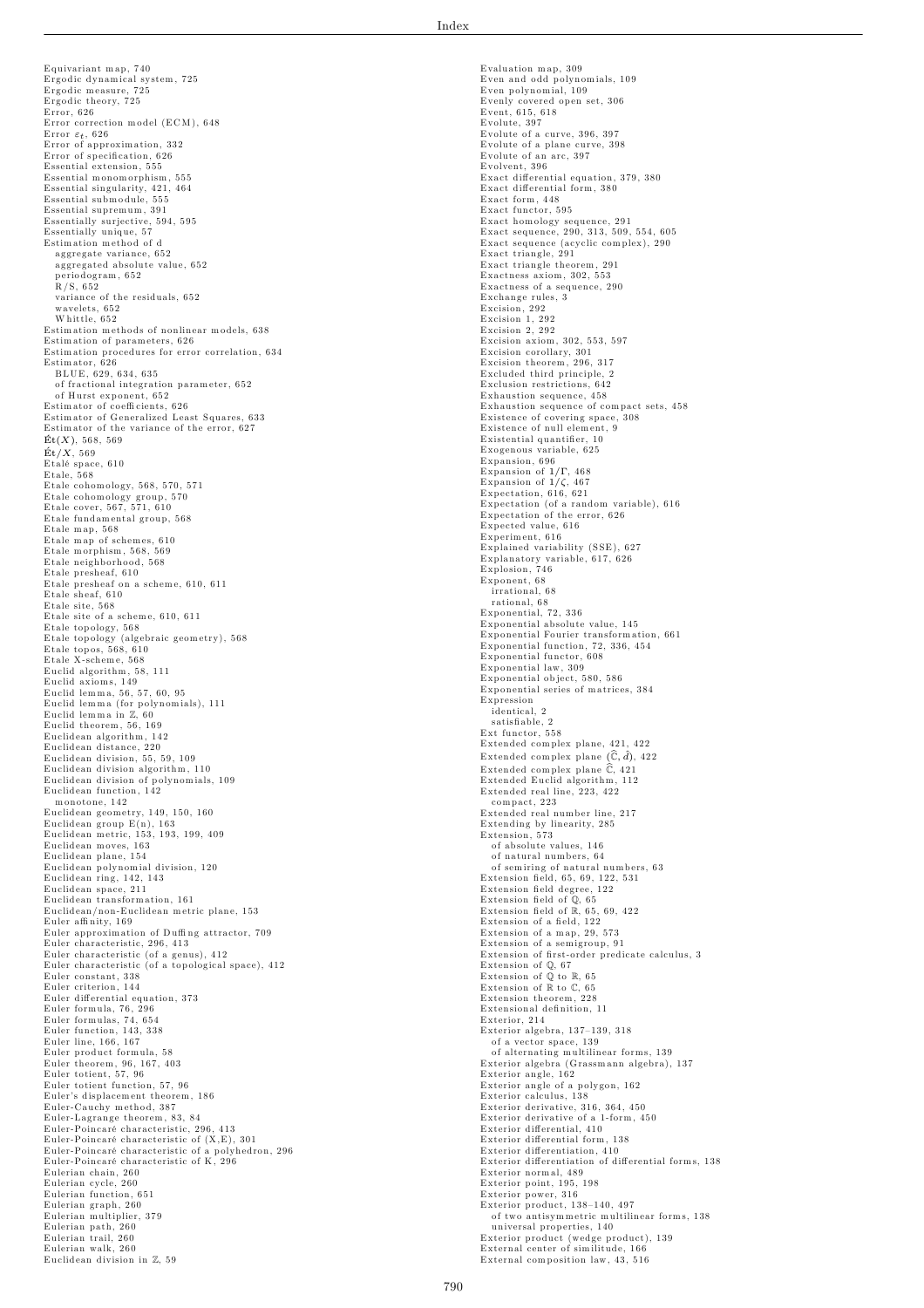External direct sum, 524<br>External homothetic center, 166 Extracted family, 31<br>Extracted sequence, 221 Extracted sequence, 221<br>Extraction of a root nth, 77<br>Extraordinary cohomology theory, 302 Extrema, 373<br>Extrema under constraints, 346 Extreme value theorem, 209<br>Extremum, 209 Extrinsic curvature, 418 F-acyclic, 557<br>F-acyclic object, 556  $F$ -algebra, 594 F-aigebra, 594<br>F-distribution, 617<br>F-homomorphism, 521 F-model set, 303<br>F-projective n-space, 299<br>F-test, 617 Face, 294, 303 Factor, 141<br>Factor ring, 43, 526 ractor ring, 43, 320<br>Factor hrough, 571, 586<br>Factorable polynomial, 120<br>Factorial ring, 124, 142<br>Factorization, 57<br>Factorization theorem, 57 Faithful functor, 266, 594<br>Faithfully flat module, 565 Faithfully flat module, 565<br>False proposition, 1<br>Family signalism<br>Family signalism<br>Family defenents, 31<br>Family of persons of a set, 32<br>Family of parts of a set, 32<br>Family of polynomials with graded degrees, 109<br>Family of s Fair all user test, 002<br>Fast Fourier transformation (FFT), 656<br>Fast wavelet transformation (FWT), 666 Fast wavelet transformation  $(\mathbf{r} \mathbf{w} \mathbf{1})$ , 000<br>Fatou theorem, 488<br>Fber, 268<br>Fber, 268<br>Feasible polyhedron, 671<br>Feasible region of 09, 670<br>Feasible region of optimization problem, 671<br>Feasible region of optimization Feasible region of optimization problem, 67<br>Feasible value, 671<br>Feasible value of optimization problem, 671 Feedback effect. 647 Feigenbaum attractor, 715 Fermat conjecture, 96<br>Fermat equation, 144 Fermat infinite descent. 52 Fermat last theorem, 96 Fermat little theorem, 96<br>Fermat method of infinite descent, 52 Fermat mumber, 131, 148<br>Fermat number, 131, 148<br>Fermat principle of infinite descent, 52<br>Fermat theorem, 93, 96<br>Ferrari method, 129 Feuerbach circle, 167<br>Fiber, 53, 275, 306, 520, 560, 569 Fiber (algebraic geometry), 560<br>Fiber (algebraic geometry), 560<br>Fiber (topology), 560<br>Fiber bundle, 562 Fiber bundle, 562<br>Fiber of a map, 53, 560<br>Fiber of cover, 306<br>Fiber product, 314, 604<br>Fiber space, 268, 562 Fibonacci numbers, 741<br>Fibonacci numbers, 741<br>Fibration, 268, 314, 562<br>Fibration (Hurewicz fiber space), 314 Fibre bundle, 562<br>Fibre product, 265, 266<br>Fibre square, 266 FIEGARCH, 652<br>Field, 38, 43, 81, 92, 98, 143, 360, 516<br>left, 79 noncommutative, 79 Field adjunction, 122<br>Field characteristic, 125, 126 Field extension, 122<br>Field homomorphism, 99, 521 Field line, 348<br>Field of complex numbers, 422 algebraically closed, 77<br>Field of complex numbers is algebraically closed, 115 Field of fractions, 99, 117<br>Field of fractions, 99, 117<br>Field of fractions, 99, 117<br>Field of fractions (fraction field, field of quotients, quotient field), 117<br>Field of fractions of a ring, 98<br>Field of fractions of R, 98 Field of parallel vectors, 417<br>Field of quotients, 99, 100, 117<br>Field of rational numbers, 64 Field of residue classes, 145 Field theory, 81, 514<br>FIGARCH (fractionally integrated GARCH), 652<br>FIGARCH (fractionally integrated GARCH), 652<br>FIGARCH (p.d., 905, 208, 222, 223, 543<br>Cauchy, 231<br>determined by a sequence, 231<br>Exéchet 292 Fréchet. 222 of neighborhoods, 222 smallest, 222<br>Filter base, 22, 204, 205, 209, 543<br>Filter bases, 222 Filtered colimit, 591 Filtered set, 23, 535 Filtrant category, 589

Filtration, 301<br>Final topology, 201<br>Finitary operation, 510, 511<br>Finite Abelian group, 89<br>Finite distribution of lags, 640<br>Finite distribution of lags, 640<br>Finite Feolier transformation, 657<br>Finite Fourier transformation, Finite Fourier transformation, 657<br>
Finite Galois extension, 127<br>
properties, 127<br>
Finite Galois extension of Q, 131<br>
Finite graph, 259<br>
Finite graph, 259<br>
Finite Laplace transformation, 656<br>
Finite Laplace transformation, Finite morphism, 566<br>Finite presentation, 569 Finite presentation, 569<br>Finite rank operator, 375<br>Finite rank operator, 375<br>Finite separable field extension, 569<br>Finite separable k(y)-scheme, 569<br>Finite set, 5, 53<br>Finite set, 5, 53 Finite separation  $K(y)$ -scheme, 309<br>Finite set, 5, 53<br>Finite support, 40, 108<br>Finite support, 40, 108<br>Finite support, 40, 108<br>Finitely based chain complex, 297<br>Finitely generated (295<br>Finitely generated docal, 529<br>Finitel First difference model, 635 First fundamental form, 400 of a sphere, 400 patch theory, 400<br>First homology group, 475 First quasi-differences, 634<br>First-countable, 538 First-countable space, 211, 212<br>First-difference filter, 644<br>First-difference filter, 644<br>First-order differential equation, 378<br>First-order predicate calculus, 2<br>First-order predicate calculus with identity, 3<br>Field law, Five lemma, 291<br>Fixed line, 173 Fixed point, 30, 86, 173, 687, 730<br>Fixed point of a projective collineation, 173 Fixed point of a projective collineation, 173<br>Fixed point theorem, 229<br>Fixed-point theorems, 677<br>Fixed-point theorems, 677<br>Fixed-point theorems (Brouwer and Kakutani), 674<br>Flabby sheaf, 559 Flag, 150, 159<br>Flasque resolution (flabby resolution), 559 Flasque sheaf, 559<br>Flasque sheaf (flabby sheaf), 559 Flat manifold, 418<br>Flat module, 565 Flat morphism, 565, 569 Flat point, 419 Flat unramified morphism, 569<br>Floor, 61 Floor, 01<br>Floor function, 61, 624<br>Floquet characteristic multiplier, 717, 746<br>Floquet matrix, 717, 722, 734<br>Floquet theorem, 699, 716 Floquet theory, 717, 734<br>Floquet theory, 717, 734<br>Floquet theory in dissipative systems, 717<br>Flow, 714, 715<br>Flow of a differential equation, 714 Flow of a differential equation, 114<br>Flow on the torus, 693<br>Flow-box, 691<br>Flow-box theorem, 691<br>Flows and differential equations, 689 Flows and differential<br>Focus, 185, 186<br>Folding map, 310<br>Folium, 335 Force, 360<br>Force along a curve, 361 Forced pendulum, 747<br>Forecast interval, 631 Forecast reliability, 631 Forecasting error, 627<br>Forest, 260, 261<br>Forgetful functor, 273, 597 Formal proof, 4<br>Formal system, 4 Formally étale, 569, 570<br>
Formally étale, 569, 570<br>
Formally étale morphisms of schemes, 570<br>
Formally étale=Formally smooth+Formally unramified, 570<br>
Formally smooth, 570<br>
Formally unramified, 570<br>
Formally unramified, 57 Formula of a parallelogram, 242<br>Formula of the median, 242<br>Formula of the median, 242<br>Fortuitous correlation, 625 Forward regression, 633 Foundations of mathematics, 1 Four-color problem, 261 Fourier, 389<br>Fourier coefficient, 442, 457, 460, 493, 653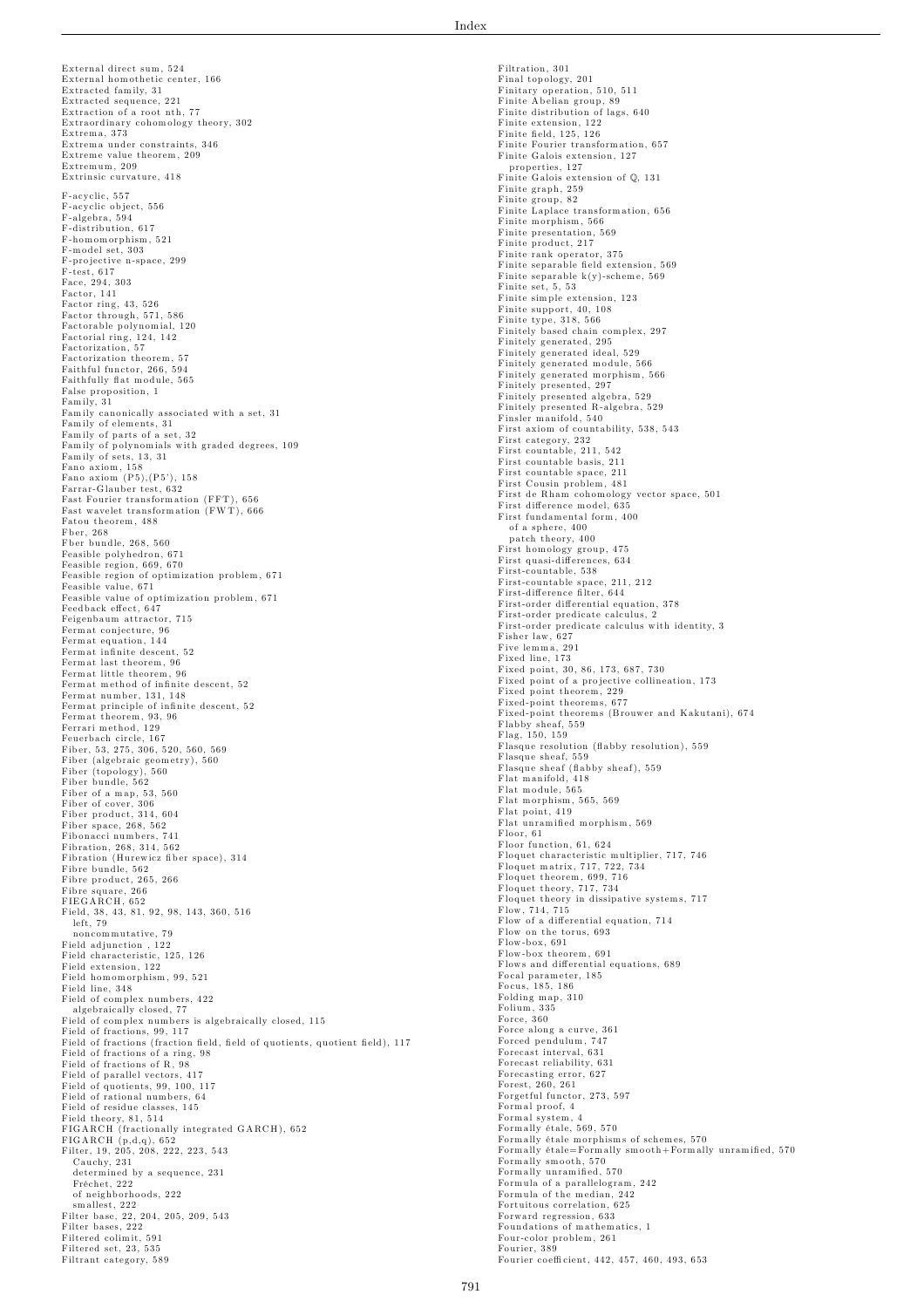Fourier coefficients, 244, 656 determination for symmetric functions, 655<br>symmetry of the first kind, 655<br>symmetry of the fourth kind, 655 symmetry of the second kind, 655<br>symmetry of the third kind, 655<br>determination with numerical methods, 655<br>Fourier cosine transformation, 657, 661 Fourier expansion, 654<br>Fourier integral, 477, 661<br>Fourier integral in complex representation, 661<br>Fourier series, 435, 436, 487, 653, 654 complex representation, 654 important properties, 654<br>Fourier series and Fourier integrals, 655<br>Fourier series and transform usual writings,  $6\sqrt{54}$ Fourier series convergence, 653<br>Fourier series expansion, 457 complex, 436 real, 436 three different forms, 655 Fourier series integration, 653<br>Fourier sine transformation, 657, 661 Fourier sum, 654<br>Fourier transform, 390, 653, 654 continuous writing, 654 discrete writing, 654<br>three continuous writings, 654<br>Fourier transformation, 495, 657, 661<br>Fourier transformation (definition), 661<br>Fourier transformation (definition), 661 Fourier-Plancherel transformation, 654 Fppf cover, 567<br>Fpqc cover, 567 Fréchet filter, 222, 543<br>Frénet basis, 394, 397, 398 Frénet formulas, 394, 397<br>Frénet trihedral, 394 Fractal dim en sion al, 7 3 0 Fractals, 730<br>Fraction field, 99, 117 Fractional Brownian motion, 651 Fractional Gaussian process, 651<br>Fractional ideal, 146 Fractional integration parameter, 651 Frames, 666 Frechet differential, 372<br>Fredholm alternative, 377, 390<br>Fredholm determinant, 390 Fredholm integral equation, 390 Fredholm operator, 376<br>Fredholm theorem, 374, 390 Fredholm theorems, 390<br>Fredholm theory, 390 Free A-module, 316<br>Free abelian, 295 Free Abelian group, 518, 519<br>Free algebra, 518, 523 Free associative algebra , 523 Free chain complex, 303 Free commutative algebra, 518, 523<br>Free functor with basis in  $\mathcal{M},$  303 Free functor with basis in  $\mathcal{M}$ , 303<br>Free group, 103, 254, 297, 298, 502, 518, 519<br>Free group of rank m, 298<br>Free from the basis, 297<br>Free homotopic loops, 502 Free homotopy, 274<br>Free ideal ring, 523 Free ideal ring (fir), 523<br>Free mobility, 159<br>Free module, 102, 524<br>Free module (homological algebra), 524 Free monoid, 518, 523<br>Free object, 519, 580 Free object (universal algebra), 519 Free orthogonal system, 243 Free part, 102<br>Free product, 297 Free R-module, 518, 523<br>Free resolution, 556 Free ring, 524<br>Free variable, 2 Free Z-module, 519 Frege, 4, 14 Frequency locking, 741, 744<br>Frequency spectrum, 662 Frequency table, 620<br>Freudenthal suspension theorem, 315 Frobenius method, 417<br>Frobenius theorem, 417 From Torus to chaos, 739 Front face, 318 Frontier, 294<br>Frontier point, 195, 198, 219 Frontier set, 195<br>Fubini formula, 54 Fulcrum, 190 Full functor, 594 Full subcategory, 264, 281, 593<br>Fully faithful functor , 594 Function, 14, 29 harmonic, 425<br>Lagrange, 673<br>logarithmic barrier, 674 o ne -to -o ne, 2 9 penalty, 673<br>subharmonic nontrivial, 491

 $test, 668$ 

totient, 68<br>Function from R to R<sup>m</sup>, 341<br>Function from R<sup>n</sup> to R<sub>n</sub> 342<br>Function from R<sup>n</sup> to R<sup>m</sup>, 344<br>Function C<sub>n</sub> A<sub>59</sub><br>Function C<sub>1</sub> A58<br>Function of differentiable real variable, 329 Function φ, 434, 437<br>Function preserving structure, 576 Function space, 233, 309<br>Function symbols, 511 Function theory, xvii, 421<br>Function theory (complex analysis), xvii<br>Functional, 19, 20, 370, 391<br>Functional analysis, xvii, 370 Functional axiom, 14<br>Functions, 29 Functions of several variables, 440<br>Functor, 256, 257, 264, 265, 272, 273, 576, 594 Functor categories, 576<br>Functor category, 586<br>Functor *H<sub>n</sub>,* 271<br>Functor in algebraic topology, 257 Functor Spec, 572<br>Functorial, 587 Functorial isomorphism, 587 Functorial method, 256<br>Functorial variable 3 Functorial variable, 3<br>Functoriality, 587<br>Fundamental (homotopy) group, 250<br>Fundamental (homotopy) group, 250, 255, 280<br>of a connected polyhedron, 254<br>Fundamental groupoid, 280<br>Fundamental groups of polyhedra, 297<br>Fundamen complex, 385<br>real, 385 Fundamental neighborhood, 306<br>Fundamental neighborhood of base space, 306 Fundamental relations normal, geodesic curvature, curvature, 401<br>Fundamental relations between  $\chi_{\bf n}, \chi_{\bf g}, \chi,~401$ Fundamental sequence, 66 Fundamental set, 8 Fundamental structure, 37, 38 Fundamental system, 383 Fundamental system of neighborhoods, 200, 221, 230, 234<br>Fundamental tensor, 407, 418 Fundamental theorem for homogeneous linear diff. equations, 716 for non-homogeneous linear equations, 716<br>theory of patches, 405<br>Fundamental theorem of algebra, 77, 283, 284 Fundamental theorem of arithmetic, 57<br>Fundamental theorem of arithmetic (for polynomials), 111 Fundamental theorem of curve theory, 395<br>Fundamental theorem of integral calculus, 349, 352<br>Fundamental theorem of projective geometry, 156<br>Fundamental theorem of Riemannian geom., 418 Fuzzy set theory, 16<br>Fuzzy set:, 16 G-equivariant, 307 G -isomorphism, 308 G-map, 307<br>G-module homomorphism, 521 G-paradoxical set, 8<br>G-set, 306 G-space, 306, 562<br>Gödel, 3, 37<br>Gödel completeness theorem, 3 Gödel incompleteness theorem, 3<br>Gödel second incompleteness theorem, 3 Gabor transformation, 666 Galerkin method, 749<br>Galois field, 43, 126, 516<br>Galois group, 126 Galois group of a polynomial, 128<br>Galois map, 126<br>Galois theory, 38, 81, 126, 514<br>Galton board, 621 Galtonian curve, 621<br>Gambling, 615 Gamma function, 337, 651<br>GARCH(p,q), 652 GARMA process, 651<br>Gateaux differential, 372 Gauss and Mainardi-Codazzi relations, 405<br>Gauss complex plane, 76 Gauss curvature, 403 Gauss curvature, 40 Gauss formulas, 404<br>Gauss function, 622 Gauss lemma, 144<br>Gauss lemma (for polynomials), 111 Gauss plane, 422<br>Gauss relations, 405 Gauss theorem, 57, 60, 348<br>Gauss theorem in Z, 60 Gauss trihedron, 404<br>Gauss-Newton algorithm, 638 Gaussian curvature, 403, 419, 420<br>Gaussian curvature of a surface, 420 Gaussian elimination, 133<br>Gaussian white noise, 643 Gavrilov-Shilnikov, 748, 749  $G$  CH, 15

G eg enb au er, 6 5 1 G eg enb au er freq u en cy, 6 5 2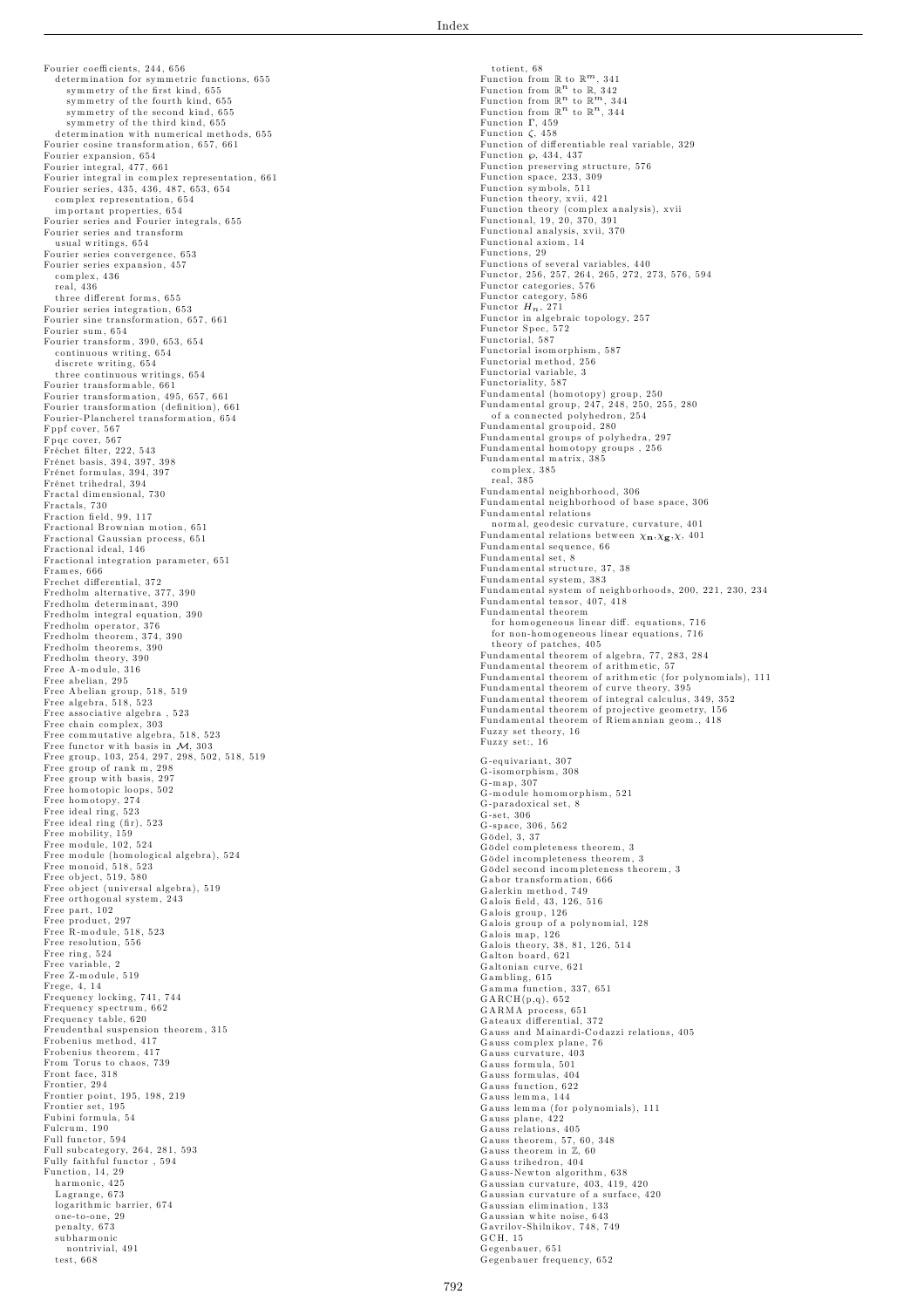General equation of degree n, 129<br>General equilibrium, 677<br>General equilibrium (economics), 677<br>General form of dynamic model, 684 General form of state-space model, 685<br>General Lie group, 132<br>General linear group, 131, 172, 416<br>General linear group  $GL_n(q)$ , 172, 191, 417<br>General linear group  $GL_n(q)$ , 172, 191, 417<br>General linear model, 628 General monic polynomial, 128 General orthogonal group  $GO_n(q), 191$ <br>General orthogonal group  $GO_n(q, F), 172, 191$ General position, 278<br>General quantifier, 2, 10<br>General set theory, 15 General term,  $240$ General topology, 193<br>General valency, 408 Generalization of Cauchy criterion, 228<br>Generalization of VECM, 649<br>Generalized ARFIMA process, 651 Generalized continuum hypothesis (GCH), 15<br>Generalized derivative, 391 Generalized dimension, 731 Generalized element, 581 Generalized Euclidean space, 21, 137 Generalized function, 391, 659<br>Generalized function (or distribution), 391 Generalized functions, 20<br>Generalized Hopf bifurcation, 712, 713, 736<br>Generalized Hopf singularity, 713 Generalized integral, 354, 355 Generalized Lagrangian, 681<br>Generalized lagrangian, 679 Generalized least squares (GLS), 633<br>Generalized sequence, 205, 206, 322<br>Generating family, 89<br>Generating part, 102<br>Generating part, 102<br>Generating system, 199<br>Generator, 84, 297, 519, 524, 581, 591, 609<br>Generator, 84, 297 Generator of an ideal, 95<br>Generator of an ideal , 111 Generator part, 168<br>Generators of an abelian group, 285<br>Generatrix, 400 Generatrix lines, 404 Generic element, 581, 610<br>Generic property, 724<br>Generic property (or typical property), 724<br>Gentzen-type, 2 Genus, 256<br>Genus theorem, 145<br>Geodesic , 179, 372, 373, 401, 417<br>Geodesic curvature, 401<br>Geodesic line, 177, 401<br>Geometric arc, 392 Geometric complex, 251, 255<br>Geometric congruence, 152 Geometric construction, 129<br>Geometric fiber, 560, 569 G eom etric p oint, 5 6 0 G eom etric realiz a tio n, 2 9 5 Geometric sequence, 322<br>Geometric series, 323 Geometry, xvii, 149<br>absolute, 149, 151 absolute, 149, 151<br>analytic, 149, 151<br>axiom C (connection), 154<br>axiom D (connection), 154<br>axiom H (hyperbolic), 154<br>axiom H (polar trilateral), 154<br>axiom P (polar trilateral), 154<br>axiom R (rectangle), 153<br>axioms A,A\* (bise non-Euclidean, 149<br>ordinary, 150 parabolic, 149 projective, 149 spherical, 179 Gereno lemniscate, 336 Germ, 551 Germ of an analytic set, 560 Giraud theorem, 609<br>Glesjer test, 636  $G$ lide,  $162$ Glide reflection, 162 Global bifurcation, 736, 737, 746 Global bifurcations, 734 Global continuity, 200 Global element, 581, 610<br>Global element (global section, point), 581, 610<br>Global homoclinic bifurcations, 738 Global maximum, 679 Global mean value, 491 Global minimum, 679 Global Proj, 572<br>Global section, 558, 563, 581, 610

Global Spec, 571<br>Global stability, 759<br>Globally stable equilibrium, 757<br>GLS estimator, 634, 635 Gluing, 274, 547, 606, 610<br>Gluing (concatenation, collation), 606<br>Gluing axiom, 551, 606, 607<br>Gluing condition, 551, 606 Gluing lemma,  $274$ Gnomonic projection, 179<br>Gode, 559 Godement resolution, 559 Golbach conjecture, 1 Goldbach conjecture, 148 Golden rule, 758<br>Golden theorem (Gauss), 144 Goldfeld-Quandt test, 636<br>Gollub-Benson, 726<br>Gompertz model, 638 Goodwin cyclical growth model. 761 Goodwin model, 753 Grade, 525<br>Graded algebra, 263, 476, 523<br>Graded coring, 320<br>Graded coring, 320<br>Graded module, 263, 522, 523 Graded ring, 264, 270, 318, 476, 522, 523<br>Graded sheaf, 553 Graded valuations, 110 Gradiant, 489<br>Gradient, 316, 342, 343<br>Gradient operator, 412<br>Gradient theorem, 343, 412 Graeco-Latin square, 613 Graeffe method, 341 Grammar, 5 G ran ger, 6 4 7, 6 5 1 Granger representation theorem, 649<br>Graph, 258, 299, 560, 600<br>Graph automorphism, 259 Graph characteristic polynomial, 134 Graph coloring, 261<br>Graph coordinates, 539 Graph cycle (circuit), 260<br>Graph edge, 258 Graph isomorphim, 258<br>Graph of a correspondence, 27 Graph of a map, 27, 30<br>Graph of binary relation on a space, 299<br>Graph of map, 29, 519<br>Graph representation, 258 Graph theory, xvii, 258<br>Graph vertices, 258 Graph without loop and spindle, 259<br>Graphical integration, 355 Graphical projection, 174<br>anamorphic projection, 174<br>auxiliary view, 174<br>parallel projection, 174 axonometric projection, 174<br>axonometric projection (dimetric), 174<br>axonometric projection (isometric), 174<br>axonometric projection (trimetric), 174 multiviews, 174<br>multiviews (elevation), 174<br>multiviews (floor plane), 174<br>multiviews (section), 174 oblique projection, 174<br>oblique projection (cabinet), 174<br>oblique projection (Cavalier), 174<br>orthographic projection, 174 perspective projection, 174<br>Grassman manifold, 138 Grassmann algebra, 137<br>Grassmann coordinates, 138, 140 G ra ssm an nian, 1 3 8 Gray code, 667 Great circle, 179<br>Greatest common denominator (GCD), 69 Greatest common divisor, 57<br>Greatest common divisor (gcd.), 120, 143 Greatest common divisor in Z, 60<br>Greatest element, 9, 45, 46 Greatest lower bound, 9, 46<br>Green formula, 489, 501<br>Green theorem, 285, 316, 348, 364<br>Green-Riemann formula, 363, 411 Green-Riemann theorem, 363<br>Grelling, 13 Grid, 171 Grid search procedure (Hildreth-Lu), 635 Gridding, 171<br>Grobman-Hartman theorem, 723<br>Grobman-Hartman theorem (for discrete sys.), 723<br>Gronwall lemma, 754 Gross substitutability assumption, 760<br>Grothendieck, 269, 575<br>Grothendieck abelian category, 591<br>Grothendieck abelian category, 591<br>Grothendieck pretopology, 607<br>Grothendieck topology, 567, 570<br>Grothendieck topology, 569, Grothendieck topology axioms, 607<br>Grothendieck topos, 608<br>Grothendieck trace formula, 571 Grothendieck universe, 16, 577<br>Grothendieck universe U, 577<br>Group, 38, 42, 81, 82, 515<br>Abelian, 42, 516, 517<br>isometry, 149, 151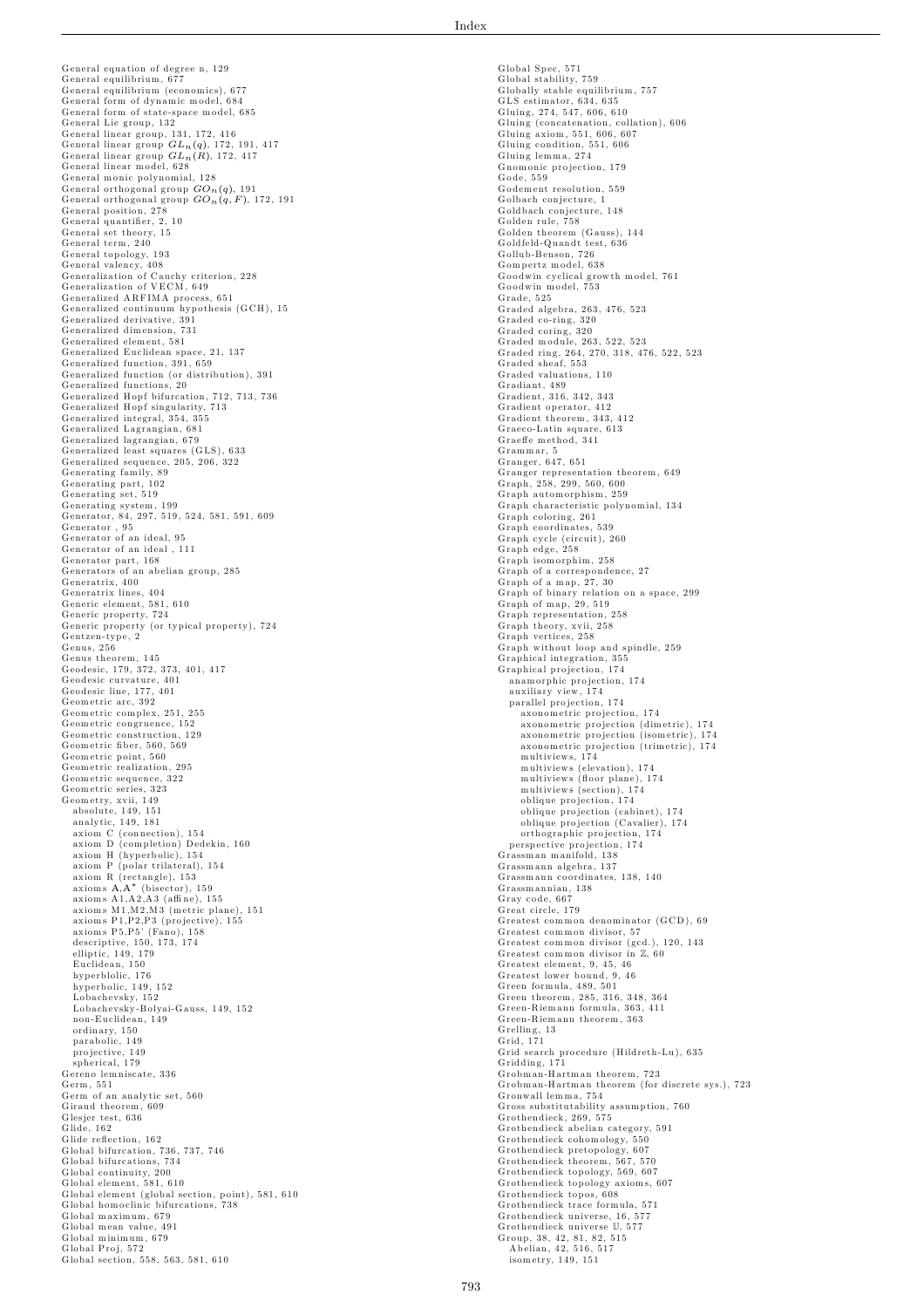Klein, 42<br>of rigid motions, 151 similtude, 149<br>transformation, 149  $\begin{array}{l} \text{transformation, 149} \\ \text{Group by arrows, 590} \\ \text{Group generators, 103, 254} \\ \text{Group generators, 103, 254} \\ \text{Group } GL_n(K) \text{ of nonsingular matrices, 106, 173} \end{array}$ Group homomorphism, 38, 84, 521<br>Group isomorphism, 85 Group Isomorphism, 85<br>Group kernel, 88<br>Group law, 82<br>Group object, 310<br>Group of affine collineations *G*, 172 Group of automorphisms, 38<br>Group of complex numbers of modulus 1, 72 Group of displacements, 159<br>Group of displacements, 159<br>Group of finite type, 89<br>Group of invertible elements of a ring, 93 Group of isometries, 187 Group of n-boundaries, 290<br>Group of n-cycles, 290 Group of nonsingular matrices, 106<br>Group of orthogonal collineations, 173 Group of periods of  $\omega, \, 503$ Group of regular matrices, 106 Croup of relative n-boundaries, 291<br>Group of relative n-boundaries, 291<br>Group of relative n-cycles, 291<br>Group of rigid motions, 151 Group of rotations, 41, 515 Group order, 42<br>
Group theory, 81, 82, 514<br>
Group theory, 81, 82, 514<br>
Groupoid category, 594<br>
Groupoid  $\pi(K)$ , 297<br>
Groupoid theorem, 280<br>
Groupoid theorem, 280<br>
Groupoid theorem, 280<br>
Groupoid theorem, 280 Groups obtained by extension. 92 Guckenheimer, 732<br>Guckenheimer-Holmes, 699, 713 Gysin sequence, 320 h-Cobordism, 548  $H$ -group, 311<br> $H$ -injective, 555 h-level. 312 H-space, 283 Hénon map, 696, 715<br>Hénon quadratic map, 696 Henon quadratic map,<br>Haar wavelet, 666<br>Hadamar formula, 453 Hadamard matrices, 667<br>Hadamard three circles theorem, 491 Hadamard-Cartan & Gromoll-Meyer theorem, 420<br>Hadamard-Perron theorem, 720<br>Hadamard-Perron theorem, 720 naaamard-rerom theorem (10r discrete sys.<br>Hahn-Banach separation theorem, 26<br>Hahn-Banach theorem, 24, 45, 236, 238<br>Hahn-Banach theorem (geometric form), 26 Hairy ball theorem, 294<br>Half-angle formulas, 177<br>Half-ball, 230 Hall-ball, 230<br>Half-cone, 184<br>Half-exact functor, 595<br>Half-period ratio, 435 Ham-sandwich theorem, 320 Ham-sandwich theorem, 32<br>Hamilton rules, 79<br>Hamiltonian, 694, 695, 716<br>Hamiltonian chain, 260<br>Hamiltonian circuit, 260<br>Hamiltonian cycle, 260<br>Hamiltonian cycle, 260 Hamiltonian function, 694 Hamiltonian graph, 260<br>Hamiltonian path, 260 Hamiltonian system, 694, 711, 724<br>Hamiltonian system, 694, 711, 724<br>Hamiltonian system with *n*-degrees of freedom, 694<br>Hamming distance namming austance<br>between two finite sets, 220<br>n-tuplets, 220<br>Handle, 256, 300, 432<br>Hankel transformation, 657 Hardy space, 460, 489<br>Harmonic, 726 Harmonic analysis, 655<br>Harmonic division, 166, 168 Harmonic division, 166, 168<br>Harmonic function, 425, 485<br>Harmonic homology, 156, 158<br>Harmonic majorant, 491<br>Harmonic series, 323 Harmonic upper-bound, 491<br>Harmonicity and holomorphy, 485 Harnack inequalities, 486<br>Hartman-Grobman, 697 Hartman-Grobman theorem (for diffeom.), 697<br>Hartman-Grobman theorem (for flow), 697 Hartman-Groman theorem (for no<br>Hartogs, 441<br>Hartogs theorem, 494<br>Hasse diagram, 9, 45<br>Hasse Diagram (order diagram), 45 Hasse principle, 79<br>Hausdorff axiom, 219<br>Hausdorff dimension of the measure  $\mu$ , 731 Hausdorff dimension of the measure<br>Hausdorff dimension properties, 730<br>Hausdorff distance, 220<br>Hausdorff paradox, 17 Hausdorff quotient space, 299<br>Hausdorff separation axiom, 206<br>Hausdorff separation axiom, 206<br>Hausdorff space, 193, 199, 206, 207, 538, 539<br>Hausdorf dimension, 730<br>Heat equation, 389, 661<br>Heaviside, 668

Heaviside unit step function, 658<br>Height, 166<br>Heine, 223<br>Haire, 42 Heine theorem. 223. 224 Heine theorem, 223, 224<br>Helix, 393, 396<br>Henon map, 715<br>Hereditarily finite set, 578<br>Hereditary property, 35<br>Hereditary roperty, 35<br>Hereditary set, 14, 16, 578<br>Hermitian conjugate operator, 375<br>Hermitian form, 136, 137, 24 Hermitian norm, 137, 374, 377<br>Hermitian operator, 375 Hermitian scalar product, 21, 137<br>Hermitian space, 21, 137 Hermitian symmetric sesquilinear form, 136<br>Hermitian symmetry, 136 left semilinear, 136<br>right linear, 136 Hesse form, 184<br>Hessenberg, 155 Hessian, 346<br>Hessian matrix, 346 Heteroclinic point, 703<br>Heteroclinic saddle connection, 747 Heterological adjective, 13<br>Heterological adjective, 13<br>Heteroscedasticity, 633, 635<br>Heteroscedasticity, 643 Hexadecimal numeral system, 56<br>Hexagon axiom, 587 nexagon identities, 587<br>Higher aithmetic, 51<br>Higher aithmetic, 51<br>Higher aithmetic (number theory), 51<br>Higher Dimensional Algebra (HDA), 594 Higher Dimensional Argebra (HDA)<br>Higher order partial derivative, 344<br>Higher-dimensional categories, 576 Higher-order predicate calculus, 3<br>Higher-order predicate calculus, 3<br>Hilbert basis, 244 Hilbert norm, 137<br>Hilbert plane, 151 Hilbert problem, 3 Hilbert program, 4<br>Hilbert space, 21, 137, 199, 211, 241, 242, 371, 489<br>Hilbert space of finite dimension, 244 Hilbert-type, 2<br>Hilbert-type, 2<br>Hildreth-Lu method, 635 Histogram, 615<br>Hjelmslev, 151 Hjelmslev theorem of perpendiculars, 152, 153<br>Hjelmslev theorem of perpendiculars, 152, 153 Hemslev, 191<br>Hodge star, 412<br>Holge star operator, 412<br>Holes, 506, 549 Holomorphic C-C-function, 424, 548, 549 Holomorphic continuation, 426<br>Holomorphic function, 333, 421, 425, 426, 453, 548 ofomorphic ranceron, 000,<br>local behavior, 477<br>on an open set of  $\mathbb{S}_2$ , 482 on an open set of s<sub>2</sub>, 482<br>Holomorphic function in an annulus, 464<br>Holomorphically convex, 480<br>Holomorphically convex set, 480<br>Holomorphy, 421, 424, 440<br>equivalent formulations, 421<br>extension of the concept, 422<br>materials Holomorphy of C-C-functions, 422 Holomorphy of C-C-functions, 422<br>Holomorphy of Ĉ-C-functions, 422<br>Hom functor, 595<br>Hom-set, 582, 583 Hom see, see, see<br>Homeomorphic, 194<br>Homeomorphic image, 197<br>Homeomorphic spaces, 219 Homeomorphic topological space, 200<br>
Homeomorphism, 193, 194, 219, 248, 271, 538, 539, 546, 687, 733<br>
Homeomorphism (topology), 538<br>
Homeomorphism onto its image, 545 Homoclinic and heteroclinic orbits, 721<br>Homoclinic loop, 747  $\begin{array}{ll}\n\text{invariant loop, 744}\n & \text{attracting, 747}\n & \text{repelling, 747}\n & \text{Fopelling, 747}\n & \text{Homoclinic points, 709}\n & \text{Homoclinic saddle connection, 710, 747}\n & \text{Homoclinic saddle connection theorem, 747}\n & \text{Homoclinis tangle 607–700}\n\end{array}$ Homoclinic tangle, 697, 709<br>Homogeneity, 20 Homogeneous coordinate, 532<br>Homogeneous coordinates, 252 Homogeneous element, 528 Homogeneous element, 520<br>Homogeneous function, 533<br>Homogeneous ideal, 270, 528, 533 Homogeneous integral equation of 2<sup>nd</sup> kind, 374<br>Homogeneous integral equation of 2<sup>nd</sup> kind, 374 Homogeneous polynomial, 533<br>Homogeneous system, 107<br>Homogeneous transformation, 20 Homogeneous transformation, 184<br>Homographic equation, 184<br>Homographic transformation, 439<br>classification, 439 composition, 439<br>Homography, 483<br>Homological algebra, 263 Homological equation, 698, 700 Homologous cycles, 474 Homologous points, 166<br>Homologous points, 166<br>Homology, xvii, 156, 251, 255, 263, 549<br>Homology class, 287, 290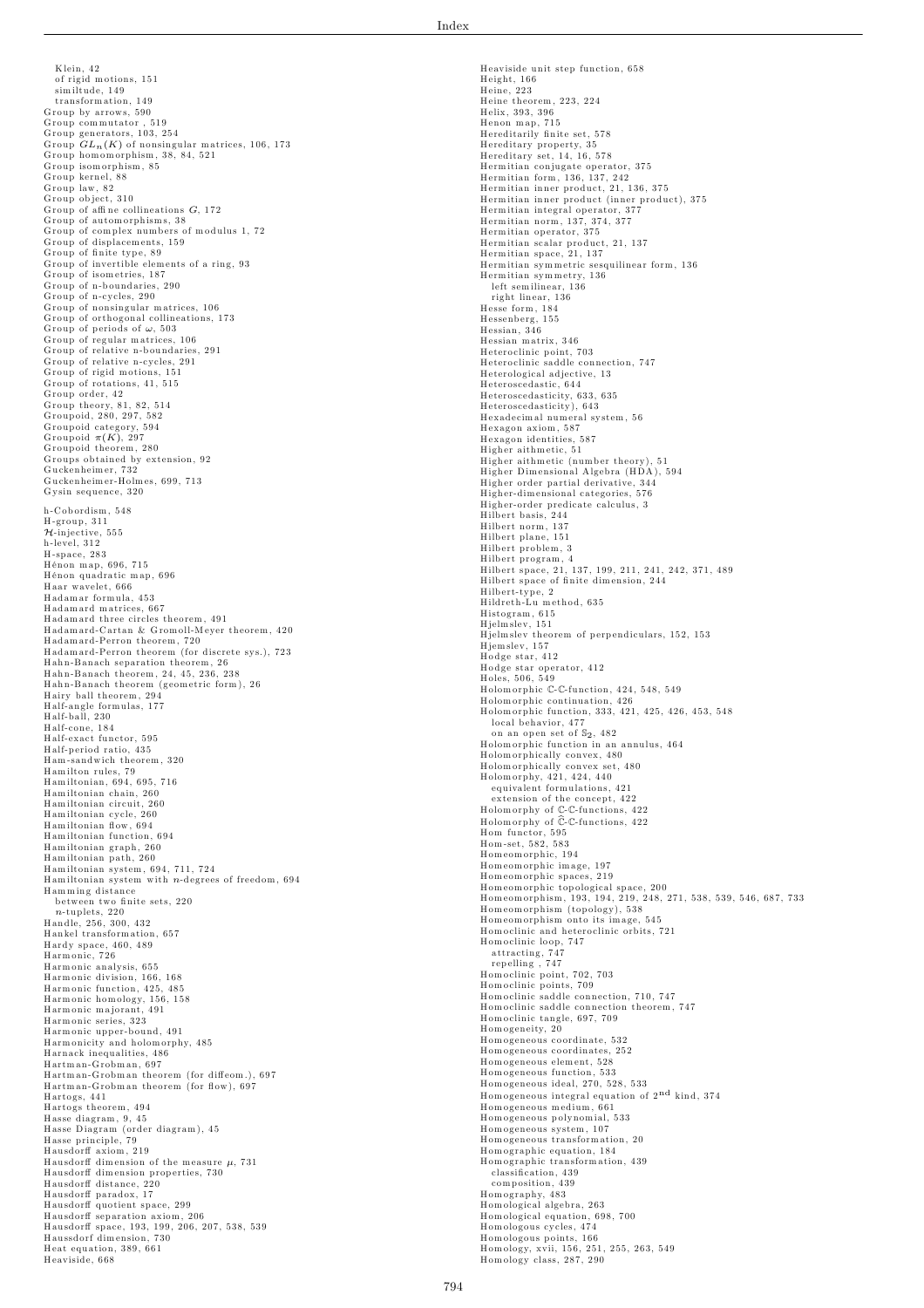Homology class of  $z_n$ , 287<br>
Homology classes, 285<br>
Homology functor, 286, 597<br>
Homology group, 251, 255, 257, 263, 287, 475, 550, 749<br>
Homology group (Betti group), 257<br>
Homology group (Betti group), 257<br>
Homology sequen Homomorphism as cartesian product, 521<br>Homomorphism as cartesian product, 521<br>Homomorphism of Banach algebras, 494<br>Homomorphism of complexes, 521 Homomorphism theorem, 88 applications, 88<br>
Homomorphism theorem for modules, 102<br>
Homomorphism theorem for rings, 100<br>
Homomorphisms of an algebraic system, 590 Homoscedasticity, 628<br>Homothetic circles, 166<br>Homothetic figures, 165 Homothetic rigures, 165<br>Homothetic ratio, 165<br>Homothetic triangle, 166 Homothety, 165 Homothety, 100<br>Homothety and point at infinity, 165<br>Homothety-reflection, 166 Homothety-rotation, 165<br>Homothety-rotation, 165<br>Homotopic, 247, 749<br>Homotopic continuous maps, 472 Homotopic continuous maps, 472<br>
Homotopic continuous maps, 472<br>
Homotopic path edges, 297<br>
Homotopic paths, 247, 502<br>
Homotopic paths, 247, 502<br>
Homotopic topological space, 248<br>
Homotopic topological space, 248<br>
Homotopi Homotopy category, 274, 305, 311, 592<br>Homotopy category (hTop), 311<br>Homotopy class, 248, 274<br>Homotopy class (mapping class), 573<br>Homotopy equivalence, 248, 249, 274, 305<br>Homotopy equivalence in homotopy category, 274<br>Homo Homotopy group, 247, 250, 309, 312<br>Homotopy identity, 283 Homotopy identity, 283<br>Homotopy invariant, 573<br>Homotopy invariant, 573<br>Homotopy lifting property, 314, 573<br>Homotopy of continuous maps, 248 Homotopy of paths, 247<br>Homotopy sequence of a fibration, 314<br>Homotopy sequence of a pair, 314<br>Homotopy sequence of a pair, 314<br>Homotopy sequence of a weak fibration, 315 Homotopy sequence or a we<br>Homotopy ste, 573<br>Homotopy theory, 214, 270<br>Homset, 582, 585<br>Hooke law, 377 Hopf algebra, 320<br>Hopf bifurcation, 711, 718, 735 generalized, 713<br>subcritical, 712 subcritical,  $112$ <br>
Hopf bifurcation (normal form), 733<br>
Hopf bifurcation (normal form), 733<br>
Hopf bifurcation theorem, 712<br>
Hopf fibration, 315 Hopf noration, 313<br>
Hopf recurrence theorem, 718<br>
Hopf singularity, 711<br>
Hopf singularity of type  $(p, +)$  or  $(p, -)$ , 713<br>
Hopf singularity of type p, 713 Hopf theorem, 320<br>Hopf-Landau model, 739 Hop-Lamaau model, (39)<br>Horizontal composition, 264, 585<br>Horner schema, 341<br>Horner scheme, 109<br>Horseshoe, 708<br>Horseshoe diffeomorphism, 703, 705, 708<br>canonical example, 705 dynamics on symbol sequences, 707<br>symbolic dynamics for horseshoe diffeo., 707 Horseshoe map, 731<br>Hosking, 651<br>HSP theorem, 514 hTop, 311<br>Hurewicz fiber space, 314<br>Hurewicz fiber space (fibration), 314 Hurewicz homomorphism, 315<br>Hurewicz map, 289 Hurewicz Hap, 209<br>Hurewicz theorem, 288, 289, 315<br>Hurewicz theorem (1), 289<br>Hurewicz theorem (2), 315 Hurewicz theorem (absolute version), 315<br>Hurewicz theorem (relative version), 315 Hurst exponent (H), 651<br>Hurst exponent (H), 651<br>Hurst statistic, 651<br>Hurwitz theorem, 477 Hypebolic convergence, 650<br>Hyperbola, 185, 186 Hyperbolic, 158<br>Hyperbolic attractor, 748

Hyperbolic axiom (H), 154<br>Hyperbolic decreasing, 651, 652<br>Hyperbolic equilibrium point of type (m,k), 723<br>Hyperbolic fixed point, 697, 747<br>Hyperbolic innction, 177, 337<br>hyperbolic cosecant, 177<br>hyperbolic cosine, 177<br>hyper hyperbolic secant, 177<br>hyperbolic sine, 177 hyperbolic tangent, 177<br>Hyperbolic geometry, 176<br>Hyperbolic invariant set, 708 Hyperbolic linear diffeomorphism, 692, 696, 697, 705<br>Hyperbolic linear diffeomorphism, 692, 696, 697, 705<br>Hyperbolic linear flow, 696 Hyperbolic metric plane, 154<br>Hyperbolic model, 152<br>Hyperbolic model, 152<br>Hyperbolic non-wandering set, 709<br>Hyperbolic non-wandering set, 709<br>Hyperbolic priodic orbit, 697<br>Hyperbolic plane, 152<br>Hyperbolic plane, 152<br>Hyperbo Hyperbolic structure, 708<br>Hyperbolicity, 702<br>Hyperbolicity, 702<br>Hypercomplex number, 35<br>Hyperparallel, 152, 154 Hyperplane, 717 Hypersurface, 717<br>Hypersurface, 717<br>Hypertetrahedron, 251, 255 Hypervolume, 251, 255<br>Hypoellipticity, 492 Hypograph, 349<br>Hypotenuse, 175, 178<br>Hypothesis, 2, 5  $Hypothesis H_0$ , 625 Hypothesis of normality of errors, 626 Hypothesis of recurrence, 5, 39 Hypothesis testing, 616, 617, 622<br>Hysteresis, 748, 751 I-adic topology, 533<br>  $\ddot{i}$ -boundaries, 497<br>  $\ddot{i}$ -boundary, 506<br>  $\ddot{i}$ -boundary, 501  $i$ -cocycles, 501<br> $i$ -chains, 497, 504  $i$ -chains with integral coefficients, 504<br> $i$ -coboundaries, 501  $i$ -cycle, 90, 506 *v*-cycle, 90, 300<br>
I-depth, 525<br> *i*-faces, 251, 255<br>
i-th étale cohomology group, 571 Fin etate commonogy group, 571<br>i-th cohomology group, 571<br>i-th homology group, 556<br>i-th right derived functor, 557<br>Ideal, 22, 43, 93, 100, 142, 269, 516, 523, 528<br>Ideal element, 4, 149<br>Ideal line, 157 ideal object, 4<br>Ideal plane, 157<br>Ideal plane of a metric plane, 157 Ideal point, 154, 157<br>Ideal sheaf, 552 Ideal sheaf (algebraic geometry), 552<br>Ideal sheaf (algebraic geometry), 552<br>Ideal theory, 142 Idempotence, 8<br>Idempotent, 93 Idempotent element, 33 Idempotent ring, 10<br>Idempotent ring, 10<br>Identically independently distributed (i.i.d.), 643<br>Identification, 275, 299 Identification space, 574<br>Identification space, 574 Hentity, 3, 576<br>Identity, 3, 576<br>Identity element, 42, 43, 515, 516<br>Identity functor, 273<br>Identity map, 29, 30, 173, 219 Identity matrix, 105<br>Identity object, 586 1dentity object, 586<br>if and only if (iff), 5<br>IGARCH (integrated GARCH), 652<br>Image, 14, 29, 30, 85, 290, 519, 520<br>Image of homomorphism, 85 Image of nonborphism<br>Imaginary part, 76<br>Imaginary part, 76<br>Imaginary part , 70<br>Imaginary part of z, 70 Immeasurable frequencies, 726<br>Immeasurable frequencies, 726<br>Immersion, 213, 546 Immersion, 213, 340<br>Immersion (algebraic geometry), 571<br>Immersion (algebraic topology), 546<br>Immersion theorem, 213 Impacts multiplier, 647<br>
Impact multiplier, 647<br>
Implicit differential equation, 381<br>
Implicit differential<br>
Implicit function, 335<br>
Important properties of Fourier series, 654<br>
asymptotic behavior, 655<br>
convergence of fun convergence of function in mean, Parseval equation, 654<br>Dirichlet conditions, 655 Dirichlet conditions, 653<br>
least mean squares error of a function, 654<br>
Improper point, 155<br>
Impulse function (Dirac  $\delta$  function), 659<br>
In bijection with, 36, 47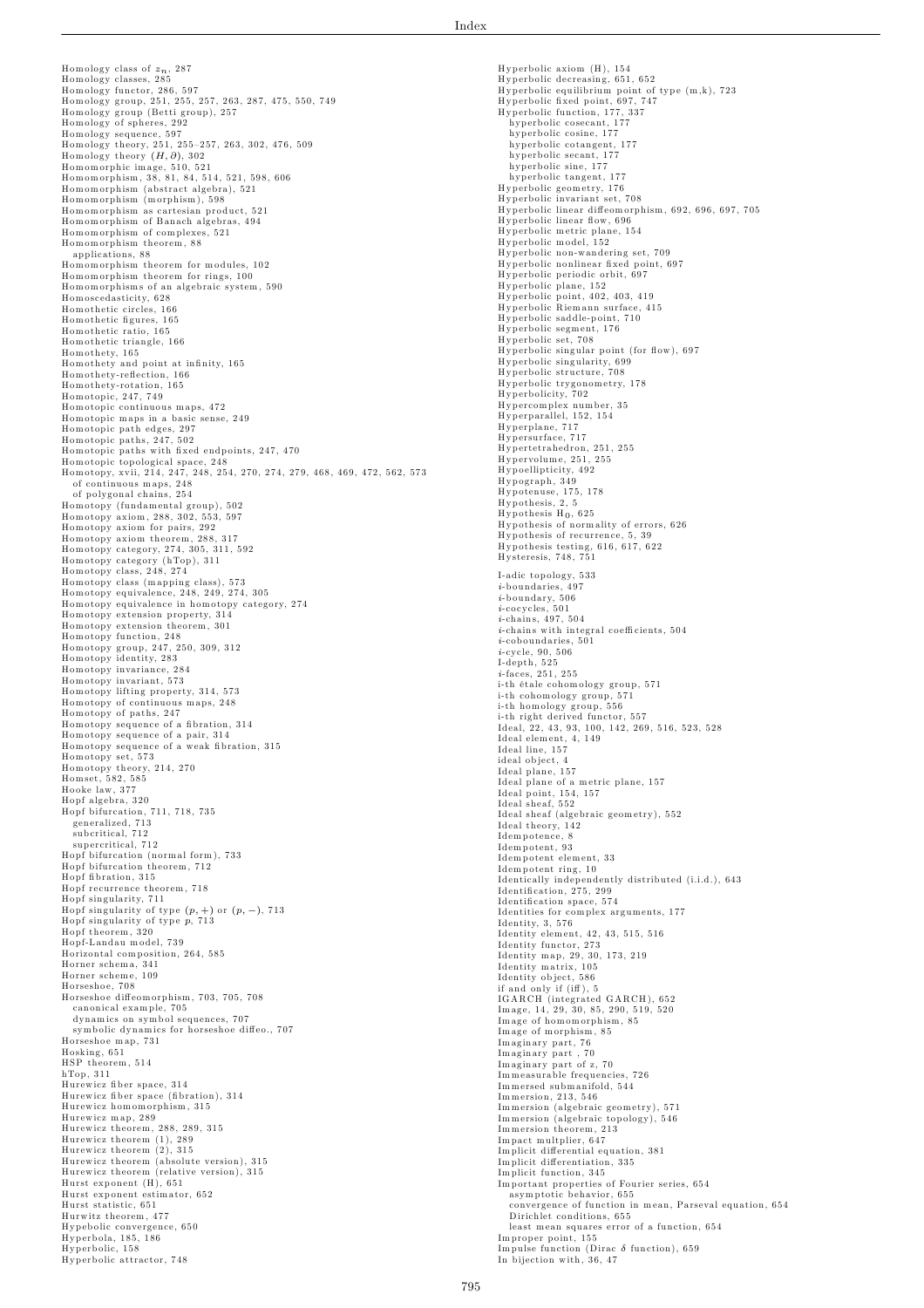Inaccessible cardinal, 15, 578, 579<br>Inadequacy of Zariski topology, 567<br>Incidence, 150 Incidence-preserving transformation, 157 Incident, 152 Inclusion, 11<br>Inclusion, 11<br>Inclusion function, 520, 591<br>Inclusion functor, 584 Inclusion map, 520, 544, 599<br>Incomplete basis theorem, 103<br>Indefinite integral, 349, 352, 353<br>of algebraic functions, 354 of rational functions, 353<br>of rparticular functions, 354 Independent events, 619<br>Indeterminates, 120 Index, 430, 471<br>Index change formula, 40 Index gymnastics, 407 Index of a cycle, 474<br>Index of a loop, 473, 504<br>Index of a loop, 473, 504<br>Index of loop with respect to a point, 470 Indicator, 57<br>Indicator variable, 630<br>Indicator variable, 630<br>Indicator variable (or dummy variable), 630 Indicator variable (or dummy<br>Indirect demonstration, 5<br>Indirect isometries in  $\mathbb{R}^3$ , 164 Indirect least squares (ILS), 642<br>Indirectly conformal mapping, 438<br>Individual, 2 Induced homomorphism, 545 Induced law, 32<br>Induced law, 32<br>Induced map, 273, 554<br>Induced order, 38, 45<br>Induced orientation, 286 Induced orientation, 286<br>Induced topology, 194, 199, 201, 538, 543<br>Induction, 35<br>Induction axiom, 4, 50, 62<br>Induction hypothesis, 5, 39 Inductive definition, 5<br>Inductive definition, 5<br>Inductive limit, 550, 552, 601<br>Inductive limit (direct limit), 601 Inductive Infinite (unfect In<br>
Inductive ordered set, 47<br>
Inductive set, 47 Inductive set, 47 Infimum, 46<br>Infimum, 46<br>Infinite cyclic group, 296<br>Infinite descent, 52<br>Infinite distribution of lags, 640 Infinite graph, 259<br>Infinite product, 324, 467 Infinite product expansion, 467<br>Infinite set, 34 Infinite-dimensional F-projective space, 299 Infinitesimal calculus, xvii Infix form, 32<br>Inflection point, 334 Information dimension, 731<br>Initial condition problem, 386 Initial conditions, 378<br>Initial morphism, 580 Initial morphism, 580<br>Initial object, 310, 580<br>Initial property, 580<br>Initial segment, 48, 65<br>Initial topology, 201 Initial vapology, 201<br>
Initial-value problem, 378<br>
Injective arcs on manifold, 414<br>
Injective arcs on manifold, 414<br>
Injective evelope (injective hull), 555<br>
Injective homomorphism, 520, 555<br>
Injective homomorphism (monomo Injective immersion, 544, 545<br>Injective linear transformation, 546 Injective linear transformation, 546<br>Injective map, 29, 31, 519<br>Injective module, 554<br>Injective object, 555, 556<br>Injective patch, 406<br>Injective resolution, 555, 556<br>Injective resolution, 555, 556<br>Inner product, 21, 136, 13 Inner-product space,<br>Innovation, 647<br>Input variable, 684<br>Inscribed angle, 163 Inscribed angles in a circle, 163<br>Inscribed angles in a circle, 163<br>Inscribed circle, 176<br>Insertion function, 591 Inset, 707, 709<br>Inset, 707, 709 Instability, 717 subharmonic, 734 Instrumental variable, 637 Integer, 64 algebraic structure, 64 order structure 64 Integer modulo n, 87 Integer part. 61 Integer part of a rational fraction, 118 Integer part of a rational fraction,<br>
Integers<br>
calculation rules, 64<br>
Integrability of the logarithm, 463<br>
Integrable system, 695<br>
Integral, 146 Integral calculation complement formula (meromorphic embedding of  $\zeta$ ), 477 Fourier integral, 477 of a rational function without real poles, 477 trigonometric inttegral, 477

Integral calculus, xvii, 348<br>Integral closure, 146<br>Integral domain, 43, 93, 99, 100, 120, 142, 457, 516, 523<br>divisibility, 141 Integral domain (entire ring), 43, 93, 516<br>Integral domain by prime ideal, 100 Integral equation, 374<br>(homogeneous) of the second kind, 374 (nonhomogeneous) of the second kind, 374<br>classification, 374 of  $1<sup>st</sup>$  kind, 374 Integral equation of the first kind, 374<br>Integral equations of the second kind, 374<br>Integral function, 352, 457 Integral kernel, 377 Integral kernel, 377<br>Integral mean-value, 351<br>Integral of a 1-form on a part of R, 445<br>Integral of a differential 2-form, 501<br>Integral of a differential form, 410 Integral of a differential form, 410<br>
according to a parameter, 411<br>
Integral of closed 1-form on a continuous path, 469<br>
Integral of surface, 362<br>
Integral on a continuous path, 469<br>
Integral on a piecewise  $c^1$  path, 4 finite Laplace transformation, 656<br>for functions of several variables, 657 Fourier cosine transformation, 657 Fourier sine transformation, 657 Fourier transformation, 657, 661 Hankel transformation of order, 657 Laplace transformation, 656, 657 Laplace-Carson transformation, 657 Mellin transformation, 657<br>of functions of one variable, 656 one-sided Fourier transformation, 657 Stieltjes transformation, 657<br>two-sided transformation, 656 Walsh functions, 667 wavelet transformation, 665<br>Z-transformation. 664 Integrand, 349 Integrand, 349<br>Integration by parts, 379<br>Integration by parts, 353<br>Integration methods, 353<br>Integration of 0-form, 506 Integration of 1-forms, 506 Integration of a C-C-function, 425<br>Integration of series, 354 Integration rule, 351 Integration rules, 425<br>Integration theorems, 362 Integrations term by term, 354<br>Interior, 195, 214, 216, 333, 536, 537, 548<br>Interior, 195, 214, 216, 333, 536, 537, 548<br>Interior angle, 162<br>Interior point, 195, 198, 219, 536, 537, 674 Interior point methods, 674 Interior point methods, b /4<br>
Interior product, 139<br>
Interieave sequence, 216<br>
Intermediate field, 122<br>
Intermediate value theorem, 203, 226, 326<br>
Intermediate value theorem, 203, 226, 326<br>
Intermittency, 738, 745<br>
type 1,  $\times$  i  $\frac{1}{2}$ ,  $\frac{1}{46}$ <br>Internal (composition) laws of lattice, 9<br>Internal angle bisector, 167 Internal center of similitude, 166 Internal composition law, 39, 41, 42, 515<br>Internal composition law, 39, 41, 42, 515<br>Internal Hom functor, 586 Internal homothetic center, 166 Internally homologous, 373 Internaty homologous, 3<br>
Interpolation, 339<br>
Interpretation, 513 Interpretation (logic), 513<br>Interpretation (model theory), 513 Interpretation of multipliers, 681 Intersection, 8, 9, 11, 13<br>Intersection of a simple arc with a sphere, 396 Intersection of neighborhoods, 195<br>Intersection of neighborhoods, 195<br>Intersection of open sets, 195<br>Intersection of subcomplexes, 290 Intput variable, 685 Intput variable, 685<br>Intrinsic curvature, 418<br>Intrinsic geometry, 400, 401, 415 Intrinsic parameter, 393<br>Intrinsic property, 197 Intuitionism, 4<br>Intuitionistic logic, 4 Intuitionistic logic, 4<br>Intuitionistic propositional logic, 4<br>Intuitionistic Zermelo-Fraenkel (IZF), 16<br>Invariance of dimension, 294<br>Invariance of domain, 294 Invariance of domain, 294<br>Invariance of integral by homotopy, 469<br>Invariant Cantor set, 692<br>Invariant manifold, 697, 720, 747<br>Invariant manifold theorem, 697<br>Invariant manifold theorem (for diffeomorph.), 697<br>Invariant man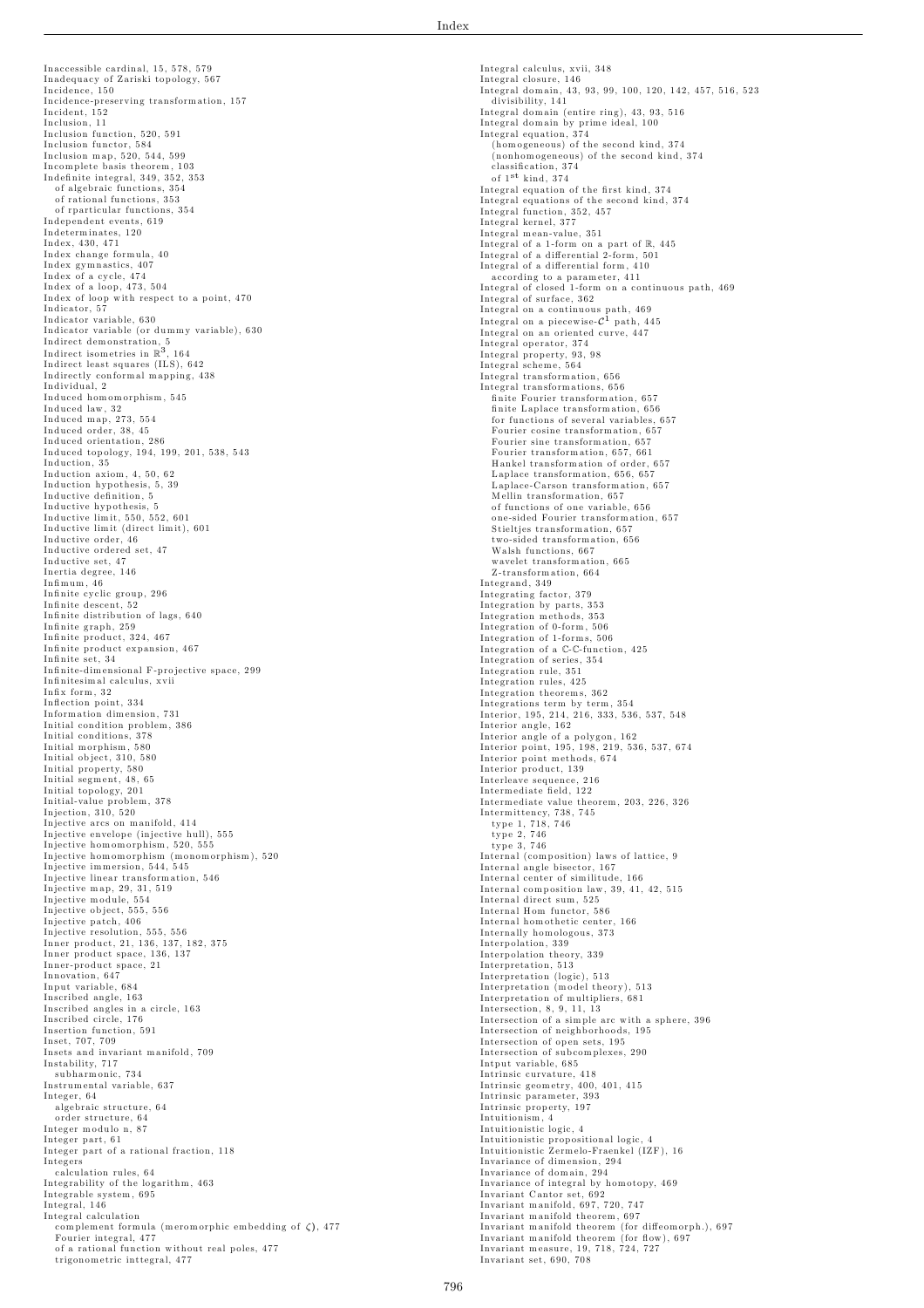Invariant set stability, 715 Invariant set stability, 715<br>
Invariant sets, 715<br>
Invariant subgroup, 84, 599<br>
Inverse edge path, 297<br>
Inverse edge path, 297<br>
Inverse element, 32, 42, 82, 86, 515<br>
Inverse function, 327, 546<br>
Inverse function theorem, 39 Inverse Inncorn Incorem, 390<br>Inverse inneomorphism, 219<br>Inverse image, 29, 30, 498, 519, 520, 560<br>Inverse image (preimage), 520<br>Inverse image of a 1-form by a map, 444<br>Inverse image of a 2-form by a map, 450<br>Inverse Laplac Inverse Lapiace transformation<br>Inverse map, 30<br>Inverse mapping theorem, 568<br>Inverse matrix, 106<br>Inverse on the left, 32 Inverse on the right, 32<br>Inverse path, 279, 445 Inverse path, 279, 445<br>Inverse relation, 29<br>Inverse symbol, 30<br>Inverse transformation, 666<br>Invertibility, 141, 344<br>Invertibility and continuity, 327<br>Invertible, 40, 93, 141<br>Invertible element, 40, 141<br>Invertible element, 4 In residue class 1.mg, 11<br>Invertible on the left, 32<br>Invertible on the right, 32 Invertible operator, 372<br>Involute, 396 Involute of a curve, 396<br>Involute of a plane curve, 398 Involute of a piane curve, 396<br>Involute of an arc, 396<br>Involution, 40, 134, 161, 240, 562<br>Involutive function, 134, 240<br>Involutive map, 134, 240 Involutive mapping, 134, 240<br>Involutive transformation, 161 Invariance changes in account Irrational rotation number<br>(quasiperiodic behavior), 744 Irrationality of  $\sqrt{2}$ , 65 Internative of V2, 09<br>Irreducibility criteria, 121<br>Irreducibility of polynomials, 121 Freducible, 141<br>
Irreducible, 141<br>
Irreducible affine algebraic set, 531<br>
Irreducible element of a ring, 95<br>
Irreducible form of a rational number, 62 Irreducible fraction, 68<br>Irreducible fraction, 530 Irreducible polynomial, 110, 120, 121, 530<br>Irreducible prime element, 142<br>Irreducible scheme, 564 Irrelevant ideal, 528 is divisor of 44 is multiple of, 44 Isoclinal line, 379<br>Isocline, 379 Isogonal mapping, 438<br>Isolated logarithmic singularity, 433<br>Isolated point, 195, 198<br>Isolated singular point, 428 Isolated singular solution, 381<br>asymptotic point, 381 centre, 381<br>nodal point (node), 381 saddle point, 381<br>Isolated singularities on k-sheets, 433 Isolated singularities on<br>Isolated singularity, 464<br>Isolated zeros, 462 Isonated zeros, 402<br>Isometric patches, 400<br>Isometric projection, 174 Isometric regular patches, 400<br>Isometry, 18, 151, 173, 193<br>canonical transformation, 187 glide, 149<br>identity, 149<br>reflection, 149 rotation, 149<br>translation, 149 Isometry group, 149, 151, 173, 187<br>Isometry group Is(E), 187 subgroup of displacements Is<sup>+</sup>(E), 187 subgroup of displacements Is<sup>-</sup> $(E)$ , 187 Subgroup of the Charles of the Somorphic directed graphs, 600 Isomorphic functors (naturally equivalent functors), 302<br>Isomorphic graphs, 259 Isomorphic groups, 85<br>Isomorphism, 33, 38, 81, 302, 514, 520, 598, 606 Isomorphism of groups, 85<br>Isomorphism of groups, 85<br>Isomorphism of ordered sets, 47<br>Isomorphism theorem, 89<br>Isomorphism theorem for modules, 102 Isomorphism-dense subcategory, 595 Isoperimeter, 373 Isopermeter, 373<br>Isotone map, 66<br>Isotropic line, 158<br>Isotropic vector, 137<br>Isotropy group, 483<br>Isotropy subgroup, 306<br>ith Isce map, 286<br>ith k-simplex 550 ith k-simplex, 550  $\begin{array}{l} \mathcal{J}\text{-shaped diagram, }601 \\ \text{Jacobian matrix, }343,\,344,\,716 \\ \text{Jacobson radical, }529 \end{array}$ 

Jarque-Bera test, 643<br>Jensen formula, 463, 492 Johnson theorem, 494 Joint entropy, 727<br>Jordan arc, 214, 215, 392, 393<br>admissible parameterization, 393 Jordan areolar measure, 365 countable union of parts of R366 of rectangles (possibly degenerated), 365<br>problem, 366 Jordan basis, 135<br>Jordan block, 135 Jordan canonical form, 136 Jordan canonical form theorem, 136 Jordan Curve, 255<br>Jordan curve, 197, 214, 392, 445 closed, 197 Jordan curve in  $\widehat{\mathbb{C}}$ , 423<br>Jordan curve theorem, 214, 294, 504 Jordan domain, 485 Jordan form, 698 Jordan Lemma, 429 Jordan loop, 444<br>Jordan matrix, 135 Jordan matrix decomposition, 135 Jordan path, 444<br>Jordan regular curve, 445 Jordan theorem, 473, 474<br>Jordan-Brouwer separation theorem, 294<br>Jordan-Brouwer theorem, 214  $\rm Joule,\ 360$ Joyeux, 651<br>jth Betti number, 502<br>Judge, 632, 634, 637  $k(y)$ -scheme, 569<br>k-algebra, 568  $k$ -connected graph, 261, 262  $k$ -face, 279 k-jet, 701<br>k-simplex, 251, 255 k-skeleton, 300<br>K-theory, 269, 562<br>K-vector subspace, 108<br>Kähler differential, 527 Königsberg bridges, 258<br>Künneth formula, 305 Künneth formula, 500<br>Künneth formula for cohomology, 318<br>Künneth theorem, 305<br>Kakutani, 674, 677<br>Kakutani fixed point theorem, 677 KAM theorem, 724<br>Kelley-Morse set theory (KM), 15<br>Kelvin-Stokes theorem, 364 Nevn-Stokes theorem, 304<br>Kepler (approximation) method, 355<br>Kepler folium, 336<br>Kernel, 85, 88, 133, 161, 290, 557, 599, 605<br>Kernel (in abstract algebra), 521<br>Kernel for vector space, 521<br>Kernel is a normal subgroup, 88 Kernel of derivation function of polynomials, 114 Nernel of group homomorphism, 521<br>Kernel of group homomorphism, 521<br>Kernel of homomorphism, 85<br>Kernel of homomorphism of differential complexes, 522<br>Kernel of homomorphism of differential complexes, 522<br>Kernel of magma hom Kernel of morphism, 85 Kernel of morphism, 60<br>Kernel of ring homomorphism, 521<br>Kernel pair, 588, 599, 605<br>Ket, 409 Keynesian assumptions, 760 Kleene, 1<br>Klein, 163<br>Klein bottle, 255, 412 Klein group, 42<br>Klein model, 149, 152, 176 Klein test, 632<br>Knot, 197 Knot without crossing, 197<br>Kolmogoroff axioms, 618<br>Kolmogorov-Arnold-Moser theorem, 724<br>Kolmogorov-Sinai entropy, 727 Kolmogorov-Smirnov statistic, 631<br>Kondrakov theorem, 391 Korch curve, 731<br>Koyck model (geometric progression), 640 Koyck transformation, 641<br>Kripke-Platek set theory (KP), 15 Kronecker, 4<br>Kronecker delta, 343 Kronecker formula. 413 Krull dimension, 526 Evall topology, 533<br>
kth root of a real, 69<br>
Kuhn-Tucker conditions, 679 quantification, 682 Kuhn-Tucker multipliers interpretation, 682 morproduces, 682<br>Kuhn-Tucker theorem, 682<br>Kupka-Smale, 709 Kuratowski graph, 263<br>Kuratowski theorem, 263 Kuratowski-Pontryagin theorem, 263 Kurtosis test, 643  $L^2$ -space, 392 L'Huilier theorem. 180 L numer theorem, 180<br>L-adic étale cohomology, 570<br>L-adic cohomology, 569, 570<br>L-automorphism, 126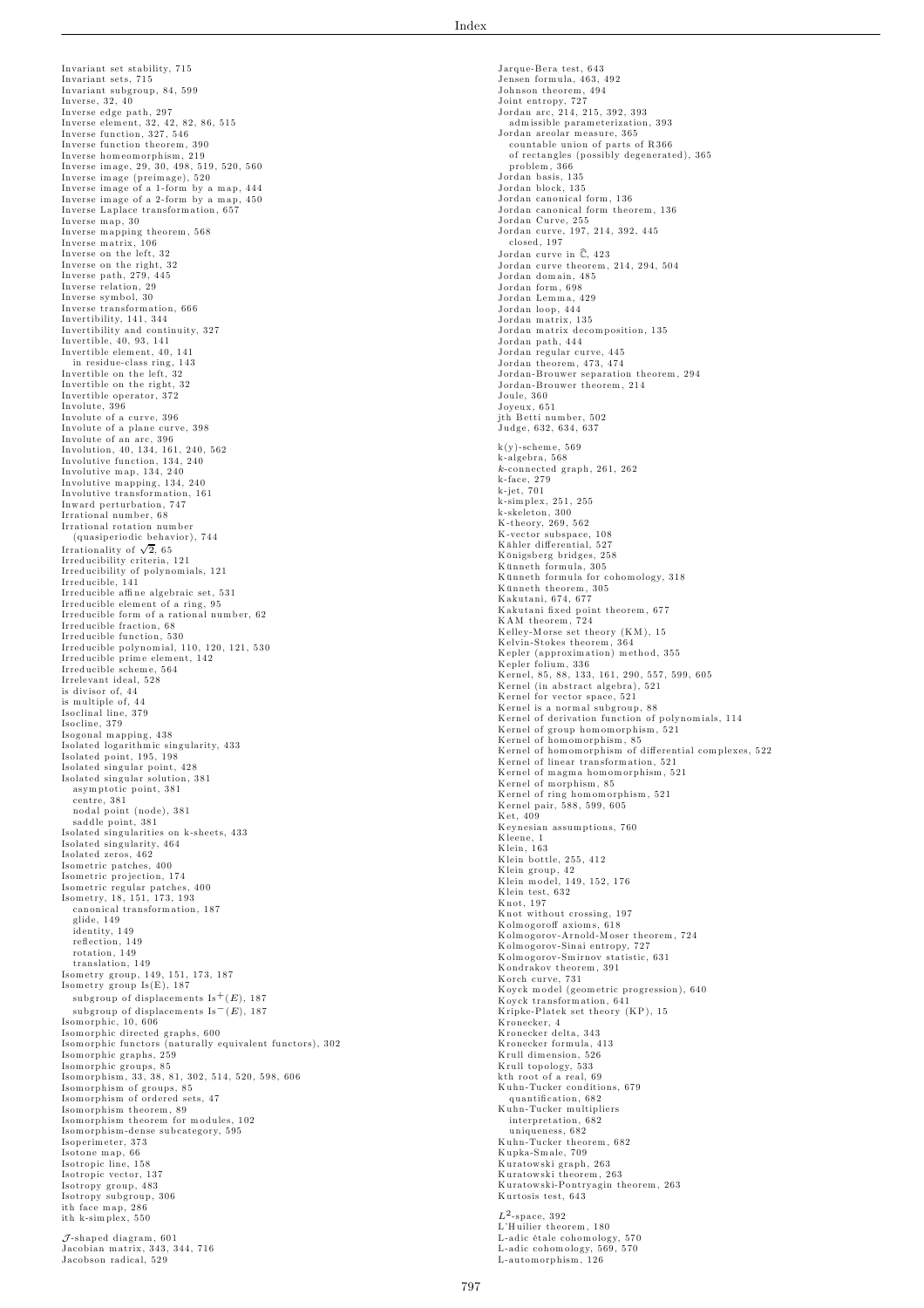L-globally stable equilibrium, 757, 758<br>α-limit point, ω-limit point, 690<br>α-limit set, ω-limit set, 715<br>L-locally stable equilibrium, 757 L-stability, 757<br>L∞[a, b] space, 371<br>Löwenheim-Skolem theorem, 2<br>Lagged variable, 634 Lagrange, 673<br>Lagrange equation, 750<br>Lagrange form of Taylor remainder, 332<br>Lagrange formula, 395 Lagrange interpolating polynomial, 112<br>Lagrange interpolation, 339<br>Lagrange interpolation polynomial, 112<br>Lagrange method, 339 Lagrange multiplier, 346, 634<br>Lagrange multiplier (LM), 634<br>Lagrange multiplier test, 630 Lagrange polynomial, 112<br>Lagrange stability, 718<br>Lagrangian theorem, 83, 86<br>Lagrangian theorem, 681<br>Lagrangien, 681 Lambek, 577<br>Laminar phase, 738<br>Laminarization, 746 Laplace transformation, 656, 657 convergence, 657 inverse Laplace transformation, 657 rules for the evaluation , 657<br>transform of special functions, 658 Laplace-Carson transformation, 657 Laplacian vector, 347<br>Large category, 568, 582, 585 Lateral classe, 84<br>Latin square, 613 Lattice, 9, 22<br>Lattice ideal, 23 Lattice maximal ideal, 23 Lattice non-trivial ideal, 23 Lattice of periods of  $\omega,~503$ <br>Lattice of power set,  $10$ Lattice prime ideal, 23<br>Lattice proper ideal, 23<br>Lattice theory, 9<br>Lattices of sets, 9 Laurent series, 428, 464, 664<br>Laurent series expansion, 428 Law of composition, 29, 30<br>Law of double negation, 2 Law of excluded middle Law of tacracted middle, 4 Law of monotony, 63<br>Law of non-contradiction, 2 Laws of Morgan, 2<br>Lcal element, 581, 610<br>Leading coefficient, 109<br>Leading coefficient of a polynomial, 109 Leading monomial, 518 Leading term, 109 Leading term of a polynomial, 109<br>Least common multiple, 58, 121 Least common multiple (lcm.), 143<br>Least common multiple in Z, 60<br>Least element, 45, 46<br>Least mean squares error of a function, 654 Least squares method<br>geometric interpretation, 628, 631 Least upper bound, 9, 45, 46, 160<br>Least upper bound theorem, 66 Least-squares, 339<br>Least-squares method, 339<br>Leaving variable, 670<br>Lebesgue differentiation theorem, 488 Lebesgue integral, 367, 368<br>Lebesgue integral properties, 368<br>Lebesgue lemma, 469<br>Lebesgue measure, 365, 366, 486 Lebesgue-negligible set, 368<br>Ledrappier theorem, 731 Leech lattice, 9<br>Lefschetz fixed point theorem, 304<br>Lefschetz theorem, 304<br>Lefschetz theorem, 304 Left adjoint, 593, 607<br>Left adjoint and right adjoint functor, 302 Left adjoint functor, 595<br>Left and right distributivity, 43, 516 Left and right unitor, 586<br>Left cancellable element, 33 Left closed monoidal category, 587<br>Left derived functor, 557 Left exactness, 317<br>Left field, 79 Left ideal,  $22$ Left projective module, 554 Left R-module M, 517<br>Left resolution, 556<br>Left surjective and univocal relation, 29, 519<br>Left surjective relation, 29, 519<br>Left translation, 82 Left zero morphism, 599<br>Left-exact functor, 595<br>Left-inverse, 32<br>Left-inverse element, 42, 515 Left-invertible, 32 Left-neutral element,  $32, 42, 515$ Left-shift, 707

Leg, 178

Legendre polynomials, 339 Legendre symbol, 144<br>Leibniz criterion of convergence, 324<br>Leibniz formula, 114 Leibniz notation, 330<br>Leibniz rule, 526<br>Length, 447<br>of a curve, 447 of a Jordan curve, 448<br>of a path, 447<br>Length measure, 415<br>Length measure on a regular patch, 400 Lens space, 301<br>Leontief input-output model, 669<br>Leptokurtic distribution, 644<br>Leray theorem, 296 less than or equal to, 36, 44 Level homotopy, 312<br>Level of degeneracy (or codimension), 699<br>Level set, 347, 520 Lever, 190<br>Levi-Civita, 407<br>Levi-Civita connection, 418<br>Lexicographic product, 49 Li-Yorke, 732<br>Lie algebra, 132<br>Lie algebra of a Lie group, 132 Lie bracket, 132, 698<br>Lie group, 131, 417<br>Lift, 268, 573, 688, 691<br>Lift (algebraic topology), 573<br>Lift (category theory), 573<br>Lift (lifting), 573<br>Lifted map, 740<br>Lifting, 282, 573 Lifting criterion, 307<br>Lifting criterion theorem, 307<br>Lifting lemma, 282, 306<br>Lifting of maps, 216 Lifting property, 569, 570, 573<br>Limit, 220, 305, 602<br>Limit and cluster points of function with respect to a filter, 223<br>Limit and colimit, 305<br>Limit cycle, 690, 713, 717, 718, 720, 724, 730, 734 Limit of a filter, 223 Limit of a map, 221<br>Limit of a sequence, 221 Limit of function, 325<br>Limit ordinal, 15, 48, 578<br>Limit point, 26, 195<br>Limit theorem, 620 Limit value of function  $325$ Lindelöf space, 212 Line, 163<br>Line angles, 75 Line at infinity, 157, 173<br>Line bundle, 561<br>Line connectivity, 262 Line integral, 343, 412, 429 Line integral of a vector field, 343, 412<br>Line of curvature, 403 Linear algebra, 132, 136<br>affine structure, 133 diagonalization and decomposition, 133<br>Euclidean and Hermitian structure, 133 linear structure, 133<br>multi-linearity, 133 Linear closure, 102<br>Linear combinations, 102 Linear correlation coefficient, 625<br>Linear differential equation, 380, 716 autonomous, 716<br>homogeneous, 716 non-homogeneous, 716<br>of oder n, 382 of oder n (non-homogeneous), 383<br>of oder n with constant coefficients, 383 with periodic coefficients, 716<br>Linear differential operator, 668 Linear extension, 103<br>Linear extension of a partial order, 45 Linear form, 105, 238<br>Linear function, 20 Linear functional, 20<br>Linear group", 240<br>Linear independence, 102<br>Linear interpolation method, 340 Linear Lie group, 131<br>Linear map, 103 com position, 105<br>operations, 104 Linear operator, 20, 372 Linear optimization, 670<br>Linear order, 45<br>Linear programming, xviii, 669 Linear stability loss in dissipative systems, 718<br>Linear topological space, 20 Linear topology, 533 Linear transformation, 20, 158 Linear trend, 650 Linear variety, 513<br>Linearization, 685 Linearization of (statistical) nonlinear models, 637<br>Linearization of nonlinear model, 684, 685<br>Linearly dependent vectors, 181 Linearly independent vectors, 181<br>Linearly ordered set, 21, 44 Lines in sheaf,  $152$ Lin ked va riable, 2

Liouville boundedness theorem, 433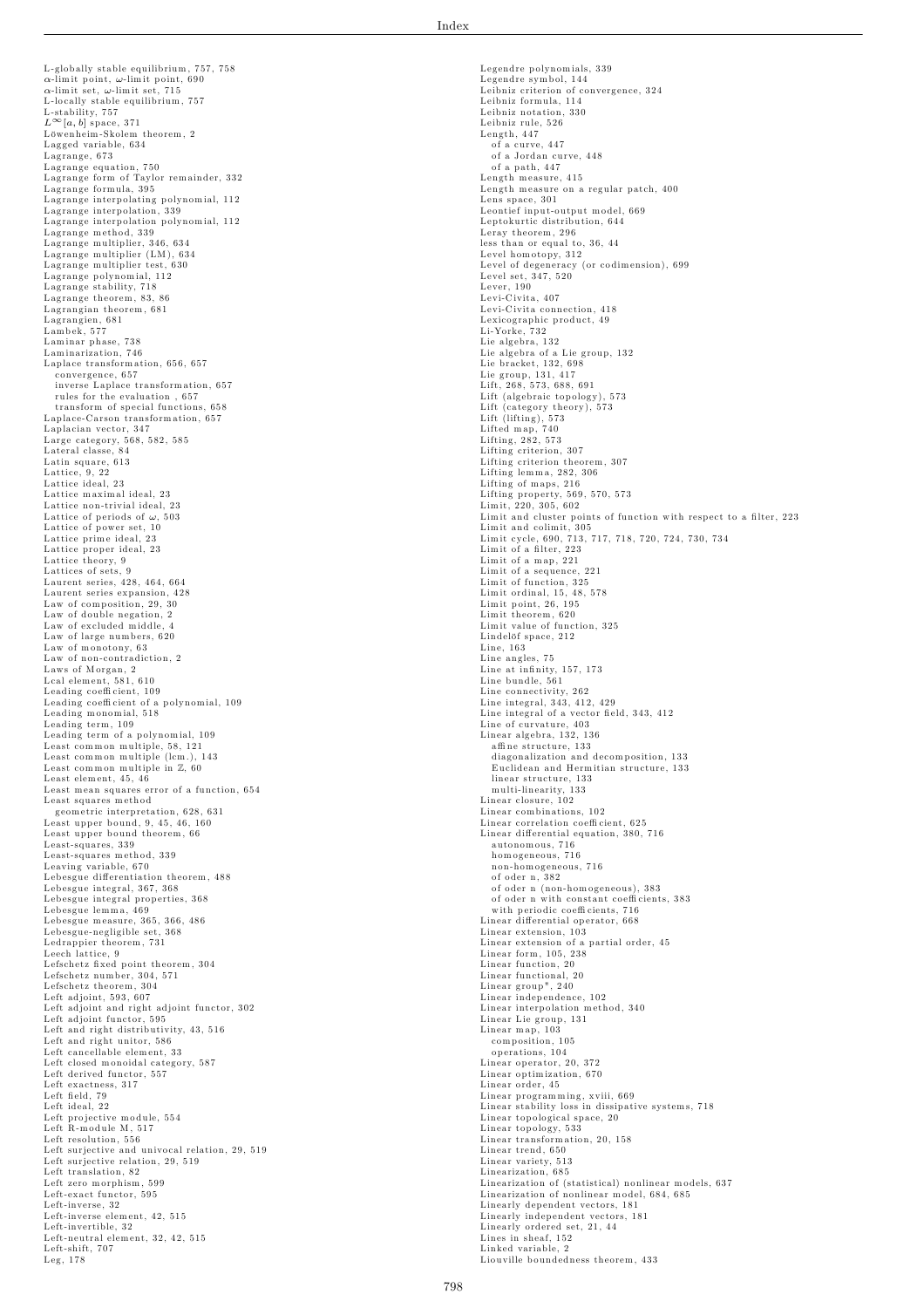Liouville theorem, 463, 465, 695, 716 Lipschitz, 229<br>Lipschitz condition<br>global, 386  $local, 386$ Little Desargues theorem, 155, 157 Littlewood theorem, 493<br>Ljung-Box statistic, 643  $LM$  tes,  $630$  $LM$  test,  $634$ Lin test, 004<br>Lobachevsky geometry, 152<br>Lobachevsky-Bolyai-Gauss geometry, 152 Local basis, 543<br>Local bifurcation, 711 Local bifurcations, 734<br>Local bifurcations, 734<br>Local bifurcations inearby steady states, 734 Local bifurcations nearby a periodic orbit, 736<br>Local canonical parametrization, 432<br>Local chart, 451, 708 Local chart, 491, 708<br>Local compactness and paracompactness, 540<br>Local continuity, 50, 51, 200 in terms of open balls, 51<br>in terms of sequences, 51<br>Local coordinate chart, 541 Local coordinates, 413, 687 Local cross section, 691<br>Local diffeomorphism, 454, 546 Local element (local section), 581, 610 Local embedding, 545 Local extrema, 331, 332, 345<br>Local extrema, 331, 332, 345<br>Local extrema of functions from  $\mathbb{R}^n$  to  $\mathbb{R}$ , 345 Local extremum 346 Local family, 711 Local homeomorphism, 306, 413, 538 Local maximum, 45, 679<br>Local minimum, 679 Local presentation, 553 Local representatives, 708<br>Local ring, 526<br>Local section, 563, 581, 610 Local stability, 758 Local stable manifold, 720 Local structural stability, 703  $\begin{array}{c} \text{Local surface, 415, 542} \\ \text{Local system, 312} \end{array}$ Local system of groups, 312<br>Local trivialization, 561 Local-global bifurcation, 747<br>Local-ringed space, 270<br>Locality axiom, 551, 606<br>Localization, 528 Localization, 528<br>Localization of a ring, 528<br>Localization of an R-module, 528 Locally 1-connected space, 308<br>Locally arcwise-connected space, 204, 546 Locally compact Hausdorff space, 204,<br>Locally compact Hausdorff space, 299<br>Decally compact space, 210, 224, 422<br>Locally connected space, 203, 227<br>Locally constant sheaf, 552 Locally exact form, 448<br>Locally finite family of parts, 211, 496 Locally finitely-presentable flat morphism, 569<br>Locally invertible function, 345 Locally Noetherian scheme, 564<br>Locally of finite type, 566, 569 Locally path connected, 277<br>Locally pathwise-connecte, 539 Locally pathwise-connected, 538<br>Locally pathwise-connected space, 196 Locally quasi-finite morphism, 569<br>Locally ringed space, 270, 552 Locally small category, 582, 583, 585<br>Locally small category, 582, 583, 585<br>Locally stable equilibrium, 757<br>Locally trivial bundle, 268, 315, 561 Location vector, 182 Locking, 743<br>Locking, 743<br>Locus, 71, 397, 531<br>Logarithm, 336, 455<br>Logarithm in  $\mathbb{C}$ , 76 Logarithmic barrier function, 674<br>Logarithmic potential, 490 Logic, xvii, 1, 512<br>Logic of orders, 3 logic of predicates by level, 3 Logical connective, 1<br>
Logical constant, 3<br>
Logical propositions, 1 logistic curve, 638<br>Logistic map, 715, 737 Logistic model, 638<br>Logistic model, 638<br>Logistic model (Vehulst or Pearl curve), 638 Long exact sequence, 289, 554, 605, 606 Long exact sequence, 289, 554, 605, 606<br>Long exact sequence of a pair axiom, 597<br>Dong exact sequence theorem, 317<br>Long memory phenomena, 652 Long memory phenomena, 652<br>
Long memory process, 650<br>
defined by autocorrelation, 650<br>
defined by spectral density, 651<br>
Long range dependence (LRD), 652<br>
Longitudinal data, 633<br>
Longitudinal data, 633 Loop, 214, 430, 444, 574<br>Loop space, 311 Love space, 911<br>
Lorentz curve, 663<br>
Lorentz tensor, 409<br>
Lorentz transformation, 409 Lorenz model, 749 Lorenz system, 715, 716, 721 Lotto,  $615$ Lower (Riemann) integral, 350<br>Lower bound, 46

Lower box-counting dimension, 730 Lower capacity, 730<br>Lower integral, 350 Lower limit of sequence, 323 Lower nointwise dimension, 731<br>Lower set, 23<br>Lower strangular, 110 Lower triangular matrix, 109  $\begin{array}{l} {\rm Lower\; triangular\; matrix} \ {\rm Loxodrome, 180} \ \hline \ {\rm Dxoadrospherical, 180} \ L^P\text{-function, 392} \ L^P\text{-space, 392} \ L^P[a, b] \ {\rm space, 371} \end{array}$ *L*-[*a, o*] space, 511<br>Lumped parameter model, 739<br>Lune, 179<br>Lusternik-Schnirelmann theorem, 294 Lusternik-Schiffelmann theorem, 294<br>Lyapunov, 687<br>Lyapunov characteristic number, 728<br>Lyapunov dimension, 731<br>Lyapunov exponent, 727<br>Lyapunov function, 759<br>Lyapunov stability, 718, 719 m-fold cover, 307 m-sheeted covering space, 307<br>m-simplex, 278 Möbius function, 40 Möbius inversion formula, 40, 116 Möbius strip, 412<br>Möbius transformation, 439, 483 MA (moving average), 645<br>MA model, 645  $MA(q), 645$ MA(q), 645<br>Mac Lane, 575, 589<br>Mac Lane coherence theorem, 586, 587<br>Mac Lane introduction to categories, 589 Mackey topology, 376<br>Madaurin series, 90<br>Magma, 41, 515, 520, 521 Main convergence criterion, 323 Mainardi-Codazzi relations, 405<br>Major axis, 185 Majorant, 45, 46, 53, 370, 490<br>Majorant, 45, 46, 53, 370, 490<br>Majorization, 324<br>Malgrange theorem, 711<br>Malgrange-Ehrenpreis theorem, 669 Manifold, 300, 413-415, 513, 540, 708<br>Manifold with boundary, 417, 541<br>Manifold with boundary, 417, 541<br>Mantissa, 624<br>Many-sorted language, 512 Many-sorted logic, 512<br>Many-to-one relation, 14, 29 Map,  $9, 29, 38, 519$ <br>Map,  $9, 29, 38, 519$ <br>Bijective,  $31$ <br>bijective,  $33, 519$ <br>contraction,  $229$ <br>fixed-point,  $229$ <br>injective,  $29, 31, 519$ <br>injective,  $29, 31, 519$ <br>injective,  $29, 31, 519$ of the first return, 722<br>surjective, 29, 31, 36, 519<br>Map fixed point, 229 Map germ, 552 Map locally of finite presentation, 610 Map object, 580 Map sink, 724<br>Map winding number, 742 Map winding number, 7<br>Mapping cone, 303<br>Mapping cylinder, 277<br>Mapping fiber, 313, 314<br>Mapping space, 233<br>Maps, 9, 29 Maps, 9, 29<br>Maps and structures for sets, 27<br>Maps compatible with structures (morphisms), 38<br>Maps on unit circle, 740<br>Marginal optimality conditions, 679<br>Markov chain, 616, 623<br>Markov process, 616, 623 Mass point, 190 Matching, 152<br>Mathematical expectation, 621<br>Mathematical induction, 49 Mathematical logic, xvii, 1<br>Mathematical programming, 673 Mather theorem, 705<br>Mather theorem, 705<br>Matrix, 103, 104, 133<br>Matrix diagonalization, 134<br>Matrix form, 628 Matrix minimal polynomial, 134<br>Matrix of affine collineation, 172 Maximal atlas, 542<br>Maximal differentiable atlas, 540 Maximal element, 22, 35, 45, 46, 579<br>Maximal filter, 19 Maximal ideal, 22, 269, 528, 569<br>Maximal ideal (for lattices), 23 Maximal spectrum, 528 Maximal tree, 297 Maximum element), 45<br>Maximum likelihood, 635 Maximum on a compact interval, 680<br>Maximum principle, 466, 482, 486, 491<br>Maxwell-Faraday equation, 364<br>Mayer-Viétoris, 502 Mayer-Victoris corollary, 301 Mayer-Vietoris corollary, 296 Mayer-Vietoris sequence, 296<br>Mayer-Vietoris sequence, 296<br>Mayer-Vietoris theorem, 292<br>Mayer-Vietoris theorem for reduced homology, 292 Meagre, 232 Meagre part, 232<br>Meagre set, 232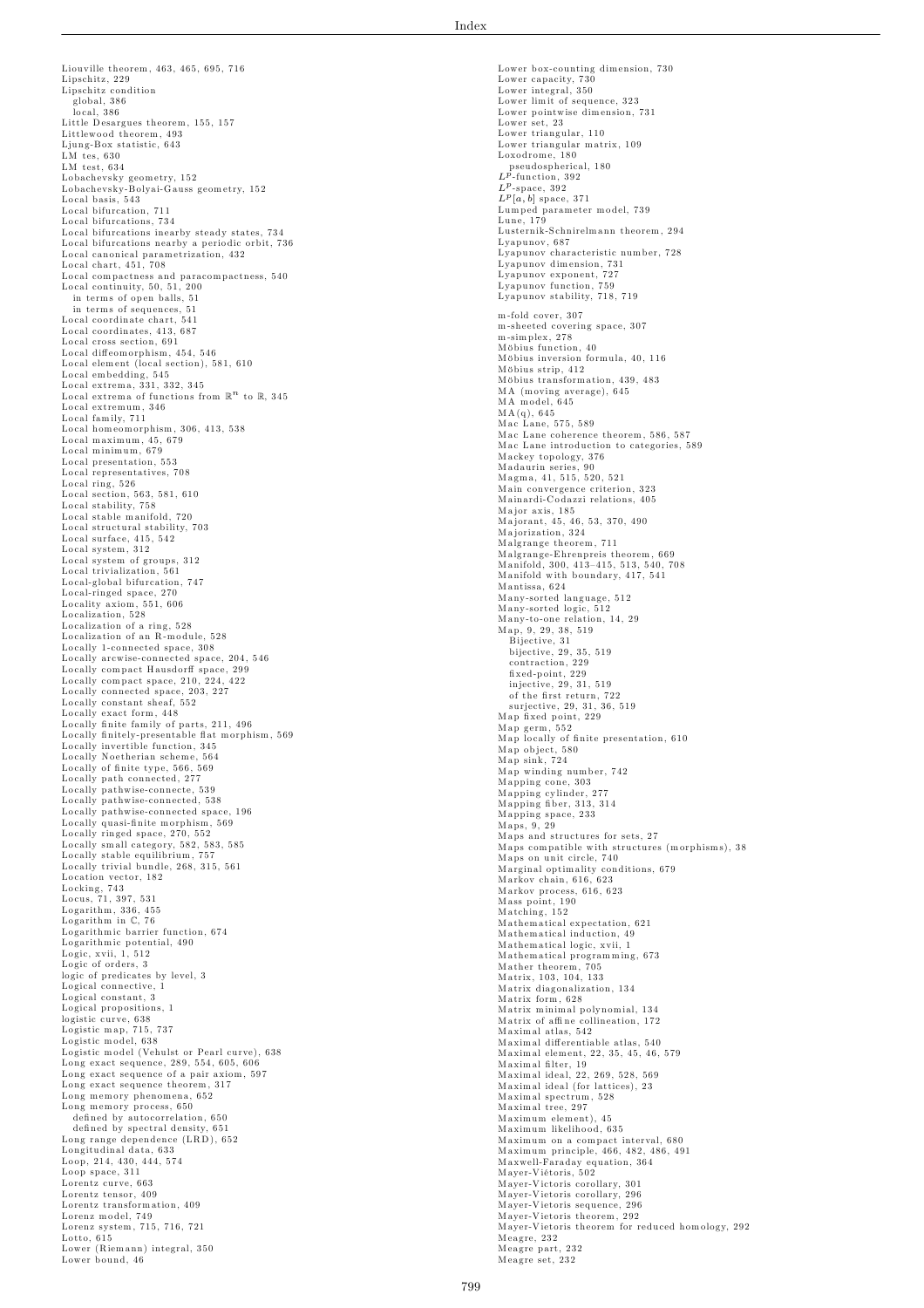Mean curvature, 403, 419, 421 Mean curvature of a surface  $\mathbf{S}^2$ , 421 Mean lag, 640 Mean square contingency, 623<br>Mean value inequality theorem (for polynomials), 115 Mean value theorem, 331<br>Mean value theorems, 331 Mean-value formula, 456 Mean-value property, 466<br>Mean-value theorem, 332<br>Measurability, 193 Measurable function, 19, 367, 368<br>Measurable set, 18 Measurable space, 18<br>Measure, 18, 349, 442<br>Measure concentrated on the attractor, 724 Measure determination, 350 Measure of hypographs, 349<br>Measure of length, 448 Measure of regular surface, 359<br>Measure of surface, 359<br>approximation by lateral surfaces of prims, 359<br>approximation by polyhedrons, 359<br>Measure of unbounded parts, 367<br>Measure theory, xvii, 365, 368, 442<br>Measurement, 160 Median, 166 Median, 100<br>Mellin transformation, 657 Melnikov function, 710<br>Melnikov method, 710, 739 Mendelson, 1 Menger, 213<br>Menger *n*-arc theorem, 262 Menger theorem, 262<br>Mergelyan theorem, 479 Meromorphic continuation, 465<br>Meromorphic function, 430, 465<br>Meromorphic function on C, 434<br>Meromorphy, 421 Meromorphy of  $\widehat{\mathbb{C}}$ - $\widehat{\mathbb{C}}$ -functions, 422 Mersenne number, 148<br>Meshing, 171 Metacategory, 590<br>Metagraph, 590, 600 Metam athematics, 4<br>Metastable chaos, 751 Method of continuity, 390 Method of penalty functions, 673<br>Method of proxy variables, 637<br>Method of successive approximations, 390 Method of superposition, 624<br>Metric, 20, 199<br>Euclidean, 199<br>p-adic, 79 Metric dimensions, 730<br>Metric entropy, 727<br>Metric geometry on a regular patch, 401 Metric plane, 151<br>| axioms M1,M2,M3, 151<br>Metric projective plane, 158<br>| Metric space, 50, 193, 199, 216, 220, 227<br>| countable product, 217 finite product, 217 precompact, 229 totally compact, 229 uncountable product, 217 Metric space dimension, 213<br>Metric subspace, 217<br>Metric tensor, 406–408, 418<br>Metric tensor (Riemannian metric), 407 Metric topology, 199<br>Metrizable space, 210<br>Metrization, 193, 210<br>Metrization theorems, 210, 211 Meusnier theorem,  $402$ M id p oint, 1 5 8 Midpoint, 158<br>Milne process, 388 Milnor, 715<br>Minimal element, 10, 45<br>Minimal polynomial, 117, 122<br>Minimal surface, 373<br>Minkowski distance, 220 Minkowski inequality, 220, 242<br>Minkowski metric, 409<br>Minkowski norm, 178 Minkowski tensor, 409 Minor, 106<br>Minor axis, 185<br>Minor Hessian, 346<br>Minorant, 46, 370 Minorization, 324 Minus, 8<br>Misspecification of model, 633 Mittag-Leffer theorem, 481 Mittag-Leffler decomposition, 434 Mixed product, 183 Mixed structure, 37<br>Mixed tensor, 408 Mixing dynamical system. 725 Moëbius meshing, 171<br>Moëbius strip, 255, 400<br>locally orientable, 400 M o de lo ckin g, 7 4 2 Model, 303<br>Model (in logic), 510 Model (Relation system), 510<br>Model theory, 509, 510 Model validation, 625 Model without constant term, 626

Models of product life cycle, 638

Models with errors on variables, 637<br>Modified Jordan form, 758 Module, 38, 43, 81, 101, 103, 517<br>calculation rules, 101 Module homomorphism, 101, 103<br>Module of Kähler differentials, 527<br>Module theory, 81, 101, 514<br>Modulo, 84 Modulus, 71<br>Modulus of a complex number, 71, 76 Modus barbara, 2 Modus ponens, 2, 5<br>Modus tollens, 2, 5<br>Moivre formula, 75 M on ad, 5 9 3 M on ad (triple), 5 9 3 M on adic, 5 1 1 M on adic a d jun ction, 5 9 3 Monge, 150, 173 Monge-Ampère equation, 389, 391<br>Monic divisor, 110, 147 Monic generator, 111<br>Monic irreducible polynomial, 121<br>Monic polynomial, 36, 109, 120, 134, 563, 569 Monic polynomial (unit polynomial, unitary polynomial), 36<br>Monkey saddle, 402<br>Monodromy, 427 Monodromy group, 428<br>Monodromy group of regular covering space, 308<br>Monodromy matrix, 723<br>Monodromy theorem, 306, 427 Monogenic group, 83<br>Monoid, 42, 515, 517, 520, 522, 582, 593 Monoid (in category theory), 593<br>Monoid (semigroup with identity), 590<br>Monoid axioms, 520, 576, 582 M on oid h om om o rphism , 5 2 1 Monoidal category, 586, 587<br>Monoidal identity object, 588 Monoidal product, 586<br>Monoidal structure, 588<br>Monomial algebra , 518<br>Monomial algebra , 518<br>Monomorphism (monic), 598<br>Monomorphism (monic), 598 Monomorphism (or monic), 606<br>Monotone arithmetic function, 141 Monotony criteria, 323<br>Monotony criterion, 141 Monster peaks, 650<br>Monte-Carlo method, 624 Montel theorem,  $458$ Monter en Moore-Smith sequence, 206<br>Morera, 426, 461 Morera theorem, 461<br>Morgan law, 9<br>Morgan laws, 2, 6, 12<br>Morphism, 33, 38, 576, 598 bijective, 38, 598<br>surjective, 38, 598 Morphism locally of finite presentation, 566<br>Morphism locally of finite type, 566 Morphism of finite presentation, 566<br>Morphism of finite type, 566<br>Morphism of schemes, 270, 563<br>Morphism with finite fibers, 566, 567 Morse surgery, 373<br>Morse theory, 373<br>Morse-Kelley set theory (MK), 15<br>Morse-Smale systems, 703, 724, 748 Mother wavelet, 665, 666<br>Multi-scale analysis, 666 Multicellular domain, 441<br>Multicollinearity, 631 Multicollinearity problems, 632<br>Multifunctor, 595 Multilinear form, 407<br>Multilinear map, 239 Multiple, 141<br>Multiple correlation coefficient, 627, 629 Multiple integral, 355<br>Multiple regression model, 628 Distinction between  $\varepsilon_t$  and  $e_t$ , 628<br>estimation of estimators, 628 estimation of regression coefficients, 628<br>general linear model, 628 m a trix fo rm , 6 2 8 g eom etric interp reta tio n, 6 3 1 properties, 628<br>properties of estimators, 629 statistical tests, 629 stochastic assumptions, 628<br>structural assumptions, 628<br>variance analysis, 629, 630 Multiple root, 112<br>Multiple roots, 121 Multiple roots, 121<br>Multiple structure, 37, 38<br>Multiple-valued complex function, 78<br>Multiple-valued complex function, 78<br>Multiplication in N, 52<br>Multiplication in Q, 61<br>Multiplicative associativity, 43, 516<br>Multiplicative Multiplicative notation, 32, 39 Multiplicative set, 528 Multiplicative subset, 528

Multiplicatively stable, 40, 93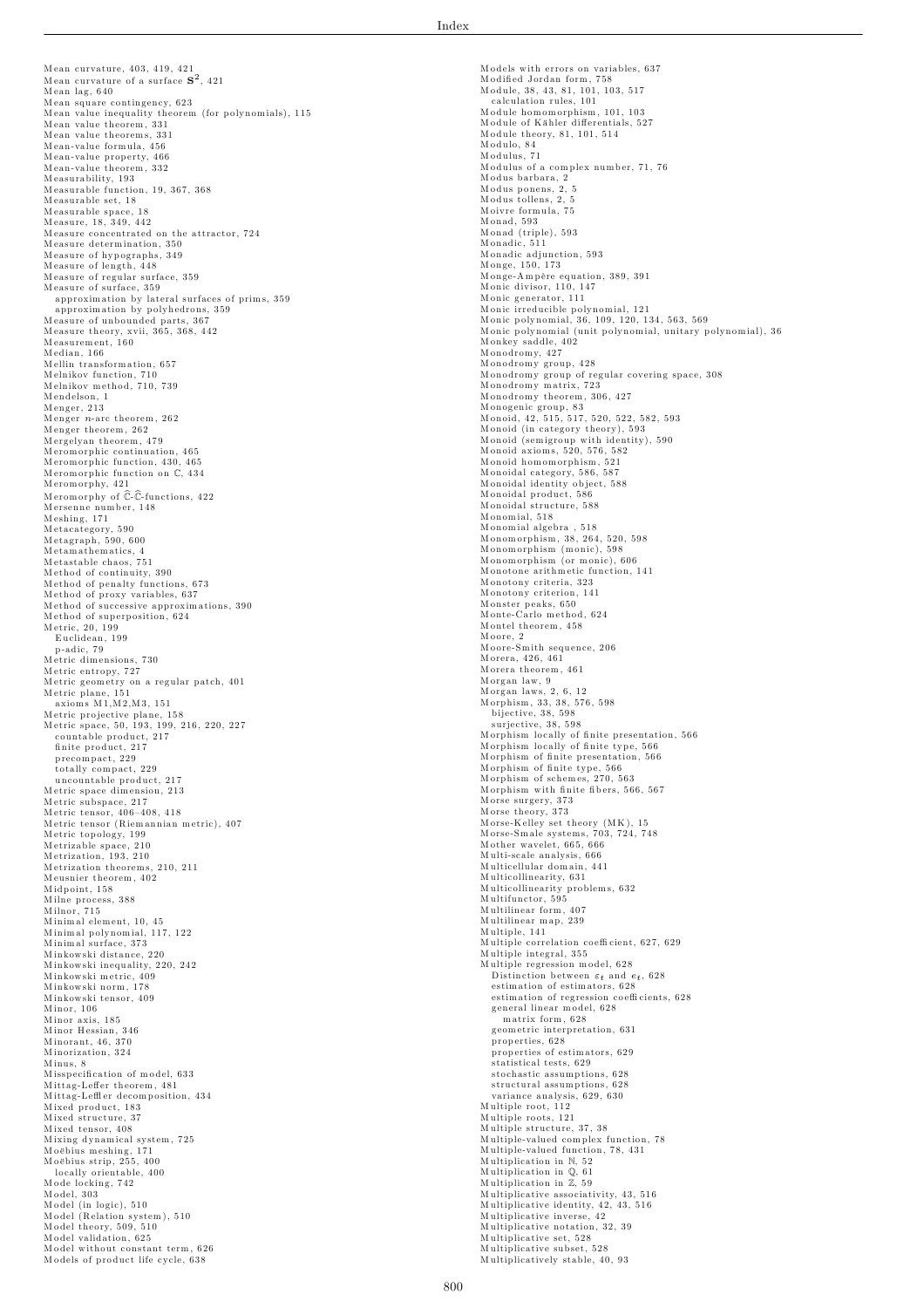Multiplicity, 462<br>Multiplicity of a covering space, 307<br>Multiplicity of a root, 112<br>Multiplicity of a zero, 462 Multiplicity order, 134<br>Multiplier, 748<br>Multipliers, 681 Multiview orthographic projections, 174 n-ary operation, 510 n-ary relation, 28<br>n-ball, 271  $n$ -ball, 215 n-boundary, 286, 287<br>n-cell, 299, 534, 585<br>n-cell e<sup>n</sup>, 299<br>n-chain, 286<br>n-chart, 413 n-coboundary, 317<br>n-cochain, 317<br>n-cocycle, 317<br>n-cycle, 86, 286, 287  $n\text{-dimensional }C^k\text{-atlas, } 541 \newline$ n-dimensional Grothendieck cohomology groups, 550 n-dimensional holes, 550 n-dim e n sio n al h om o topy g rou p s, 2 4 9 n -dim en sion al m a ni fold, 5 4 0  $n$ -dimensional Riemannian geometry, 415 n-disk, 271<br>*n*-disk, 215 n-disk (or n-ball), 271  $n-F$  system (system with n degrees of freedom), 694 n-gon, 299 n-manifold, 300, 540<br>n-order predicate calculus, 3<br>n-simple space, 313<br>n-simplex, 286 n-skeleton, 535<br>n-sphere, 271<br>n-th homology group, 550 n-times continuously differentiable function, 330<br>n-times differentiable function, 330 n-tuple, 12<br>n-variables function, 30 Naïve style, 581<br>Nabla, 343, 347, 348 Nagata-Smirnov metrization theorem, 212 Naive set theory, 8, 13<br>Napier analogies, 180<br>Napier number e, 323 Napier rules, 180<br>Nappe, 188<br>Natural equivalence, 302<br>Natural exponential, 336 Natural measure, 725<br>Natural mumber, 62 operations, 62<br>Natural number, 33, 62 addition, 63<br>associativity, 63 commutativity, 63<br>Distributivity, 63 monotony, 63 neutral element, 63 Simplification rule, 63<br>multiplication, 63 a sso cia tivity, 6 3 c om m u ta tivity, 6 3 Distributivity, 63 monotony, 63 neutral element, 63<br>Natural number object, 581 Natural perspective, 156<br>Natural topology, 193, 197–199, 204, 413<br>Natural transformation, 267, 302, 576, 600, 612<br>Naturally equivalent functors, 302<br>Naturally equivalent functors (isomorphic functors), 302<br>Naturally isomor Necessary condition, 5<br>Necessary condition (NC), 5<br>Negation, 8 Negation rules, 3<br>Negative autocorrelation, 633<br>Negatively correlated variables, 625 Negatively invariant set, 690<br>Negligible part, 232<br>Negligible set, 366<br>Neighborhood, 50, 193, 194, 198, 216 neighborhood, 199<br>Neighborhood axioms, 197, 218 Neighborhood basis, 199, 200, 543<br>Neighborhood basis (local basis), 543 Neighborhood filter, 222, 543<br>trace, 222 Neighborhood system, 193, 538, 543<br>Neighborhood system (neighborhood filter), 543<br>Neighborhood system basis, 211<br>Neil parabola, 395 Neimark-Sacker theorem, 737<br>Nerve, 296, 535, 559<br>Nerve of a cover of a simplicial complex, 296<br>Nested intervals, 323 N ested segments, 67 Net, 206 Neutral element, 32, 40, 42, 43, 64, 82, 86, 515, 516<br>Neutral element for ⊤, 40<br>Neutral line, 170 Neutral on the left, 32 Neutral point, 170<br>Neutrally stable, 687

Nevanlina class, 463<br>New Foundations (NFU,NF), 16 Newton, 14 Newton sums, 114 Newton's second law, 360<br>Newton-Gregory method, 339 Newton-Raphson method, 340<br>Newton-meter, 360<br>--Newtonian attraction, 347<br>NF, 16<br>NFU, 16 Nilpotent, 93, 135<br>Nilpotent element, 529 Nilpotent endomorphism, 135<br>Nilpotent sheaf of ideals, 570<br>Nilpotent sheaf of ideals,, 569 Nilpotent upper triangular matrix, 135<br>Nilradical, 529<br>Nine-point circle, 166, 167 No middle third set, 730 No-retraction theorem, 472 Nodal point, 381<br>Node, 258, 381<br>attracting, 717 center, 717<br>sink, 717 Node (vertex), 258<br>Node saddle bifurcation, 718 N o ethe ria n, 3 5 Noetherian affine scheme, 564<br>Noetherian induction principle, 35<br>Noetherian ring, 142, 523<br>Noetherian scheme, 563 Non denumerability, 34, 35<br>Non denumerability of R, 35 Non Euclidean metric, 153<br>Non parametric model, 685<br>Non-Algebraic functions, 336<br>Non-Archimedean valuation, 146<br>Non-autonomous differential equation, 716 n on unconomous unic.<br>Non-bicontinuous, 194 Non-connected space, 202 Non-constructibility theorem, 130 Non-contradiction in an axiomatic system, 5 Non-contradiction problem, 4<br>Non-degeneracy conditions, 699 Non-Euclidean geometry, 155<br>Non-Euclidean orthogonality, 158 Non-Euclidean plane, 154<br>Non-hyperbolic fixed points for planar fields, 702 Non-hyperbolic singular point, 699<br>Non-hyperbolic singularity, 699, 701 of saddle-node type, 701<br>Non-incident center, 158 Non-isolated singularity,  $433$ Non-isotropic line, 158<br>Non-orientable surface, 255 Non-principal filter, 19 Non-strict ordering, 45<br>Non-structured set, 47, 49 Non-topological map, 194<br>Non-trivial ideal (for lattices), 23 Non-wandering point, 690, 724<br>Noncommutative domain, 518 Noncommutative ring, 523<br>Nondegenerate point, 315 Nonhomogeneous integral equation of the second kind, 374<br>Nonhomogeneous system, 107 Nonlinear diffeomorphism, 697<br>Nonlinear dynamical system, 697 Nonlinear dynamical system , 717<br>Nonlinear estimation methods, 638<br>Nonlinear flow, 697<br>Nonlinear model, 637 Nonlinear optimization, 673 Nonlinear programming, xviii, 669, 670, 673 Nonlinearities, 742<br>Nonmeasurable set, 18 Nonresidue, 144<br>Nonsingular matrix, 105 Nontrivial subharmonic function, 491<br>Norm, 20, 146, 236, 708 Norm of a complex number, 71<br>Norm of the convergence in quadratic mean, 244, 245<br>Norm of the uniform convergence, 233, 237, 244, 245, 370, 371<br>Norm of vector, 181 Norm on a vector space, 236<br>Normability, 20 normable, 20<br>Normable topological vector space, 20<br>Normal component, 401<br>Normal curvature, 401, 403, 419, 420<br>Normal curvature of a regular surface, 420<br>Normal derivative, 489 Normal distribution, 616, 617, 622<br>Normal endomorphism, 137 Normal equation, 184 Normal equations, 626, 628<br>Normal factor, 89<br>Normal form, 128, 296, 734<br>Normal form theorem (differential equation), 698 Normal forms for diffeomorphisms, 699<br>Normal forms of bifurcations, 733 Normal monomorphism, 598 Normal monomorphism, 584, 598 Normal parameterization, 393<br>Normal parameterization of a circular helix, 393 Normal plane, 394<br>Normal representation, 77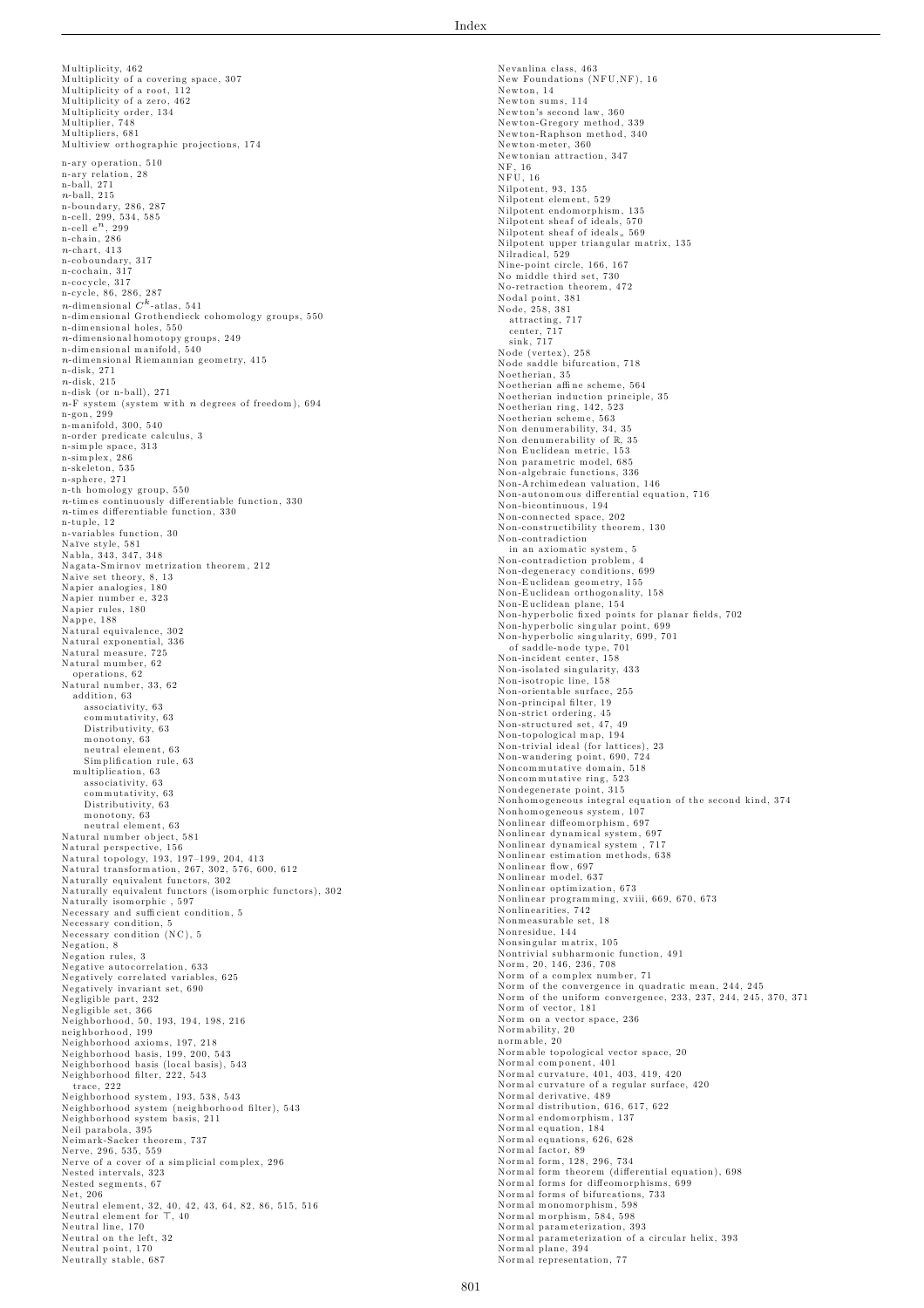of a complex number, 76<br>Normal representation of complex numbers, 76<br>Normal section, 402<br>Normal series, 89<br>Normal space, 193, 206, 207, 222<br>Normal to a patch, 399<br>Normal to a plane, 164 Normal tower, 89<br>Normal vector, 397 Normality hypothesis of errors, 627<br>Normality of errors, 626<br>Normality tests, 643 Jarque-Bera test, 643 Skewness and Kurtosis tests, 643<br>Normalizer, 308 Normally independently distributed (n.i.d.), 643<br>Normally summable family, 240<br>Normed algebra, 24<br>Normed linear space, 21<br>Normed space, 20, 21, 370, 371<br>Normed vector space, 21, 370 Normed vector spaces, 236<br>North pole, 271 Not topologically pairwise arc-connected, 196<br>Notion of attractor, 724<br>Nowhere dense, 232<br>Intersection of a simple arc with a plane, 396<br>nth (singular) homology group, 287<br>nth (singular) homology group of a space, 287<br>nth nth homology group, 287, 304<br>nth homology group of a chain complex, 290 nth homology group of a complex, 290<br>nth primitive roots of unity, 116<br>nth relative cobomology group, 317<br>nth relative homology group  $H_n(X, A)$ , 291<br>nth roots of unity, 131 Nth unit roots, 656<br>nth-rank tensor, 407 in m-dimensional space, 407 N ull elem ent, 9 Null hypothesis  $H_0$ , 617 Null object, 580 Null sequence, 522, 534<br>Null vector, 181 Null-homotopic, 274 Null-homotopic map, 274 Nullary operation, 265, 510 Numéraire goods, 760 Number<br>algebraic, 78 b-adic, 68<br>Bernoulli, 337 Betti, 257  $complex, 69$ connectivity, 257<br>connectivity , 261 ed ge, 2 6 3 Fermat, 131, 148 hypercomplex, 35<br>irrational, 68 Mersenne, 148<br>p-adic , 78, 79<br>prime , 147<br>transcendental, 78, 122 Number of crosscaps, 300<br>Number of edges, 296 Number of elements of a set, 7<br>Number of faces, 296<br>Number of handles, 300<br>Number of vertices, 296 Number system axiomatic construction, 78 Number theory, xvii, 141<br>Numerable Cech cohomology, 559 Numeration in base b, 56 Numerical harmonic analysis, 655<br>Fast Fourier transformation (FFT), 656<br>formulas for trigonometric interpolation, 655, 656 Numerical resolution of equation, 340 Ob, 576<br>Object, 38, 310, 576, 579, 598 Objective function, 670, 671, 681<br>Observed residual, 626 Obstruction, 315<br>Odd polynomial, 109 OLS estimator, 633<br>ω-assignment, 2<br>One-form, 409, 410<br>One-point compactification, 78, 210, 312, 422 of complex numbers, 78<br>One-relator group, 298<br>One-sector neoclassic growth model, 757, 758<br>One-sided convolution, 662 One-sided Fourier transformation, 657<br>One-sided surface, 255 One-sided test, 617<br>One-tailed test, 617 One-to-one correspondence, 33<br>One-to-one function, 29<br>One-to-one relation, 14, 29<br>Open affine cover, 571 Open ball, 194, 197, 199, 216<br>Open ball, 194, 197, 199, 216<br>Open cover, 208, 551, 607<br>Open covering, 193, 208, 499<br>Open curve, 214<br>Open curve, 214

Open disk, 71, 194 Open elementary chain, 260<br>Open Eulerian chain, 260<br>Open half-ball, 230 Open image, 466 Open immersion, 567, 571 Open interval, 194<br>Open manifold, 542 Open map, 201, 537 Open mapping theorem, 241, 372, 472, 477, 482, 537 Open morphism, 565 Open part, 216 O p en q -sim ple x, 2 9 4 Open set, 50, 193, 195, 198, 199, 536, 674<br>Open set axioms, 218<br>Open set topology, 536 Open subscheme, 564<br>Opening angle, 184<br>Operad, 525 Operand, 512 Operation table, 41, 515 Operations in Gauss complex plane, 76<br>Operations in N, 52<br>Operations in Z, 58 Operations on ordinals, 49 Operations on sets, 30 Operator, 20, 372, 375 compact, 375<br>differentiable, 372 differential, 374, 377<br>finite rank, 375<br>Fredholm, 376 Hermitian integral, 377 integral, 374, 377 invertible, 372<br>linear, 372, 416<br>Operator algebra, 375 Operator set, 510<br>Operator spectrum, 24 Operator variable, 3 Opposite, 40, 64 of a complex number, 76<br>of an irrational, 66 Opposite category, 265, 584<br>Optimal mix of explanatory variables, 631, 632 Optimality condition, 669<br>Optimization, xviii, 669 generalization, 671<br>normal form, 671<br>Optimization theory, 669<br>Optimization with two variables, 670 Optimum with constraint examples, 681 geometric interpretation, 681<br>Optimum without constraint, 680 Orbit, 306<br>Orbit space, 309<br>Orbital stability, 719<br>Order, 159, 579 Order and orientation, 159<br>Order contact, 396 Order diagram, 45<br>Order filter, 23 Order ideal, 23<br>Order isomorphic, 47 Order of a group, 82 Order of a polynomial , 110<br>Order of a root, 112 Order of integration, 648 Order of integration of time series, 648<br>Order of multiplicity, 134 Order of ramification, 146<br>Order of the zero, 118<br>Order relation, 7, 9, 44 cyclic, 160<br>strict, 44 Order relation on Q, 61<br>Order relation on Z, 59<br>Order structure, 38, 44, 63–65 antisymmetry, 44 reflexivity, 44 transitivity, 44 Order structure of R, 321 Order type, 47 comparison, 48 Ordered directed set, 589<br>Ordered field, 38 Ordered set, 38, 44<br>lexicographic product, 49 Ordering relation, 7, 9<br>Ordinal, 47, 48<br>finite, 48 infinite, 48 Ordinal classe, 49<br>Ordinal comparison, 49 Ordinal number, 33, 48<br>Ordinary differential equations second-order, 717<br>Ordinary geometry, 150<br>Ordinary least squares (OLS), 626, 644 Ordinary metric projective plane, 158<br>Ordinary sequence, 322 Orientable differentiable manifold, 416 Orientable regular curve, 447<br>Orientable surface, 255, 400 Orientation, 159, 286, 363, 446 Orientation of a Jordan arc, 393<br>Orientation of a plane, 150, 399<br>Orientation of a surface, 399, 400<br>Orientation of  $\Delta^{n}$ , 286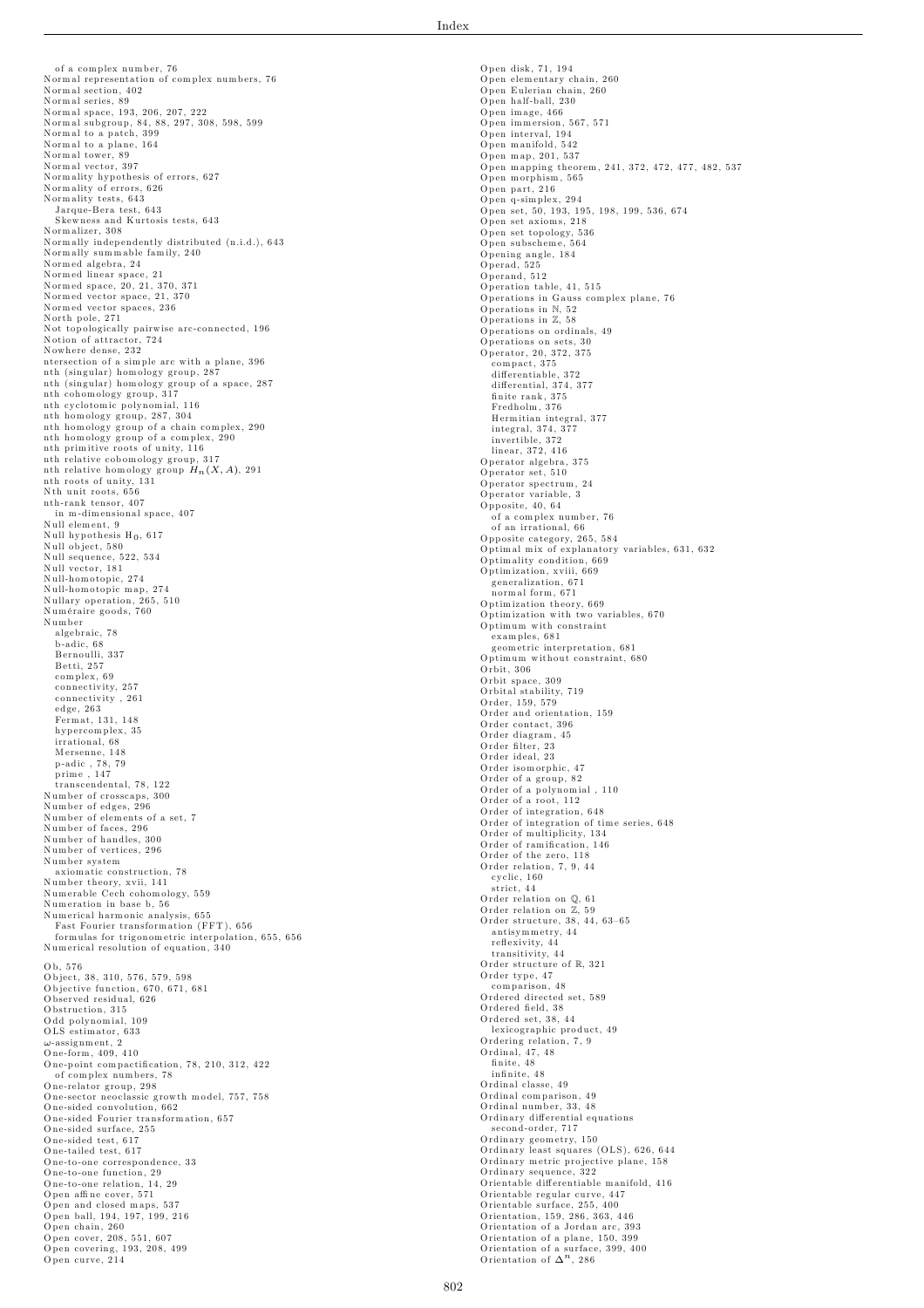Orientation-preserving, 159, 162, 173, 187, 740 Orientation-preserving (reversing), 697<br>Orientation-preserving diffeomorphism, 692 Orientation-preserving homeomorphism, 688<br>Orientation-reversing, 173<br>Oriented angle, 75<br>Oriented graph, 259<br>Oriented plane, 159<br>Oriented plane as topological space, 159<br>Oriented regular path, 446 Oriented simplicial complex, 295<br>Orientibility, 399<br>Origin of a path, 279<br>Origin of edge of simplicial complex, 297 Orthocenter, 167<br>Orthodrome, 179, 180 Orthogonal, 242<br>Orthogonal affinity, 168<br>Orthogonal axonometric map, 174<br>Orthogonal basis, 137 Orthogonal collineation, 165<br>Orthogonal coordinate system, 173 Orthogonal curvilinear coordinates, 343<br>Orthogonal group, 131, 187<br>Orthogonal group *O<sub>n</sub>*, 172, 191<br>Orthogonal measure, 479<br>Orthogonal of a part of a pre-Hilbert space, 242<br>Orthogonal projection, 174, 243<br>Orthogonal syste Orthogonal vectors, 191<br>Orthogonal wavelet, 666 Orthogonality, 21, 158, 242 according to a hermitian form, 136 Orthogonality condition, 400 Orthographic projection, 174<br>Orthonormal algebraic basis, 244<br>Orthonormal basis, 137 Orthonormal coordinate system, 172, 182 Orthonormal part of pre-Hilbert space, 137<br>Orthonormal system, 191, 243<br>Oscillatory, 686 Osculating circle, 394, 396, 398 Osculating plane, 394<br>Osculating sphere, 396<br>Ostrogradski formula, 363, 501<br>Ostrogradsky formula, 411<br>Ostrogradsky-Stokes formula, 363 Ostrogradsky-Stokes theorem, 363<br>Ostrowski, 145 Output variable, 685<br>Outset, 707, 709<br>Outward perturbation, 747<br>Over-harmonic, 493 Over-harmonic function, 493<br>Overlapping of regular patches, 399<br> $\mathcal{O}_X\text{-}\mathrm{module},$  565 p -a dic ab solu te valu e, 1 4 5  $p$ -adic distance, 220<br> $p$ -adic metric, 79 p-adic number, 67<br>*p*-adic number, 78, 79 p-adic topology, 79<br>p-adic valuation, 79 p-admissible open set, 306<br>p-function, 434 p-linear antisymmetric form, 139 p-value (statistics), 617<br>Pair category, 584<br>Pairs of harmonic points, 172<br>Pairwise disjoint equivalence classes, 28 Pairwise disjoint subsets, 28 Pairwise relatively prime, 57<br>Palis-Smale theorem, 724 Panel analysis, 633<br>Panel data, 625, 633<br>Pappus-Pascal theorem, 155 Parabola, 185, 186<br>Parabolic fixed point, 747<br>Parabolic geometry, 149<br>Parabolic point, 402, 403, 419 Paracompact space, 208, 211, 538<br>Paradoxical decomposition, 8 Paradoxical set, 8<br>Paradoxical set with respect to the group G, 8 Parallel affine subspace, 190<br>Parallel axonometric projection, 174 Parallel lines, 154<br>Parallel postulate, 149 Parallel projection, 168<br>Parallelepiped, 191 Parametering, 445<br>Parameters of the model, 626 Parametric representation, 393, 397, 398<br>Parametrization of a curve, 445 Parametrized arc, 392 Parseval equality, 653<br>Parseval equation, 655 Parseval formula, 244 Part, 11 art, 11<br>bounded, 209 denum era ble, 5 4 finite, 54<br>stable by a map, 30 Partial autocorrelation function, 643<br>Partial correlation, 631<br>Partial derivative, 342, 343 Partial differential equation, 388 Partial fraction decomposition, 335, 434, 659<br>of a rational function, 434

of the cotangent, 434<br>of the function gamma Γ, 434<br>Partial graph, 258 Partially ordered group, 512<br>Partially ordered set, 9, 21, 45, 512, 579<br>Partially ordered set (Poset), 21, 45, 579<br>Partially ordered set (poset), 9, 45<br>Particular first-order differential equations, 379 Partition, 8, 9<br>Partition of unity, 411, 481, 495, 499 Partitions and covers, 32 Partitions of an interval, 349 Pascal relation, 55<br>Pascal triangle, 333 Pascal's arithmetical triangle, 55<br>Patch, 415, 542, 687<br>Patch of class C<sup>T</sup>, 398<br>Patch point, 402<br>elliptic point, 402 hyperbolic point, 402 parabolic point, 402<br>
planar point, 402<br>
Path, 196, 204, 260, 276, 392, 444, 499, 574<br>
regular, 444<br>
Path class, 279 Path component, 276 Path connected, 276<br>Path connected space, 276 Path lifting property, 574<br>Path of integration, 660 Path-connected, 546<br>Path-connected (0-connected), 546 Path-connected set, 196 Pathwise connected set, 196<br>Pathwise connectedness, 546 Pathwise-connected, 196, 538, 539, 545, 546 Pathwise-connected (path-connected, 0-connected), 546<br>Pathwise-connected space, 196 Paving, 447<br>Peak of frequency, 650 Peano, 4 Peano axioms, 49 5 th, 5, 4 9 Pea n o e xis tenc e theo rem , 3 8 6 Pearl curve,  $638$ Peixoto theorem (I) (for vector field, flow), 704 Peixoto theorem (II) (for vector field, flow), 704<br>Peixoto theorem (III) (for diffeomorphism), 705 Pentagon diagram, 586 Percentage distribution, 620 Perfect field, 125, 530<br>Perfect group, 315 Perfect Reinhardt domain, 441 Perfect set, 369 Period bands, 436 Period parallelograms, 436<br>Period three implies chaos theorem, 733 Period-doubling (flip bifurcation), 737<br>Period-doubling (flip) bifurcation, 748<br>Periodic , 714<br>Periodic function, 435, 436<br>Periodic function, 435, 436 complex, 435 doubly, 436<br>simply, 436 Perio dic n on -a u to n om ou s sy s tem , 6 9 3 Periodic orbit, 710 Periodic point, 687 Periodic point of an Anosov diffeomorphism, 705<br>Periodic signal, 726<br>Periodic solution of a system, 717 Periods of complex function, 435<br>Permutation, 613 Permutation cycle, 86, 90<br>Permutation group, 86<br>Permutation with repetitions, 614 Permutation without repetition, 614 Perpendicular bisector, 151, 153, 161, 167<br>Perron integral, 370 Perspective, 156<br>Perspective collineation, 156, 170 Perturbation 685 inward , 747<br>outward , 747 Pesin formula, 728 Petals, 298<br>Pfaffian differential form, 408 Pfaffi an form, 408<br>Phase diagram, 715<br>Phase plane, 715<br>Phase plane, 715<br>Phase portrait, 715, 716<br>Phase portrait of the flow, 690 Phase-locking, 762<br>Phase-locking, 742<br>Phase-space, 715<br>Phi function, 57<br>Phillips and Perron tests, 644<br>Phillips curve, 638 Physical depreciation rate, 760<br>Physical measure, 725 Picard, 428<br>Picard iteration, 387 Picard-Lindelöf theorem, 714<br>Piecewise differentiable functions, 659 Piecewise linear map, 295<br>Piecewise monotonic function, 351 Piecewise regular boundary, 501 Piecewise- $\mathcal{C}^k$  path, 444<br>Piecewise- $C^r$  geometric arc, 392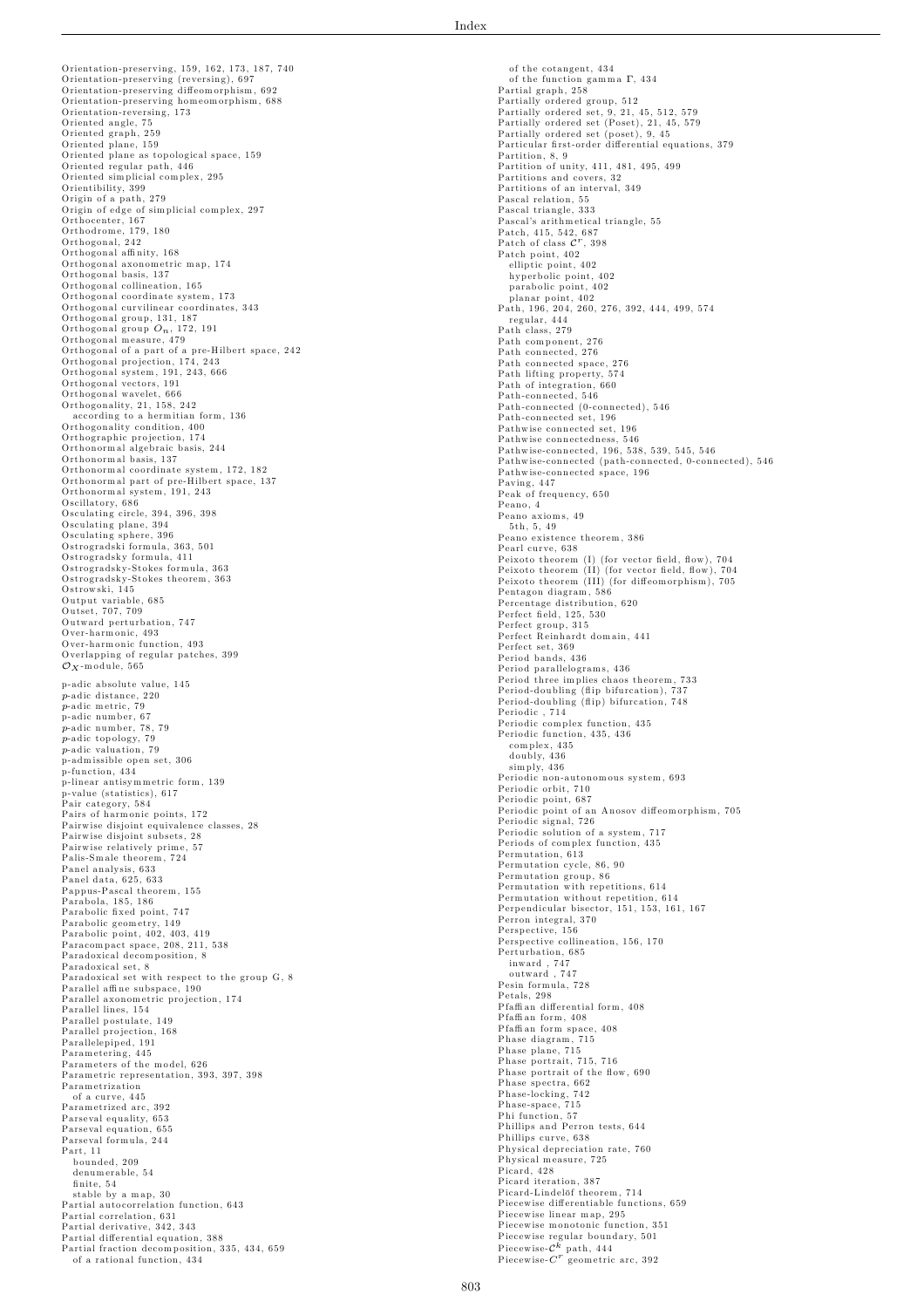Pigeonhole principle, 53<br>Ping-pong lemma, 518<br>Pitchfork bifurcation, 736<br>Pitchfork bifurcation (normal form), 733  $Pivot, 670$ Pivotal column, 669 Pivotal row, 670<br>Planar affinities, 168 Planar affinities, 168<br>Planar curve, 394<br>Planar geometric projection, 173<br>Planar geometric projection, 173<br>Plane, 150, 159<br>Plane curve, 214, 395, 397<br>Plane lamina, 412<br>Plateau function, 495, 500<br>Platonic solids, 296 Plucker coordinates, 138 Poincaré, 4, 138<br>Poincaré Bendixson theorem, 720 Poincaré circle model, 176 Poincare circle model, 176<br>Poincaré conjecture, 295<br>Poincaré cut, 721<br>Poincaré formula, 413<br>Poincaré half-plane model, 177 Poincaré lemma, 448, 498<br>Poincaré lemma, 448, 498<br>Poincaré map, 416, 692, 693, 695, 721 for autonomous differential equations, 721 for non-autonomous differential equations, 721  $roles, 721$ Poincaré model, 176 Poincaré recurrence theorem (Poincaré return theorem), 718<br>Poincaré recurrence theorem (Poincaré return theorem), 718 Poincaré theorem, 412 Poincaré-Bendixson theorem, 690 Poincaré-Brouwer theorem, 412<br>Poincaré-Cartan invariant, 695 Point,  $150$ accumulation 105 accumulation,<br>adherent, 195<br>boundary, 195 coundary, 199<br>cluster, 195, 322, 323, 341, 423<br>exterior, 195<br>frontier, 195 heteroclinic, 703<br>homoclinic, 703 interior, 195, 537<br>isolated, 195 limit, 195<br>of equilibrium, 714 stationary, 714<br>Point at infinity, 157, 422 Point-set topology, 193<br>Pointed deformation, 313 Pointed homotopy axiom, 312<br>Pointed homotopy category, 281 Pointed nomotopy category, 28<br>Pointed map, 272<br>Pointed pair, 314<br>Pointed pair homotopy, 314<br>Pointed pair map, 314<br>Pointed space, 538<br>Pointed topological space, 538 Poisson bracket, 698<br>Poisson distribution, 617, 621 Poisson formula, 486<br>Poisson integral, 487 Poisson kernel 486 488 Poisson stability, 718 Poisson theory, 426<br>Polar, 156, 184 Polar blowing up, 701<br>Polar coordinates, 76, 687 Polar coordinates, 70, 087<br>Polar form, 136, 137<br>Polar plane, 184<br>Polar topology, 377<br>Polar triangle, 154, 180<br>Pole, 118, 152, 156, 158, 184, 428, 429, 464, 465 Polish space, 232<br>Polyadic, 511<br>Polydisk, 440 Polygon, 168, 289, 669<br>Polygon area, 168 Polygonal chain, 254<br>Polygonal group, 254 Folygona equal by adjunction, 169<br>Polygons equal by defunction, 168<br>Polygons equal by decomposition, 168<br>Polyhedra, 250, 253<br>as topological subspaces, 250 as topological subspaces, 250<br>Polyhedral Formula, 412<br>Polyhedron, 250, 251, 255, 294, 296<br>Polyhedron in  $(\mathbb{R}^p, \mathfrak{R}^p)$ ,  $p \le 3$ , 251<br>Polynomial Bernstein, 338<br>Polynomial degree, 120 Polynomial equivalence, 69<br>Polynomial function, 112, 333 relation of lags (Almon's lags), 640<br>Polynomial function of lags (Almon's lags), 640 Polynomial map, 112<br>Polynomial ring, 69, 119, 120 Polynomial roots, 77, 112 Polynomials Chebyshev, 338 Legendre, 339, 340 Legendre, 339, 340<br>Polytope, 168, 250, 251, 255, 534<br>Polytope edges, 251, 255<br>Polytope vertices, 251, 255<br>Population, 616, 622<br>Population variance, 616<br>Porter-Hudak, 651<br>Porter-Hudak, 651

Portmanteau test, 643

Poset, 9, 45 Position vector, 182<br>Position vector, 182<br>Positive autocorrelation, 633<br>Positive hermitian form, 137, 242 and Minkowski inequality, 137<br>and Schwarz inequality, 137<br>and Schwarz inequality, 137 Positive homogeneity, 20<br>Positive measure, 442 Fositive scalability, 20<br>Positive scalability, 20<br>Positively correlated variables, 625<br>Positively invariant set, 690<br>Posterior distribution, 618 Posterior probability, 615, 618 Power, 33, 34<br>Power functions with rational exponents, 336<br>Power object, 580, 609 Power object (in topos), 609 Power of the continuum, 37<br>Power set, 8, 13 Power spectrum, 726 Power theorem, 167 Power-law, 652<br>
Prandtl number, 726, 749<br>
Pre-Hilbert space, 21, 136, 137, 242, 370, 371 Pre-Hilbert space, 21, 150, 151, 242, 510, 511<br>Pre-Hilbert space (inner product space), 136<br>Pre-image, 521 Pre-inner product, 137<br>Pre-limit, 266, 602 Preadditive category, 585 Precompact metric space, 229<br>Precomposition, 365<br>Predecessor, 49, 51, 322 Predicate, 1<br>Predicate, 1<br>Predicate (with 3 arguments), 2 Predicate calculus, 2 Predicate calculus, 2<br>Predicate calculus theorem, 2<br>Predicate calculus theorems, 3 Predicate carculus theo<br>Predicate symbols, 511<br>Predicates, 2 Preimage, 29, 53, 194, 519–521, 560<br>Preimage, 29, 53, 194, 519–521, 560<br>Preimage (inverse image), 520<br>Prelimit, 602 Preorder, 23<br>Preordered set, 579, 582 Preordering, 579, 582<br>Presentation of a group, 297 Fresentation of a group, 235<br>Presheaf, 267, 606<br>Presheaf, 267, 606<br>Presheaf (agebraic topology), 551<br>Presheaf (adegory theory), 551<br>Presheaf (category theory), 551<br>Preshear of groups, 267, 551<br>Presheaves, 267, 551<br>Presheav Primary decomposition, 136<br>Prime element, 142 Frime eienent, 142<br>
Prime field, 125, 126<br>
Prime ideal, 22, 100, 142, 143, 269, 528<br>
Prime number, 56, 120<br>
decomposition, 147<br>
Prime spectrum, 529<br>
Prime subfield, 125 Primeval, 2<br>Primitive, 352, 353 Primitive, 302, 303<br>
Primitive element, 123<br>
Primitive function, 349, 352<br>
Primitive integral, 349<br>
Primitive of a closed form along a path, 469<br>
Primitive of a differential form, 498<br>
Primitive polynomial, 121<br>
Primitive Primitive polynomial irreducible, 121<br>Primitive root, 125 Frimitive root, 125<br>Principal analytic set, 560<br>Principal analytic set, 560<br>Principal argument, 74, 76<br>Principal bundle, 268, 561 Principal curvature, 403, 420<br>Principal determination, 455 of argument, 455<br>of the logarithm, 455 Principal determination of the argument, 74<br>Principal direction, 188, 189 Principal direction, 180<br>
Principal G-bundle, 561<br>
Principal ideal, 22, 101, 528, 529, 560<br>
Principal ideal domain, 101, 528<br>
Principal ideal ring, 101, 528<br>
Principal normal, 373, 393, 398<br>
Principal normal, vector, 394<br> Principal order filter, 23<br>Principal order ideal, 23 Principal parat, 430, 465<br>Principal part, 430, 465<br>Principal ring, 95, 101, 142, 528<br>Principal symbol, 389<br>Principal value, 499<br>Principia Mathematica, 16<br>Principia mathematica, 14<br>Principia mathematica, 14 Principle of analytic continuation, 457, 486<br>Principle of analytic continuation, 457, 486 Principle of induction, 5<br>Principle of isolated zeros, 462 Principle of recurrence, 5, 49<br>Principle of recurrence, 5, 49<br>Principle of transfinite induction, 47<br>Prior distribution, 618 Prior probability, 615, 618<br>Probability, 815, 618<br>Probability, xviii, 613, 615, 618<br>Probability calculation, xviii, 615 Probability calculation, xviii, 615<br>Probability charges, 26<br>Probability density, 620, 634<br>Probability density, function (p.d.f), 615, 620<br>Probability function, 620<br>Probability generating function (p.g.f), 616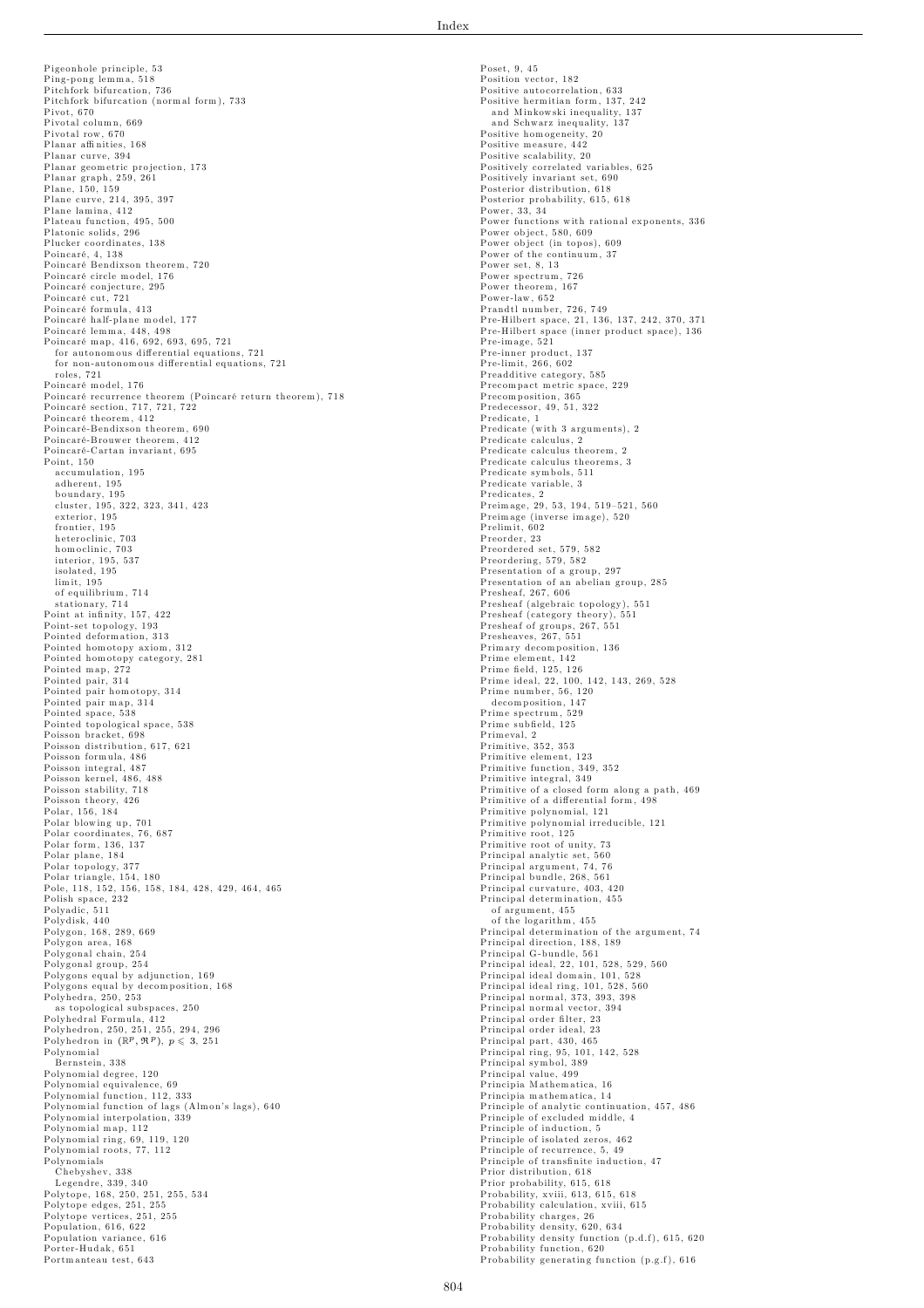Probability mass function (p.m.f), 615, 620<br>Probability measure, 615, 618<br>Probability measures on attractors, 724<br>Probability sampling, 615<br>Probability space, 615<br>Probable error (probability deviation), 617<br>Problem of enum Process ARCH, 652<br>ARFIMA, 651 ARMA, 652<br>DS (Difference Stationary), 644 FIGARCH, 652<br>GARCH integrated, 652<br>IGARCH, 652 long memory, 650<br>of first order, 644<br>TS (Trend Stationary), 644 Process of first order, 644 Process with memory, 633, 643<br>Product, 38, 603 Product category, 583, 584<br>Product group, 82<br>Product law, 40 Product metric space, 217 Product of a family of complete normed spaces, 237<br>Product of a family of normed vector spaces, 237<br>Product of edge paths, 297<br>Product of objects, 310 Product set, 13<br>Product space, 202, 237 Product structure, 38<br>Product topology, 66, 202, 237<br>Product uniform structure, 237 Products of compact spaces, 224 Programming<br>convex, 673, 674 discrete, 673<br>linear, 673, 674 mathematical, 673 nonlinear, 674<br>quadratic, 673 sto chastic, 673 Proj, 572<br>Proj as scheme, 572 Proj as set, 572 Proj as topological space, 572<br>Projection, 310, 561<br>Projection morphism, 603<br>Projection of fiber space, 562 Projection theorem, 21, 26<br>Projection theorems, 242<br>Projection to normal plane, 395 Projection to osculating plane, 395<br>Projection to rectifying plane, 395<br>Projective algebraic set, 513, 532 Projective bi-ratio, 176<br>Projective ccorrelation, 158 Projective collineation, 156, 158, 171, 173<br>Projective collineation in  $P^2(\mathbb{R})$ , 173 Projective correlation, 156<br>Projective general linear group  $PGL_n(q)$ , 172, 191<br>Projective geometry, 149, 156 Projective group, 149<br>Projective map, 170, 171<br>Projective metric, 158 Projective module, 554 Projective morphism, 572<br>Projective *n*-space, 270 Projective n-space on a ring, 572 Projective Nullstellensatz theorem, 533<br>Projective object, 555, 556 Projective perspective, 170<br>Projective plane, 155, 157, 412<br>Projective plane of incidence, 155<br>Projective polarity, 152, 158<br>Projective resolution, 556<br>Projective scheme, 513, 564 Projective transformation, 156<br>Projective variety, 513, 532 Proklos or Proclus, 13<br>Proof, 6 auxiliary hypothesis, 6 by construction, 6<br>by contradiction, 6 by contrapositive, 6 by descent, 6<br>by disjunction of cases, 6 by exhaustion, 7<br>by mathematical induction, 6 by recurrence, 6 by transposition, 6<br>combinatorial, 7 constructive, 6 direct, 6<br>dissection, 7 elementary, 6 nonconstructive, 6 tw o -colum n, 6 visu al, 7 without words, 7 Proof of excision, 293<br>Proof of excision, 293<br>Proper class, 16, 577, 578, 582, 585, 595<br>Proper divisor, 120, 141<br>Proper ideal, 22, 528<br>Proper ideal, 22, 528 Proper ideal (for lattices), 23 Proper ideal point, 157

Proper map, 544<br>Proper morphism, 565 Proper open set, 309 Proper subgroup, 83<br>Proper subset, 7, 13<br>Properties of a category, 256<br>Properties of a functor, 257<br>Properties of an index, 471 dependence with respect to a point, 471<br>invariance by homotopy, 471 Properties of estimators, 626<br>Properties of limit values, 323, 325 Properties of Tor, 304 Properties preserved by topology change, 218<br>Property P, 65, 66<br>Propositional and predicate Calculus, 2 Propositional calculus, 2<br>Propositional calculus theorems, 1, 2<br>Propositional formula, 1 Propositions, 1 Proxy variable, 637<br>Pseudo-convex, 441 Pseudo-random number, 624<br>Pseudo-random numbers, 616, 623 Pseudo-Riemannian metric, 409 Pseudo-tensor, 408<br>Pseudoconvex, 441 P seudoconvex domain, 441 P seudometric, 220, 230 Pseudometrics and distances, 234<br>Pseudosphere, 177<br>Pseudospherical loxodrome, 180 Pseudotensor, 408 pth exterior power, 316<br>Pullback, 266, 305, 314, 364, 498, 604, 605, 607<br>Pullback (differential), 365<br>Pullback (fiber product), 604 Pullback (pullback diagram, fiber product, fibre product, fibered product,<br>fiber square, fibre square, cartesian square, pullback square), 604<br>Pullback as fibre-product, 365 Punctured plane, 78<br>Puppe sequence, 313<br>Puppe sequence theorem, 313 Pure imaginary number, 69<br>Pure rotation, 691, 692 Pure set, 14, 16, 578<br>Pure set (hereditary set), 14, 16, 578 Pure sinusoidal function, 726 Purely categorical, 581<br>Purely random process, 633<br>Pushforward, 19 Pushforward (differential), 365<br>Pushforward measure, 19<br>Pushout, 266, 305, 535, 605<br>Pushout (fibered coproduct, fibered sum, cocartesian square, pushout square, am algamed sum), 605<br>Pythagoras theorem, 242 Pythagorean theorem, 169, 175, 178<br>Pythagorean triangle, 93 Pythagorean triplets, 144  $\chi^2$ -distribution, 617<br> $\chi^2$ -test, 617, 622 q-cell, 297<br>q-coboundary, 558 q -co ch ain, 5 5 9 q -sim ple x, 5 5 8 q-skeleton, 295<br>q-th Cech cohomology, 559<br>qth relative simplicial homology group, 296 qth simplicial homology group, 295<br>Quadrangle, 158<br>Quadratic form, 678 definite negative, 678<br>definite positive, 678 sem i-definite negative, 678 sem i-d efi nite p o sitive, 6 7 8 Q u a d ra tic p ro g ram m in g, 6 7 0 Quadratic reciprocity law, 144<br>Quadratic reciprocity theorem, 144<br>Quadratic residue, 144 Quadratic surface, 186<br>Quadratic trend, 650 Quadric, 186 Quadrics, 188<br>classes, 188 coincident plane, 188<br>ellipsoid, 188<br>elliptic cone, 188 elliptic cylinder, 188 elliptic paraboloid, 188<br>general equation principal directions, 188<br>hyperbolic cylinder, 188 hyperbolic paraboloid, 188<br>hyperboloid of 1 sheet; 2 sheet, 188<br>intersectiong planes, 188 parabolic cylinder, 188 parallel planes, 188 Q u a d rila teral, 1 5 4 Quantifier, 2<br>Quantifiers, 2 Quantization, 2 Quasi-coherent sheaf, 553<br>Quasi-coherent sheaf of ideals, 571 Quasi-compact morphism, 566 Quasi-compact part, 208<br>Quasi-compact space, 208, 538 Quasi-difference transformation, 635 Q u a si-diff eren ces, 6 3 5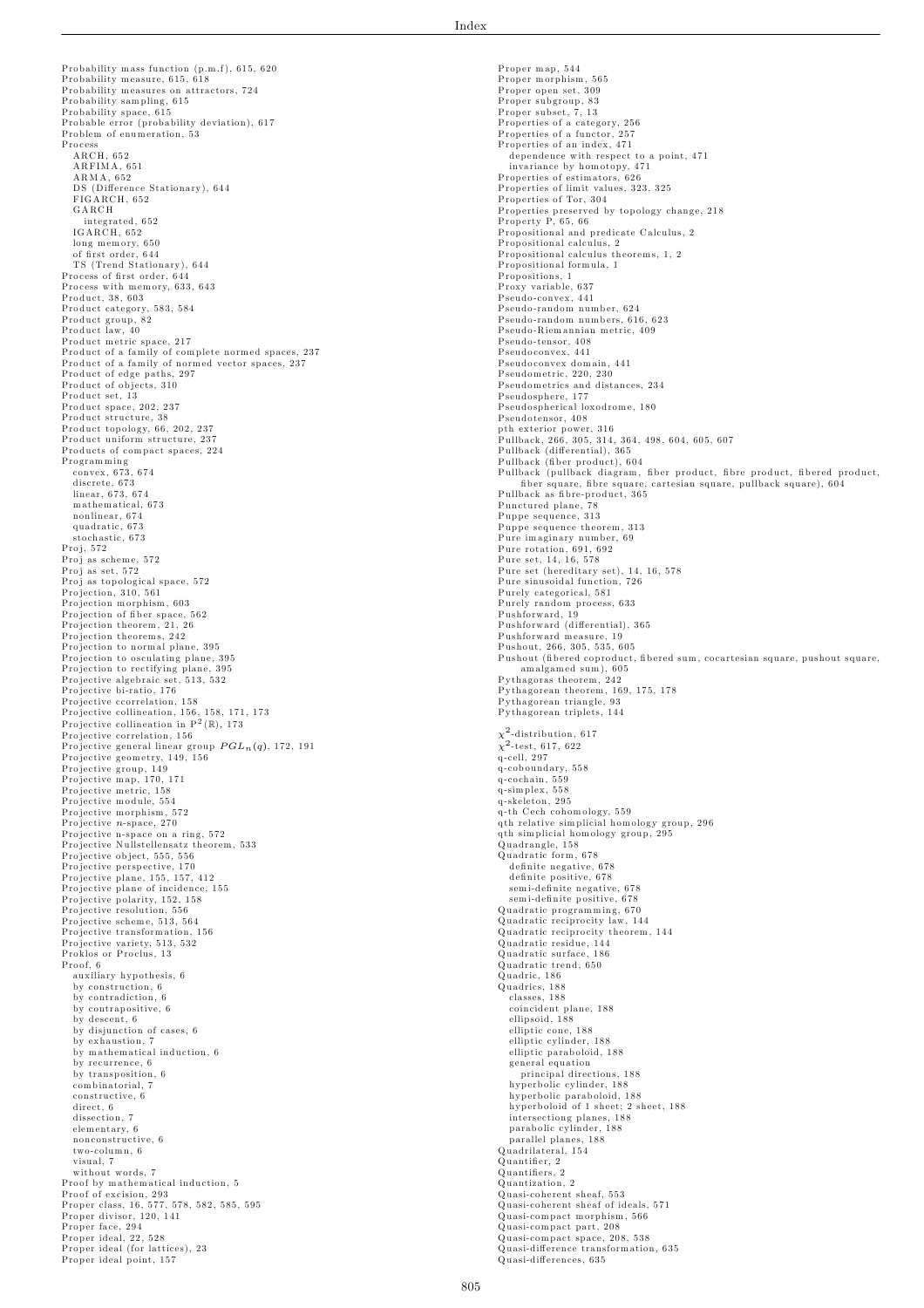Q u a si-fi nite m o rp hism , 5 6 6 Quasi-inverse functor, 596<br>Quasi-isomorphism, 534, 592<br>Quasi-projective variety, 533 Quasi-random number, 624<br>Quasi-separated morphism, 565 Quasi-tensor category, 587<br>Quasiperiodic function, 718, 726 Quasiperiodic signal, 726<br>Quasiperiodic solution, 722 Quasiperiodicity, 734<br>Quasiprojective variety, 513 Quasitensor category, 586<br>Quaternary relation, 161 Quaternion, 35, 79 Quaternion, 69, 19<br>Quaternionic projective n-space, 299 Quotient, 64, 109 Quotient category, 273<br>Quotient complex, 290, 298<br>Quotient field, 38, 99, 117 Quotient group, 38, 88, 505<br>Quotient map, 574 Quotient module, 38<br>Quotient object, 580 Quotient of the euclidean division of polynomials, 109 Quotient relation, 38<br>Quotient ring, 38, 43, 100, 143, 516, 526 Quotient ring (factor ring, residue class ring), 526<br>Quotient ring (factor ring, residue-class ring), 43 Quotient set, 28, 34<br>Quotient space, 201, 275, 574, 575<br>Quotient space (identification space), 574 Quotient structure, 38<br>Quotient topology, 201, 255, 275, 574, 575  $\mathbb{R}^2$ - $\mathbb{R}^2$ -function, 423 R<sup>2</sup>-R-function, 423<br>R-algebra, 523<br>R-algebraic structure homomorphism, 521 R-an aly tic fun ction, 4 8 6 R -B in s tability, 7 5 0 R-B phenomenon, 750<br>R-B problem, 751 *R*-integrability, 349<br>*R*-integrability of monotonic function, 351 *R*-integrable function, 349–351<br>R-module, 517, 521 R-module homomorphism, 536<br>R-module M, 517 α-representatives, 708<br>R/S analysis, 651<br>R/S analysis (Hurst statistic), 651 Rössler model, 729 Rademacher functions (square wave), 668 Radial, 491 Radian, 182<br>Radical, 129, 529 Radical ideal, 529<br>Radical of a polynomial, 115 Radical of ideal, 529<br>Radical or power center theorem, 167<br>Radius, 150 Radius of convergence, 328 Radius of convergence , 333<br>Radius of convergence of series, 426 Radius of curvature, 177, 394, 396<br>Radius vector, 182<br>Radon measure, 442, 446<br>Radon measure, 442, 446<br>Raising to a power, 77<br>Ral money stock per unit of labor, 760<br>Random, 616, 623<br>Random error (or noise), 616 Random in design of experiments, 616<br>Random number generator, 616, 623<br>Random numbers, 616, 623 Random process, 642<br>Random sample, 615<br>Random variable, 616, 620 Random vector, 616<br>Random walk, 616, 623 Random walk model, 644<br>Random with a uniform distribution, 623 Randomize, 616<br>Range, 14, 29, 519<br>Rank, 546 Rank of a differential map, 546<br>Rank of a pure set, 15, 578<br>Rank of an abelian group, 286 Ratio of affinity, 168<br>Ratio of similiarity, 165<br>Ratio: chord length/circle diameter, 174<br>Ratio: chord length/circle diameter, 174<br>Rational domain, 43, 516 Rational expectations, 761<br>Rational fraction, 119<br>Rational function, 119, 333, 334 Rational Number<br>calculation rules, 64 Rational number, 64, 65 algebraic structure, 65<br>defined by alignments, 65 n egative, 65 o rder stru ctu re, 6 5 d e fault, 6 5 positive, 65<br>topological structure, 65 default, 66 Rational numbers, 60 Rational or irrational ratio, 722

Rational power function, 336 Rational rotation, 691<br>Rational rotation number  $($  frequency locking $)$ , 744 Ratios of distances, 169<br>Ray, 152, 159<br>Rayleigh number, 749<br>Rayleigh-Bénard instability, 726 Rayleigh-Bénard phenomenon, 749<br>Rayleigh-Benard instability (R-B), 741 Real analysis, xvii, 193, 198, 321<br>Real analytic function, 548 Real balances, 761<br>Real differentiability, 424, 549 Real function, 324<br>algebraic operations and composition, 325 rational operations and composition, 326<br>Real line, 216, 225 not compact, 223 Real line bundle, 561<br>Real number, 65, 66 algebraic structure, 66<br>Real part, 70, 76<br>Real part of z, 70 Real projective n-space, 299<br>Reciprocal circular function, 337 Reciprocal hyperbolic function, 337 Rectangle axiom (R), 153<br>Rectangular impulse, 658<br>Rectangular tiling, 447<br>Rectifiable curve, 358<br>Rectifiable path, 499<br>Rectifiable set, 358 Rectification, 130 Rectifying plane, 394<br>Recurrence, 47, 51 Recurrence equation, 639 Recurrence hypothesis, 5<br>Recurrence relation, 39, 51 Recurrence theorem, 51 Recursive, 5<br>Recursive definition, 5 Recursive model, 625, 642 Recursive regression, 631 Recursive residual, 631<br>Reduced algebra, 525 Reduced closed edge path, 297<br>Reduced edge path, 297<br>Reduced equations, 641<br>Reduced form, 128 Reduced homology, 292 Reduced homology, 252<br>Reduced homology groups, 292 Reduced ring, 525<br>Reduced scheme, 513, 564 Reduced simplicial homology group, 296<br>Reductio ad absurdum, 6<br>Reduction theorem, 297 Refinement, 567 Reflection, 151, 161, 168 Reflection, 191, 191, 199 Reflection-rotation, 165<br>Reflection-translation, 162, 164 Reflexive normed vector space, 239 Reflexivity, 7<br>Region having no holes, 545 Regression on the first differences, 639 R e gula falsi, 3 4 0 Regular curve, 445<br>path, 444 Regular arc, 393<br>Regular attractor, 724<br>Regular boundary, 500<br>Regular cardinal, 15, 578 Regular category, 588 Regular covering space, 307<br>Regular curve, 445<br>Regular domain, 356 Regular element, 33, 40<br>Regular epimorphism, 588, 599 Regular geometric arc, 393<br>Regular local ring, 526 Regular map, 531 Regular matrix, 105<br>Regular matrix (nonsingular matrix), 105<br>Regular monomorphism, 599 Regular n-sided polygon, 84<br>Regular patch, 398 angle measure, 400<br>area measure, 400 curvature, 401<br>isometric, 400<br>length measure, 400<br>metric geometry, 401 Regular patches, 392, 398, 399<br>overlapping, 399 Regular path, 444 Regular ring, 526<br>Regular space, 193, 206, 207, 221 Regular subharmonic function, 491<br>Regular submanifold, 544 Regular submanifold property, 544 Regular surface, 359<br>explicit representation, 359 parametric representation, 359 Regular T1-space, 207<br>Regular value, 133 Regularity, 40<br>Regularity of the addition, 52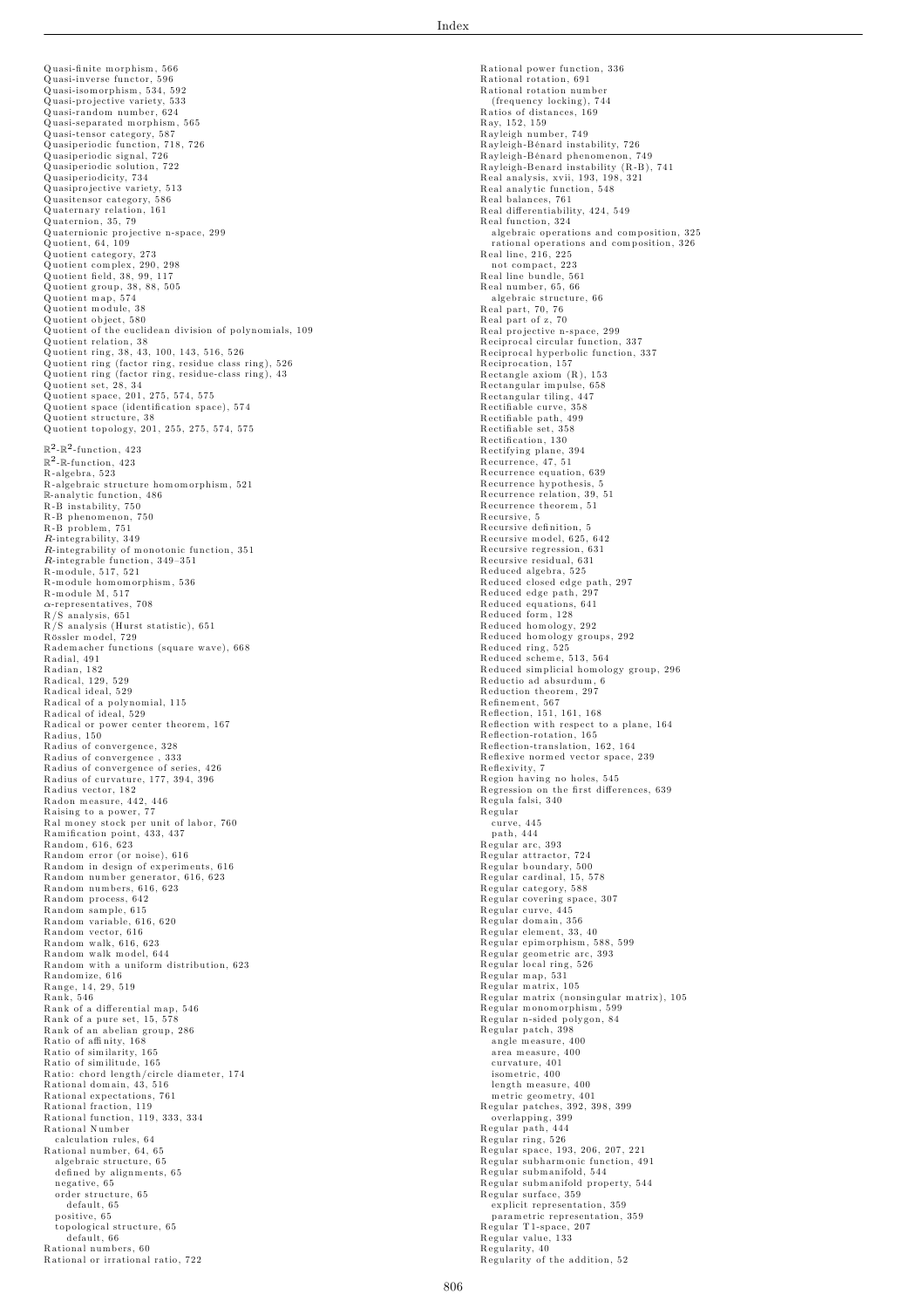Regularity of the addition and multiplication in  $\mathbb{N}$ , 52 Regularity of the multiplication, 55<br>Regularity of the multplication, 52<br>Reinhardt domain, 421, 441 Relaminarization, 746<br>Relation, 2, 297 left surjective, 29, 519<br>less than or equal to, 36 univocal, 29, 519<br>Relation of homotopy, 573 Relation symbols, 511 Relational signature, 511 Relational system, 510<br>Relations, xvii, 27, 29, 38, 681 compatible, 38<br>conditions of compatibility, 38 Relations and structures, xvii<br>Relations between coefficients and roots (of a polynomial), 113 Relative cobomology group, 317<br>Relative complement, 8, 12 Relative frequency, 620, 624<br>Relative homeomorphism, 299, 300 Relative homology group, 291<br>Relative homotopy, 279 Relative homotopy group, 314<br>Relative Hurewicz theorem, 315 Relative slmplicial homology group, 296<br>Relative Spec, 572 Relative tensor, 408<br>Relative topology, 197, 538<br>Relatively compact, 480<br>Relatively compact set, 375, 458, 480<br>Relatively compact set (conditionally compact set), 375<br>Relatively prime, 57, 143, 144<br>Relatively prime (coprim Removable singularity, 464<br>Renaming, 37<br>Repeating decimal, 68<br>Representable functor, 267, 597, 600 Representation, 580<br>Representation (representing object), 580 Representation of a curve in  $\mathbb{R}^2$ , 397 explicit representation, 397<br>implicit representation, 397 parametric representation, 397<br>Representation of a diffeomorphism, 691 Representation of line, 183<br>equation with point and normal, 184<br>equation with vector product, 184 homographic equation, 184 vector equation with point and direction, 183<br>vector equation with two points, 183 Representation theorem, 243<br>Representation theory, 509 Representative, 28 Representing object, 580 Reproducing kernel, 461<br>Residual, 23, 626 Residual *et*, 626<br>Residue, 119, 144, 430, 476, 506 Residue class, 143<br>Residue class ring, 526<br>Residue classes, 100<br>Residue field, 270, 526 Residue theorem, 430, 476<br>Residue-class ring, 43, 143 Resolution, 555, 556, 558<br>Resolution (abstract algebra), 558 Resolution (homological algebra), 556<br>Resoluton, 553<br>Resoluton of differential sheaf, 553 Resonance, 698 Resonant condition, 700<br>Resonant eigenvalues, 698 Restoring force, 648<br>Restricted homotopy, 573 Restriction, 30, 573<br>Restriction of a map, 29, 573 Restriction rule, 329<br>Retract, 249, 271, 573 Retraction, 36, 271, 573<br>Return force, 648 Return to scale, 758<br>Revealed preferences, 760 Reversal of axis, 173 Reverse homothety, 165<br>Reynolds number, 727<br>Ricci calculus, 407 Ricci curvature, 419<br>Ricci tensor, 409, 419<br>Richardson theorem, 3 Riemann, 4 Riemann criterion, 350<br>Riemann curvature, 415 Riemann curvature tensor, 409<br>Riemann geometry, 415<br>Riemann integral, 349, 350, 355, 368 of functions of several variables, 355 on measurable domains of  $\mathbb{R}^2$  in the Jordan sense, 356 Riemann integral transformation into curvilinear integral, 363<br>Riemann mapping theorem, 483<br>Riemann space, 407, 415<br>Riemann space, 407, 415<br>Riemann sphere, 78, 415, 422, 423, 482<br>Riemann sum, 350, 358, 360 Riemann surface, 78, 415, 421, 423, 431 abstract, 432<br>concrete, 432

obtained by compactification, 78<br>of logarithm function, 432<br>of sphere with handle, 432<br>of square root function, 432 topological structure, 432<br>Riemann tensor, 409, 415<br>Riemann zeta function, 338<br>Riemann-Christoffel curvature tensor, 409 Riemann-Christoffel tensor, 409<br>Riemann-integrable function, 350, 368 Riemann-Stieltjes integral, 369 Riemannian connection, 418 Riemannian geometry, 413, 415<br>Riemannian manifold, 407, 415, 418, 540 Riemannian metric, 407, 408, 418<br>Riemannian space, 415 Riemannian structure, 415, 708<br>Rienhardt domain, 441 Riesz decomposition theorem, 492 Riesz representation theorem, 21, 375, 442 Riesz theorem, 375<br>Right adjoint, 589 Right adjoint functor, 595<br>Right angled triangle, 178 Right cancellable element, 33 Right closed monoidal category, 587<br>Right derived functor, 556, 557<br>Right ideal, 22 Right R-module M, 517<br>Right resolution, 556 Right resolution (coresolution, resolution), 558<br>Right triangle, 175, 178 Right zero morphism, 599 Right-exact functor, 595 Right-inverse, 32<br>Right-inverse element, 42, 515 Right-invertible, 32<br>Right-neutral element, 32, 42, 515 Rigid motion, 161, 163<br>Rigid object, 588 Rigid transformation, 161, 163 Rigid transformation (rigid motion), 161 Rigid transformation in  $\mathbb{R}^3$ , 164 Ring, 38, 42, 81, 92, 516<br>of integers, 63 of polynomials, 69<br>without divisor of zero, 43, 516 Ring , 522<br>Ring homomorphism, 94, 99, 521 Ring homomorphism (ring morphism), 94 Ring isomorphism, 94<br>Ring morphism, 94<br>Ring of congruence classes, 100 Ring of fractions, 528<br>Ring of integers, 63, 64 calculation rules, 64 Ring of integers modulo n, 96<br>Ring of matrices (n,n), 43, 516 Ring of polynomials, 43, 516<br>Ring spectrum, 529<br>Ring theory, 81, 514 Ring with a one, 522<br>Ring with a one, 522<br>Ring with identity, 43, 516, 522<br>Ring with unity, 43, 516, 522<br>Ringed space, 513, 552<br>Ritt algebra, 527 Rolle theorem, 331, 332<br>Roof, 601 Root extraction, 128 Root nth of a complex number, 77<br>Root of unity, 73, 131 Root of unity (de Moivre number), 73<br>Roots of a polynomial, 112, 121<br>Roots of a polynomial of degree n, 121 Roots or zeros of a polynomial,  $112$ R o se, 2 9 8 Rose (bouquet of circles), 298<br>Rotation, 41, 157, 162, 164, 515 of a regular polygon,  $41,515$ Rotation group, 41, 131, 160, 191, 515<br>Rotation number, 691, 734, 740, 743<br>Rotation of a vector field, 413 Rotation of angle, 173 Rotational, 347 Rotations, 157 Rouché theorem, 477, 504 Rough set, 16<br>Routh-Hurwitz conditions, 753 Row stochastic matrix, 623<br>RSA (cryptosystem), 96 Ruelle, 733<br>Ruelle-Takens theory (R-T), 727, 741<br>Ruelle-Takens-Newhouse scenario (R-T-N), 727, 739, 741 Rule of contraposition, 2<br>Rule of modus barbara, 2 Rule of modus ponens, 2<br>Rule of modus tollens, 2<br>Ruled surface, 404 Rules of distributivity, 2 Rules of inference, 1 Runge, 479 Runge approximation theorem, 479<br>Runge theorem, 478<br>Runge-Kutta method, 388 Russel, 13 R u ssell, 8, 1 4 Russell paradox, 4 Russell paradoxical set, 8<br>Russell's antinomy, 8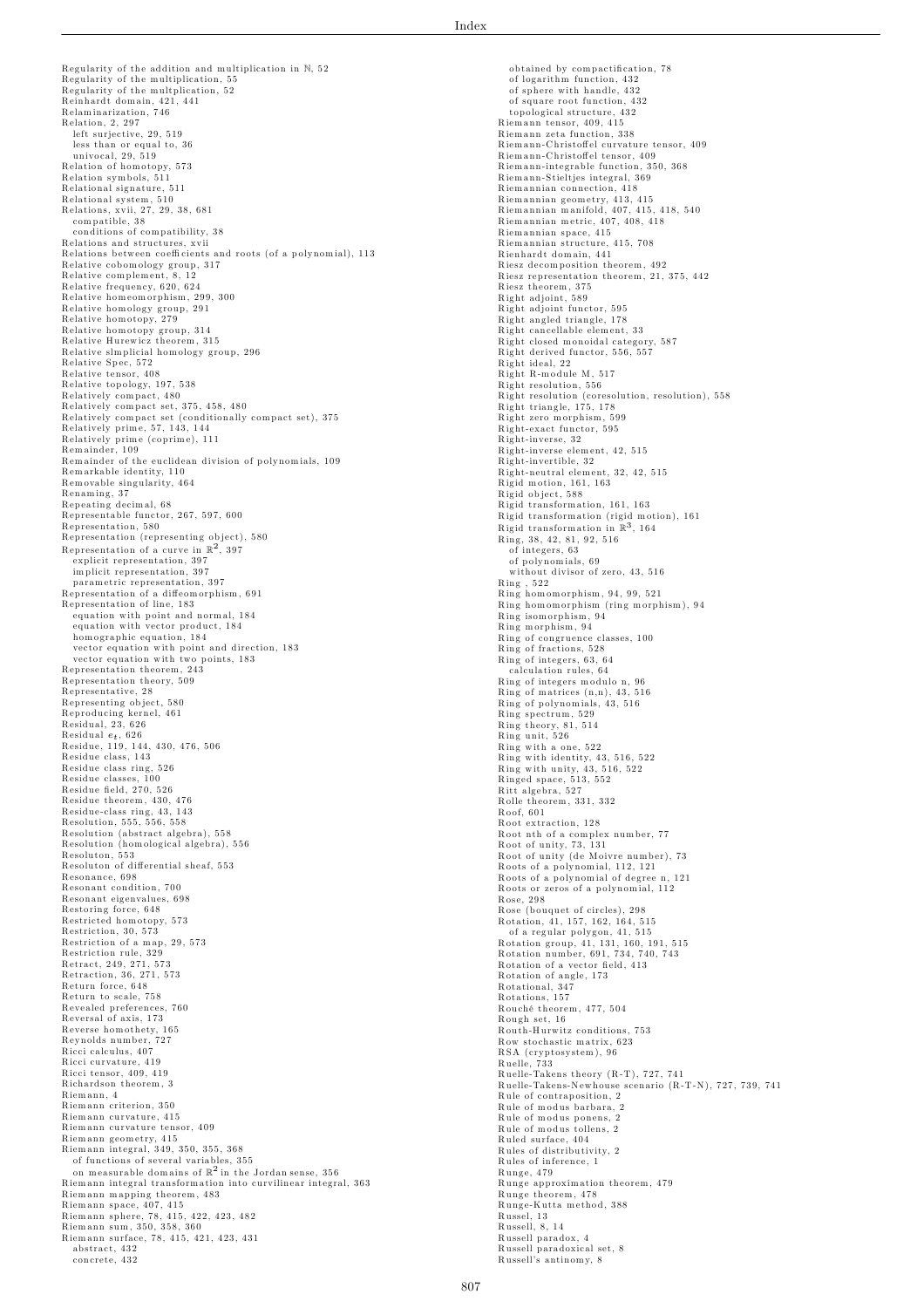Russell's paradox, 8, 13, 14<br>RVAR (Retricted Vector AutoRegressive), 647 σ-algebra, 18, 618 σ-compact space, 212<br>σ-field, 18, 618<br>Saddle, 717<br>Saddle connection, 712, 746 heteroclinic, 747<br>homoclinic, 747<br>Saddle connection bifurcation, 712<br>Saddle point, 381, 673, 694, 717 Saddle-connection, 710 Saddle-connection bifurcation, 746<br>Saddle-node, 701, 748<br>Saddle-node (fold) bifurcation, 748<br>Saddle-node (fold) bifurcation, 748<br>Saddle-node bifurcation, 711, 748<br>Saddle-node bifurcation (normal form), 733<br>Saddle-node peri Saddle-type diffeomorphism, 696<br>Same cardinality, 33 Same homotopy type, 274<br>Same orientation, 286 Sample, 615, 622<br>Sample space, 615 Sample variance, 622<br>Sampling distribution, 615 Sampling without replacement, 615<br>Sampling witth replacement, 615 Samuelson oscillator, 751–753<br>SARIMA process, 645<br>Satisfiable, 2<br>Saturated set, 575 Savings rate, 760<br>SBR measure, 725 SC criterion, 632, 647<br>SC(p), 647<br>Scalar, 20<br>Scalar curvature, 409, 419, 420<br>Scalar curvature of a Riemannian manifold, 420<br>Scalar density, 408 Scalar multiplication, 181<br>Scalar product, 21, 182, 183, 244<br>Scalar product on the space  $l^2(\mathbb{K}),$  244<br>Scalar square, 137 Scale parameter, 666<br>Scaling factor, 666 Schauder, 370<br>Schematization of homotopy groups, 250 Scheme, 563<br>Schemes, 269<br>Schmidt orthogonalization process, 243–245<br>Schoenflies theorem, 215<br>Schröder-Bernstein theorem, 34<br>Schwartz, 391<br>Schwartz Laurent, 668<br>Schwartz theorem, 467 Schwarz criterion, 632<br>Schwarz criterion (SC), 640<br>Schwarz function, 632, 640<br>Schwarz inequality, 191, 242<br>Schwarz lemma, 467 Schwarz reflection principle, 461<br>Scipion del Ferro formula, 74<br>Screw, 165<br>Secant, 163, 175<br>Secant of a circle, 163<br>Secant of a circle, 163<br>Secant of a circle, 163<br>Second axiom of countability, 538, 543<br>Second category, 23 patch theory, 401<br>Second order differential equation, 381 Second sample central moment, 622<br>Second-axiom of countability, 212<br>Second-countable, 211, 538, 539, 541, 542<br>Second-countable basis, 211<br>Second-countable space, 212, 543<br>Second-order predicate calculus, 3 Section, 563<br>Section of a fiber bundle, 563 Section of Poincaré, 722<br>Segment, 67 Segment division, 166<br>Seifert, 412 Seifert conjecture, 412 Seifert-van Kampen theorem, 297, 298 Selection, 19<br>Selector, 19 Self-adjoint operator, 243<br>Self-conjugate subgroup, 599<br>Self-homologous point, 166<br>Self-similarity, 652, 731 Semantic antinomy, 13<br>Semantic method, 2<br>Semantic or syntactic method, 2<br>Semi-continuous, 349 S em i-co ntinu ou s fu n ctio n o n B aire sp a ce, 2 3 3 Semi-cubic parabola, 395<br>Semi-distance, 220, 230 S em i-m etric sp ace, 2 2 7, 2 3 0 se p a ra ted, 2 3 0 Semi-norm, 20, 236<br>Semi-simple algebra, 494, 530

Semigroup, 38, 42, 62, 515, 516, 520, 522<br>Semigroup, 38, 42, 62, 515, 516, 520, 522<br>Semigroup homomorphism, 521<br>Semigroup homomorphism, 521<br>Semilocally 1-connected space, 308<br>Semilocally simply connected, 308<br>Semilocally s Semimetric, 230<br>Semiminor axis, 185 Sensitive dependence on initial conditions (SDIC), 730, 732<br>Sentential calculus, 2 Sentential formula, 1<br>Sentential variable, 1 Separable, 24, 211, 542<br>Separable algebra, 530 Separable closure, 530<br>Separable element, 530 Separable extension, 530<br>Separable morphism, 599 Separable polynomial, 113, 125, 530<br>Separable space, 24 Separated morphism, 565 Separated parts, 202 Separated presheaf, 608<br>Separated scheme, 564<br>Separated space, 538<br>Separated space (Hausdorff space, T2-space), 538<br>Separately holomorphic function, 494<br>Separates points, 20 Separating hyperplane theorem, 26<br>Separation axiom, 193<br>- T0 (Kolmogorov separation axiom), 207 T1, 207<br>T2 (Hausdorff separation axiom), 207 T3 (regularity axiom), 207<br>T4 (normality axiom), 207<br>Separation axioms, 205–207 T0,T1,T2,T3,T4, 206, 207 Separation of convex sets, 676<br>Separation of points, 474 Separatrices, 747<br>Separatrix, 747<br>Separatrix loops, 721 Separatrix surface, 720, 723<br>Sequence, 30, 322<br>convergent, 67 equivalent to zero, 66<br>in a metric space, 221<br>interleave, 216<br>monotone increasing , 66 of  $C$  auchy,  $66, 67$ Sequence convergence, 204<br>Sequence of complex numbers, 751<br>Sequence of holomorphic functions, 458, 477 Sequential evolution law, 752 Sequential space, 212 Sequentially complete space, 231<br>Series, 323<br>Series expansion, 332, 426<br>Series in normed vector spaces, 240<br>Series of functions, 328 Series with general term, 240<br>Serration, 559<br>Serre fiber space, 314 Serre fiber space (weak fibration), 314<br>Serre theorem, 314<br>Sesquilinear form, 136, 242 S et, 7 a t m o st de num era ble, 3 5 closed, 195<br>connected, 196 denumerable, 35 finite or infinite, 34, 53<br>frontier, 195 non-denumerable, 35 open, 50, 195 totally ordered, 44 Set algebra, 8 Set closure, 196 Set difference, 8, 11, 13 Set differences, 520<br>Set direct product, 13 Set inclusion, 13<br>Set membership, 10 Set membership, 10<br>Set of accumulation point, 195<br>Set of adherent points (closure), 195<br>Set of all hereditarily finite sets, 578<br>Set of all homogeneous prime ideals, 270<br>Set of all homotopy classes of pointed pair maps, 31 Set of all rotations of a regular n-sided polygon, 42, 516<br>Set of all sets, 13, 14<br>Set of all the sets, 8 Set of antecedents, 53, 560<br>Set of anti-hermitian matrices, 132 Set of antisymmetric matrices, 132<br>Set of axioms, 5<br>Set of definition, 119, 422 Set of direct isometries:  $E^+(2)$ , 163 Set of distributions, 496 Set of ε-neighborhoods, 200<br>Set of frontier points, 195<br>Set of generators, 102 Set of individuals, 3 Set of inference rules (deductive reasoning), 5<br>Set of interior points, 195 Set of invertible elements of a ring,  $93$ Set of majorants, 46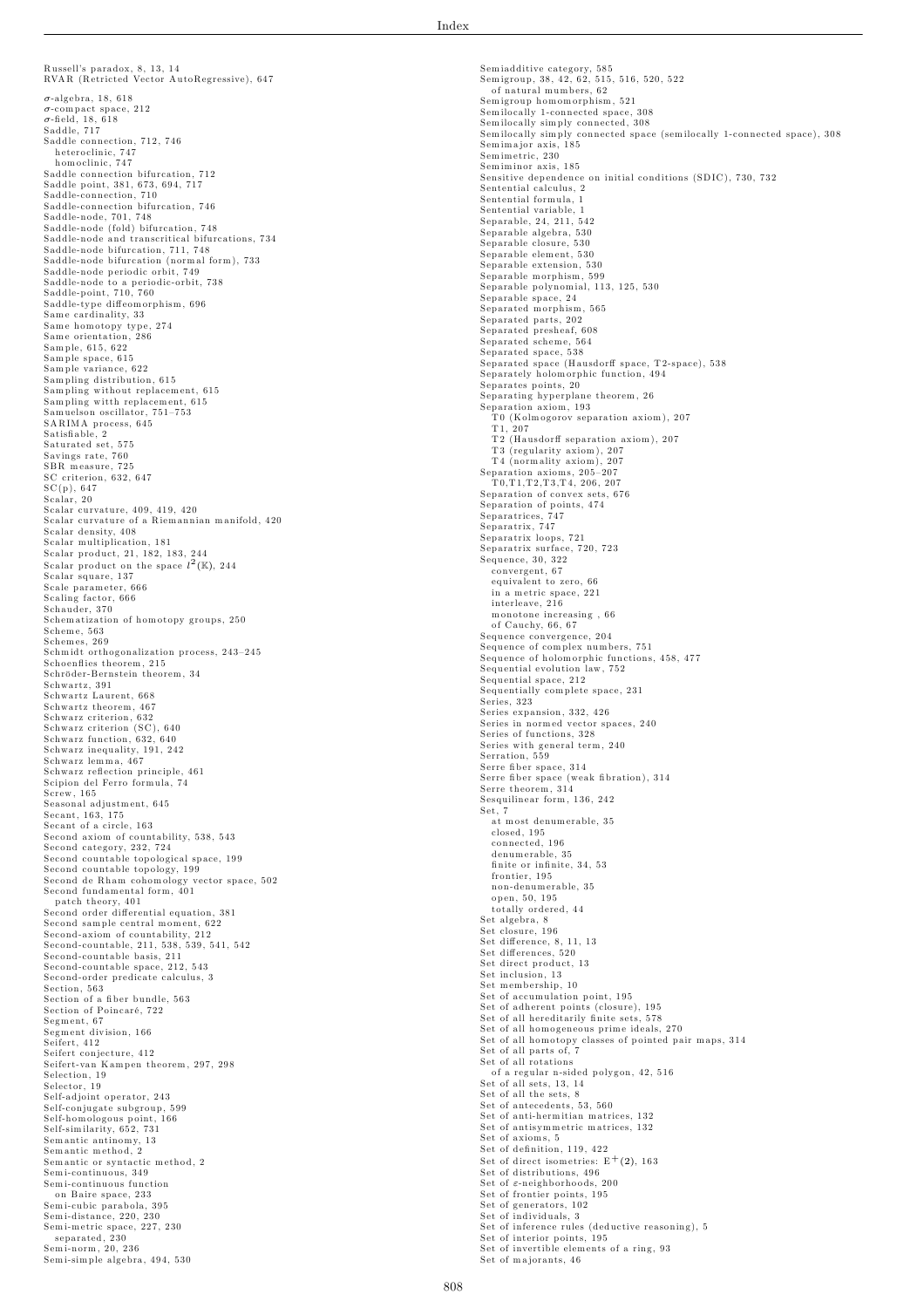Set of null-trace matrices,  $132$ Set of parts of a set, 7, 31<br>Set of prime ideals, 269<br>Set of sesquilinear forms, 136 Set of the parts of, 14 Set of theorems, 5 Set of topologically equivalent points, 193<br>Set of topologically non-equivalent points, 194 Set theory, xvii, 7, 12<br>Set topology, 193<br>Set with one element, 579 Set with regular boundary, 450 Set-theoretic difference, 8, 12<br>Set-theoretic topology, 193<br>Sets and algebraic structures, 81, 514<br>Sharkovskii, 733 Sharkovskii ordering, 733<br>Sharkovskii theorem, 733<br>Sharkovskii theorem (1964), 733 Sharkovsky, 733<br>Sharkovsky theorem, 733<br>Sheaf, 153, 267, 551, 606, 607<br>Sheaf (general topology), 551<br>Sheaf associated to a presheaf, 268 Sheaf axioms,  $551,606$ Sheaf cohomology, 558, 570<br>Sheaf cohomology by Cech cohomology, 558<br>Sheaf cohomology by derived functor, 558<br>Sheaf of germs, 513 Sheaf of germs of holomorphic functions, 560<br>Sheaf of lines, 152, 153, 157<br>Sheaf of planes, 152<br>Sheaf of rings, 551, 552 Sheaf on a site, 608<br>Sheafification, 571, 607 Sheafification (sheaving), 607 Shear, 168 Sheaves, 267<br>Sheaving, 607<br>Sheet, 78, 306  $Sheffer, 1$ Shemes, 269 Shift operator, 644 Shifted endogenous variable, 625<br>Shifting parameter, 666 Shilnikov theorem, 738<br>Shilnikov-Turaev, 748, 749 Shilnikov-Turaev-Gavrilov, 748<br>Shinai, 733<br>Shinai theorem, 733 Shock, 644, 647<br>Short exact sequence, 554, 605<br>Short memory process, 650 Short term Fourier transformation (STFT), 666<br>Shortest path between two points, 373 Shrinking, 249<br>Shrinking of a closed curve to a point, 197<br>Sierpinski carpet, 731<br>Sierpinski gasket, 731<br>Sieve, 607, 608 Sieve of Eratosthenes, 147 Sigma algebra, 18, 618<br>Sigma field, 18, 618 Signal analysis, 665<br>Signal reconstruction, 665 Signature, 138, 510<br>Signature, 138, 510, 511, 513<br>Signature (disambiguation), 511<br>Signature (in logic), 511<br>Signature (of a knot), 512<br>Signature (of a manifold), 512 Signature (of a metric), 512<br>Signature (of a permutation), 511<br>Signature (of a primel), 511<br>Signature (of a structure), 511<br>Signature (of a symmetric or Hermitian matrix), 511<br>Signature (of an algebraic system), 511<br>Signat Signature of a permutation, 87, 105<br>Signature of a transposition, 87 Similar circles, 166<br>Similar figures, 165 Similar triangles, 166<br>Similarity, 149, 165, 173, 193<br>direct, 452<br>Similarity (similitude), 165 Similarity in geometry, 165<br>Similarity type, 511 Sim ilitude, 165<br>Sim ilitude center, 166<br>Sim ilitude center, 149<br>Simple algebra, 530<br>Simple chain, 260<br>Simple chain, 260 Simple closed curve, 392 Simple convergence, 234 Sim ple cu rve, 2 1 4 Sim ple dip a th, 2 5 9 Simple extension, 123 Simple graph, 259<br>Simple isolated singular point, 428 Simple isolated singularity, 433<br>Simple iterative method, 340 Simple linear correlation coefficient, 625 Simple order, 45<br>Simple radical extension, 129<br>Simple regression model, 626 forecasting, 627<br>geometric interpretation, 628

 $\operatorname{Simple}$  root, 112, 121 Simple root of a polynomial, 121<br>Simplex, 190, 251, 255, 277, 534<br>Simplex algorithm, 669 Simplex method, 669, 671<br>Simplex of vertices, 252 Simplex tableau, 669<br>Simplexes, 251, 255, 277<br>Simplexes in (R<sup>p</sup>, 9<sup>R</sup>), p ≤ 3, 251<br>Simplices, 251, 255, 277<br>Simplicial approximation, 253, 295 Simplicial approximation theorem, 295<br>Simplicial cohomology group, 319<br>Simplicial complex, 250, 251, 255, 294, 534<br>Simplicial complex in  $(\mathbb{R}^n, \mathfrak{R}^n)$ , 253<br>Simplicial homology, 251, 255, 257, 263, 295, 550<br>Simplic Simplicial subcomplex, 535<br>Simplicial subcomplexes, 251, 255 Simplification rule, 63<br>Simply connected, 196, 422, 545 Simply connected (1-connected), 545<br>Simply connected domain, 425<br>Simply connected open set, 470 Simply connected region, 197, 202, 425, 545<br>Simply connected region (1-connected region), 545<br>Simply connected rance, 197, 202, 249, 282, 545<br>Simply ordered set, 21, 44<br>Simply periodic function, 436<br>Simpson (approximation) Sim<sub>s</sub>, 647 Simultaneous congruences, 143 Simultaneous equations model (SEM), 641<br>just-identified, 642<br>over-identified, 642 under-identified, 642 Sinai-Bowen-Ruelle (SBR), 725 Sine, 175<br>Sine function, 174 Single unit, 28 Sin gle -valu ed fun ction, 4 3 1 Sin gly p erio dic fun ction, 4 3 6 Singular cardinal, 15, 578<br>Singular complex, 286<br>Singular metric projective plane, 158<br>Singular n-cochain, 317<br>Singular n-simplex, 286<br>Singular n-simplex, 286 Singular point, 428<br>Singular point of algebraic curve, 336 cusp, 336<br>isolated point, 336<br>node, 336<br>Singular point, index of a, 412<br>Singular solution, 381<br>Singular theory, 287 Singular values, 727<br>Singular values of a matrix, 727 Singularities of analytic functions, 433<br>Singularity, 421<br>cusp, 702<br>degenerate, 699<br>hyperbolic, 699<br>on-degenerate, 699 non-hyperbolic, 699<br>of a complex function, 429 of analytic functions, 433<br>of holomorphic functions, 428<br>Singularity of holomorphic functions, 428<br>Sink, 348, 717 Sinusoidal function with harmonics, 726<br>Site, 569, 607, 608<br>Skeleton, 254, 260, 295, 535<br>Skew-symmetric, 138 Skew-symmetrization, 138<br>Skewness test, 643 Slack variable, 669 Slater regularity condition, 673, 674 Slice category, 585<br>Smale theorem, 738<br>Smale-Birkhoff theorem, 709<br>Small étale site, 568 Small category, 302, 568, 582, 585<br>Small circle, 179<br>Small class, 16, 577, 578, 585<br>Small colimit, 585<br>Small linitial variation, 717<br>Small limit, 585 Small perturbations, 702<br>Small sets, 16, 577 Smallest convex set, 250, 252, 255<br>Smallest element, 9 Smash product, 312<br>Smash product of pointed space, 312<br>Smith normal form, 296 Smith normal form theorem, 296 Smooth embedding, 544, 545<br>Smooth function, 416, 546<br>Smooth functions on manifolds, 546<br>Smooth manifold, 540, 541 Smooth mannon, Smooth map (smooth function), 546<br>Smooth maps between manifolds, 547 Smooth morphism, 566<br>Smooth scheme, 564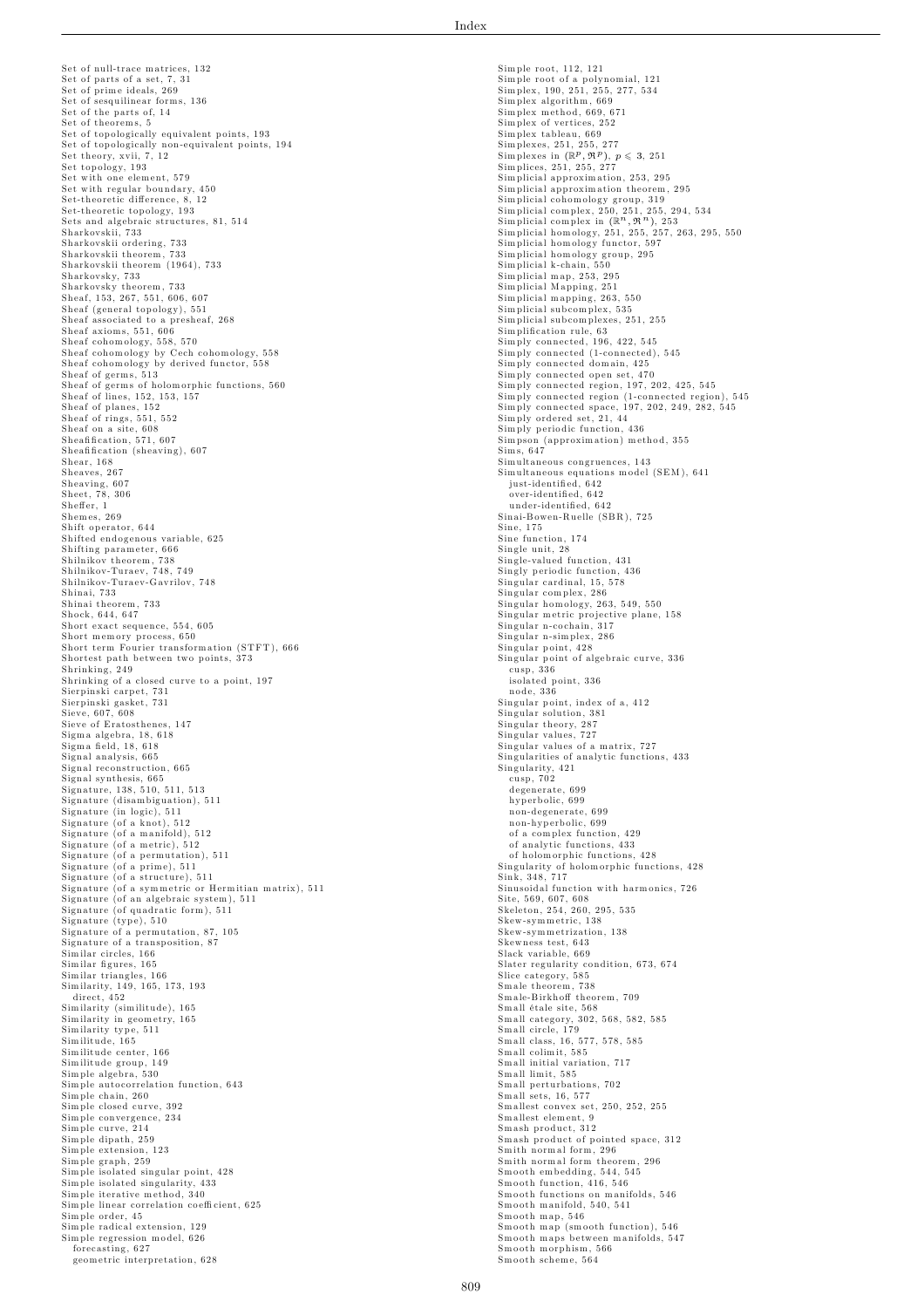Smooth structure, 541<br>Smooth surface, 415<br>Smooth unramified morphism, 569 Smooth variety, 569 Smoothly universal, 544<br>Snake lemma, 554<br>Sobolev space, 391  $Soh, 175$ Solow model (Pascal distribution), 641<br>Solow-Swan model, 753, 758 Solow-Swan model<br>Solution, 314<br>periodic, 717<br>stable, 686<br>Solvable group, 89 Solving equation  $\partial u/\partial \bar{z} = v$ , 480<br>Sort, 512 Sotomayor, 711<br>Source, 348, 598, 600, 717<br>South pole, 271 Space Pace<br>Baire 232 bane, 232<br>compact, 223<br>complete, 230 contractile, 249 contractile arcwise connected, 249 Hausdorff, 199 Hilbert, 199<br> $L^2([a, b], \mathbb{K})$ , 244  $l^2(\mathbb{K}), 244$  $L^2$ , 392<br> $L^p$ , 392 mapping (function), 233<br>metric. 50 complete, 67, 215, 228 of  $2\pi$ -periodic functions, 245<br>of Banach, 371<br>of Hausdorff, 199 of Hilbert, 371 pre-Hilbert, 370 semi-metric separated, 230<br>semimetric, 230<br>Sobolev, 391  $T2, 199$ topological, 50 totally disconnected, 226 uniform complete, 231 complete, 231<br>Space average, 725<br>Space  $\mathbb{C}^n$ , 440<br>Space diagonal, 299 Space  $L^2([a, b], \mathbb{K})$ , 244 Space  $l^2(\mathbb{K})$ , 244 Space of  $2\pi$ -periodic functions, 245<br>Space of all distributions, 496 Space of finite type, 318<br>Space with no holes, 545 Span (hull), 250, 255<br>Span, 601  $Spec, 531$ <br>Spec (as a set), 529 Spec (as a sheaf), 529<br>Spec (as a topological space), 529  $Spec(R), 529$ <br>Spec(Z), 529, 572<br>Special chain, 506 Special linear group, 131, 417<br>Special linear group, 131, 417<br>Special linear group  $SL_n(q)$ , 417<br>Special linear group  $SL_n(R)$ , 417 Special orthogonal group  $SO_n$ , 172, 191<br>Special orthogonal group  $SO_n(q)$ , 172, 191<br>Special unitary group, 131<br>Spectral energy, 654 Spectral interpretation of Fourier transform, 662<br>
Spectral interpretation of Fourier transform, 662<br>
Spectral radius, 494<br>
Spectral radius formula, 494<br>
Spectral theorems, 24<br>
Spectral topology, 529 Spectral value, 133<br>Spectrum, 24, 269, 466, 494, 662<br>of aperiodic signal, 727<br>of chaotic signal, 727 of periodic signal, 726<br>Spectrum of a bounded operator, 24 Spectrum of a rounced operator, 24<br>Spectrum of a ring, 270, 529<br>Spectrum of function with  $f_1/f_2$  irrational, 726<br>Spectrum of function with  $f_1/f_2$  rational, 726<br>Spectrum of periodic signal, 726 Spectrum of periodic signal, 720<br>Spectrum of polynomial ring, 270<br>Spectrum of quasiperiodic signal<br>of quasiperiodic signal, 726<br>Speculation effect, 760 Speed of convergence, 340<br>Sphere, 184, 539, 708<br>Sphere model, 179 Sphere of curvature, 396 Sphere theorem, 420<br>Sphere with handle, 432 Spherical arc, 396<br>Spherical geometry, 179 Spherical point, 419<br>Spherical triangle, 180 Spinning diffeomorphism, 709<br>Spinning diffeomorphism, 709<br>Spinni, 717<br>Spinal, 717<br>Spinal source, 717 Split exact sequence, 303, 554<br>Split exact sequence, 303, 554<br>Split monomorphism (coretraction), 598<br>Split polynomial, 113<br>Splitting field, 124

Spring-mass system, 377<br>Oscillatory motion, 377 Oscillatory motion, 377<br>Spurious regression, 648<br>Square matrix, 109<br>Square matrix of order n, 109 Square wave, 668 Square wave, 000<br>Square-integrable periodic functions, 245<br>Squaring the circle, 75 Squaring the circle,  $^{19}$ <br>SS (sum of squares), 627<br>SSE (sum of squares explained), 627<br>SSE (sum of squares explained), 627<br>SSR (sum of squares of residuals), 627<br>SST (total sum of squares), 627 Stability example<br>tically stable, 719<br>Kolmogorov (invariant tori preservation in Hamiltonian), 718 Lagrange stability, 718 Lyapunov stability, 718<br>orbital stability, 719 Poisson stability, 718 Structural stability, 718 Stability Boundaries, 748<br>Stability in the sense of Lyapunov, 757<br>Stability of periodic orbits, 719 Stability of steady states, 719<br>Stability of steady states, 719<br>Stability problem of a periodic solution, 717<br>Stability test by recursive regression, 631 Stability tests, 631 Stability theory, 718 Stabilizer, 306 Stable<br>additively, 40 multiplicatively, 40 Stable (unstable) eigenspace, 697<br>Stable fixed point in the sense of Lyapunov, 687<br>Stable in the sense of Lyapunov, 693 Stable nature sense of Lyapunov, by<br>Stable part, 32<br>Stable part by a map, 30<br>Stable part for a law, 40<br>Stable part for a law, 40<br>Stage (or domain of variation), 581<br>Stage of definition, 581 Stage of definition, 581<br>Stagewise regression, 633<br>Stalk, 267, 552, 607<br>Stalk (of a presheaf), 552<br>Stalk (of a sheaf), 552, 607<br>Standard étale, 569 Standard étale morphism, 569<br>Standard étale morphism, 569<br>Standard deuction, 616, 621<br>Standard function, 499<br>Standard n-simplex, 271<br>standard normal distribution, 617<br>Standard Zaviski couve 567 Standard Zariski cover, 567<br>Star, 152, 294 Star, 152, 294<br>Star convex, 196<br>Star shaped open set, 498<br>State variable, 684, 685<br>State-space model, 684 Static model, 648 Stationarity, 643<br>Stationarity, 643<br>Stationarity tests<br>augmented Dickey-Fuller test (ADF), 644 Dickey-Fuller test (DF), 644<br>Stationary Gaussian process, 651<br>Stationary series (i.i.d.), 643<br>(n.i.d.), 643<br>(n.i.d.), 643 with memory, 643 Statistic<br>of Jarque-Bera, 643 Statistical distribution, 620<br>Statistical induction, 625 Statistical inference 625 Statistical methods, 622 Statistical models, xviii, 624 Statistical test, 629 Statistics, xviii, 615<br>Steady state, 714 Step function, 350, 658<br>lower-bound, 350 upper bound, 350 Stepwise regression, 633 Stereographic projection, 78, 179, 271, 422, 482, 687<br>Stereographic projection, 78, 179, 271, 422, 482, 687 Stieltjes integral, 369, 375<br>Stieltjes transformation, 657 Stirling formula, 90<br>Stirling number, 90 Stochastic, 643 Stochastic assumptions, 628 Stochastic matrix, 616 Stochastic optimization, 670 Stochastic optimization, 070<br>Stochastic process, 616, 623, 642<br>Stochastic programming, xviii, 669, 674 Stochastic programming, 1711, 000, 01:<br>Stochastic variable, 616<br>Stokes and Ostrogradsky formulas, 138 Stokes formula, 411, 450 Stokes formula,  $\overline{211}$ ,  $\overline{122}$ <br>Stokes formula for the rectangle, 411, 448<br>Stokes theorem, 316, 363, 411<br>closed form, 364<br> $\frac{264}{0.364}$ exact form, 364 general form, 363<br>Stokes theorem (in five dimension), 696 Stokes theorem applications to tubular region, 696<br>Stokes theorem applications to tubular region, 696 Straight line, 150 Straightedge, 129<br>Straightedge and compass, 129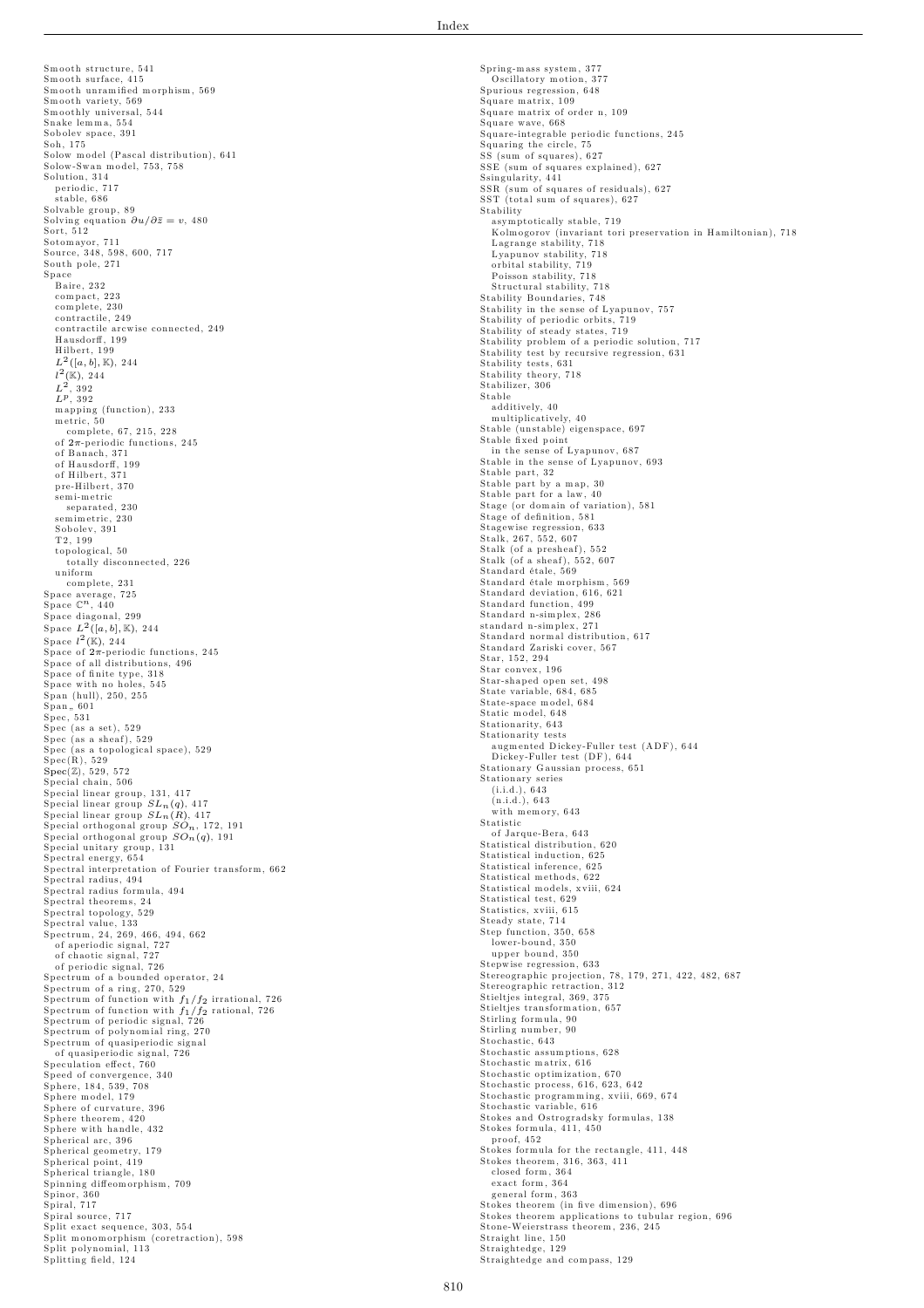Strange attractor, 724, 730<br>Strange attractor (Ruelle-Takens), 733<br>Strange attractor in the sense of Ruelle-Takens, 733<br>Strange attractors, 732 Stranger, 111<br>Stratified sampling, 615 Strict subset, 7<br>Strictly concave function, 678 Strictly convex function, 679<br>strictly less than, 44 Strong deformation retract, 301, 573 Strong deformation retraction, 301 Strong extrema, 373<br>Strong induction, 51 Strong law of large numbers (Kolmogorov), 620 Strong recurrence, 51<br>Strong Stable Manifold, 748 Strongly divergent sequence, 322<br>Strongly inaccessible cardinal, 15, 578<br>Structural assumptions, 628 Structural equations, 641<br>Structural form of VAR representation, 646 Structural stability, 702, 703, 718<br>Structural stability (robustness), 723<br>Structural stability of linear systems, 703<br>Structural stability of the locking, 744<br>Structurally stable differential equation, 723<br>Structurally st Structure, 38, 511, 512<br>| algebraic, 81<br>| topological, 50<br>| Structure (algebraic system), 511<br>| Structure homomorphism, 520 Structure map, 593<br>Structure morphism, 563<br>Structure of lags, 640 Structure of Q, 67<br>Structure of the set of reals, 38 Structure of the uniform convergence on  $F^E$ , 234 Structure sheaf, 270<br>Structure sheaf , 552<br>Structure-preserving bijection, 258 Structure-preserving map, 545<br>Structures, xvii, 37<br>Structures (logic), 512<br>Structures on R, 321 Student law, 625, 629<br>Student ratio, 629<br>Student t-distribution, 617 Student's table, 625 Sub-mean-value property,  $466$ Subadditivity, 20 Subalgebra, 375<br>Subarc, 448<br>Subbasis of a topology, 200 Subcategory, 257, 265, 272, 584<br>Subcomplex, 290, 535<br>Subcritical bifurcations of fixed points, 734 Subfield, 38, 69, 99 Subgraph, 258 Subgroup, 38, 83, 599<br>Subgroup generated by a part, 83<br>Subgroup generated by a set, 83<br>Subgroup of Z, 59 Subharmonic, 493<br>Subharmonic bifurcation, 718 Subharmonic distribution, 492 Subharmonic function, 490, 491 Subharmonic instability, 734 Subharmonicity, 492 Sublattice, 22 Sublinear function, 20 Sublinear functional, 20 Submanifold, 543 Submanifold atlas, 544 Submanifold property, 544<br>Submodule, 38, 101<br>Subobject, 580<br>Subobject classifier, 581, 608 Subproposition, 1 Subring, 38, 93, 99<br>Subroup, 83 Subscript notation, 30<br>Subsequence, 221, 322 Subset, 7, 11<br>Subset relation, 13 Subspace topology, 538<br>Subspace topology (relative topology, induced topology, trace topology), 538 Substitution principle, 289<br>Substructure, 38, 99<br>Substructures, 99 Substructures (subring, subfield), 99<br>Subsystem of relations, 38<br>Successive derivatives, 330 Successive integrations, 356 Successive trials, 619<br>Successor, 15, 47, 48, 51, 322, 578<br>Sufficient condition, 5 Sufficient condition (SC), 5 Sum, 38 Sum and product of complex numbers, 70<br>Sum of subcomplexes, 290 Sum topological space, 202<br>Sum topology, 202<br>Summable family, 240 Supercritical Andronov-Hopf bifurcation, 749<br>Supergraph, 258<br>Superposability, 29, 161 Supplementary angles, 162<br>Support, 40, 108, 287

Support of a distribution, 496<br>Support of a family, 40<br>Support of a map, 443<br>Support of a measure, 442 Support of distributions, 668<br>Suppermum, 45, 46<br>Surface, 255, 398, 399<br>hyerbolic Riemann, 415<br>hyerbolic Riemann, 415<br>hocal parametric representation, 414 locally orientable, 400<br>of Riemann, 415 Orientability and topological invariant, 256 orientable, 400 smooth, 415<br>Surface group, 298 Surface integral, 360, 362, 411<br>Surface of absolute values of complex functions, 423<br>Surface of revolution, 188, 360, 402<br>ellipsoid of revolution, 188 hyperboloid of revolution, 188<br>paraboloid of revolution, 188<br>Quadrics of revolution, 188 Surface with boundary, 255<br>Surfaces in  $\mathbb{R}^3$ , 414 Surgery, 373<br>Surjective embedding (isomorphism), 520<br>Surjective embedding (isomorphism), 520<br>Surjective homomorphism (epimorphism), 520 Surjective map, 29, 31, 519<br>Suspension, 311, 692, 693 Suspension of a diffeomorphism, 693<br>Syllogism rule, 2<br>Sylvester formulas, 618 Symbol, 1<br>Symbol ∮, 347, 429<br>Symbol sequences, 707 Symbolic dynamics for horseshoe diffeo., 707<br>Symbolic logic, xvii Symmetric, 40<br>Symmetric bilinear form, 406 Symmetric braided monoidal category, 587<br>Symmetric difference, 13, 33, 93 Symmetric group, 86<br>Symmetric monoidal category, 587, 588<br>Symmetric sesquilinear form, 242<br>Symmetrizable, 40, 82 S ym m etry, 1 6 2 S ym plectic diff eom o rp hism , 6 9 5 S ym plectic m a ni fold, 6 9 5 Synchronization of frequencies, 741<br>Synchronization of oscillators, 743 Synchronization of oscillators, 743<br>Syntactic method, 2, 3<br> $\sigma\text{-system}$  (D-system, O-system), 511<br>System of class representatives, 28<br>System of cogenerators, 581<br>System of congruences, 97<br>System of differential equations, 383 System of generators, 581<br>System of higher-order differential equations, 384 System of linear equations, 107<br>System of linear first-order diff. equations, 384 System of propositional formulas (axioms), 2<br>System of relations, 38 System of structural equations, 641<br>System of types, 14 T-algebra, 593 t-distribution, 617<br>T-periodic , 714<br>T0,T1,T2,T3,T4-axioms, 206<br>T0,T1,T2-axioms, 206 T1-space, 247 T2-axiom, 199, 206<br>T2-space, 199, 206, 247<br>T2-space (Hausdorff space), 207 T3-axiom, 207<br>T3-space (regular space), 207<br>T4-axiom, 207 Table of indefinite integrals, 353 Table of integration rules, 356<br>Table of primitives, 353<br>Table of random numbers, 624<br>Table of variance analysis, 630 Tables of Fourier transformation, 661<br>Tables of random numbers, 623 Takens, 712, 713, 733<br>Takens theorem, 416 Tangent, 175, 393<br>Tangent angle, 163 Tangent developable, 396<br>Tangent developable of a curve, 396 Tangent hyperplane, 343<br>Tangent linear map, 416 Tangent of a circle, 163<br>Tangent plane, 399 Tangent problem, 328, 329<br>Tangent space, 414–416, 689, 708<br>Tangent vector, 415, 416<br>Tangent vector to a surface, 399 Tangential component, 401<br>Tangle of curves, 721 Target, 600<br>Tarski's axiom, 16<br>Tarski-Grothendieck set theory (TG), 15 Tautological propositional formula, 2 Tautology, 1<br>Taylor expansion, 701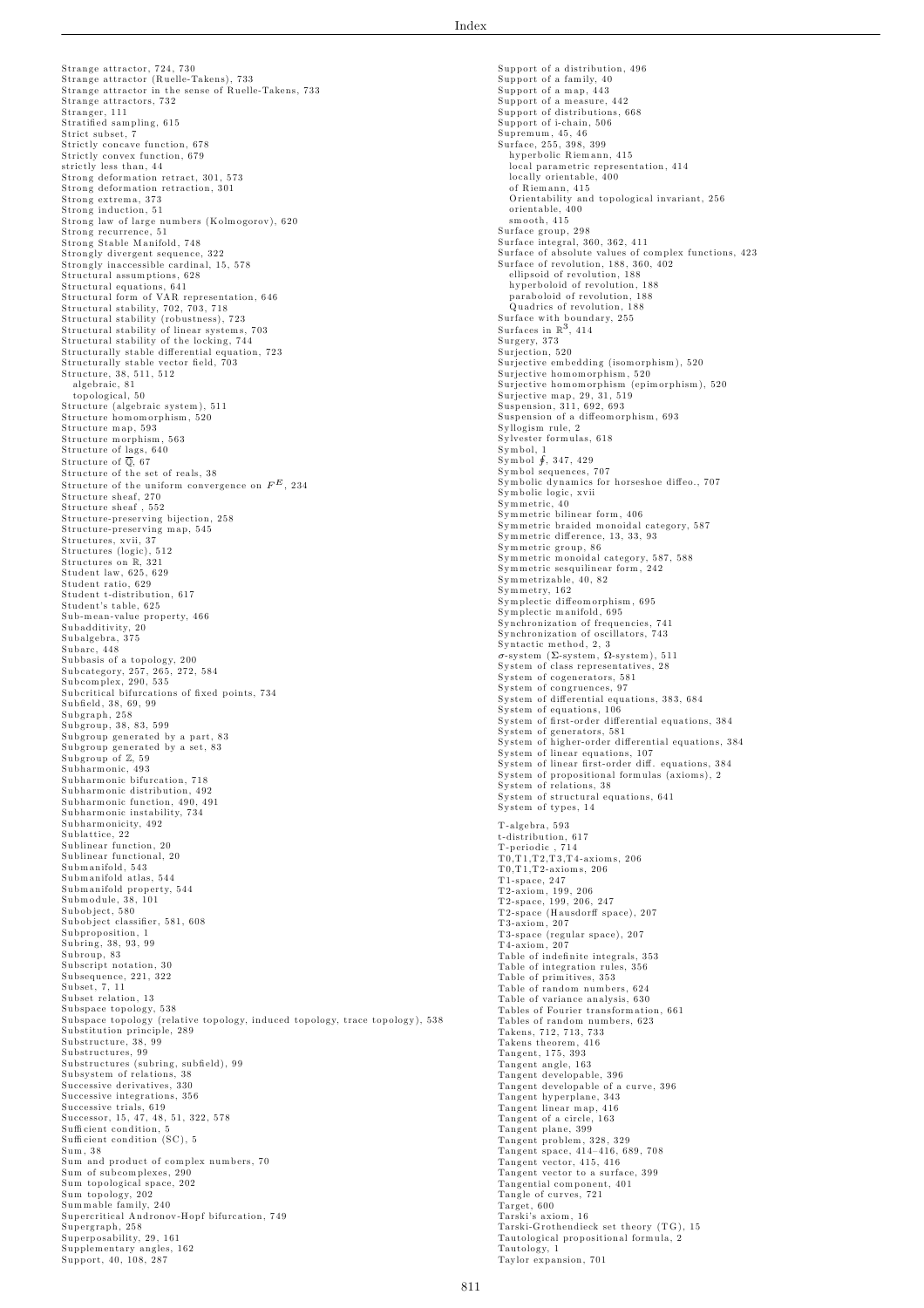Cauchy integral,  $425,\,429$ 

Taylor formula, 114 Taylor polynomial, 332<br>Taylor polynomial, 332<br>Taylor polynomial theorem, 332 Taylor remainder, 332 Cauchy form, 332 Lagrange form, 332<br>Taylor series, 333, 426<br>Tchebychev (Chebyshev, Tchebicheff, Čebyšev, Tschebyscheff, Chebishev),  $75, 339$ Tear, 194 Tensor, 105, 138, 405-407, 415 relative, 408<br>skew-symmetric r-times contravariant, 138 Tensor algebra, 406, 407<br>Tensor analysis, 407, 408 Fensor analysis, 400, 400<br>Tensor bundle, 408<br>Tensor calculus, 407<br>Tensor category, 586<br>Tensor contraction, 407, 410 Tensor density, 408 ensor dens<br>even, 408<br>odd, 408 Tensor differentiation, 407 Fensor field, 406-408<br>Tensor of type (0, 1), 406<br>Tensor of type (0, 2), 406<br>Tensor of type (1, 1), 406 Tensor of type  $(1, 1)$ , 406<br>Tensor of type  $(p, q)$ , 406<br>Tensor on a vector space, 408<br>Tensor powers, 525<br>Tensor powers and braiding, 525 Tensor product, 407, 586<br>Tensor product, 407, 586<br>Tensor quantity, 407<br>Tensor space, 407 Tensor space, style  $(\alpha, \beta)$ , 407<br>Tensor space of type  $(\alpha, \beta)$ , 407<br>Tent map, 725<br>Term of degree k, 108 Term of degree n, 290 Ferminal morphism, 580<br>Terminal morphism, 580<br>Terminal object, 310, 580<br>Terminal property, 580<br>Terminal property, 580 Ternary relation, 28, 160, 161 **Test** est<br>Chow, 635 Kurtosis (flattening), 643 normality, 643<br>Skewness (asymmetry), 643 Test function, 668<br>Tetragon, 154 Tetrahedron, 251, 255<br>Thales, 163 Theorem group of affine collineations:  $G$ , 172 Abel, 129 about angles, 162 acyclic free chain complex, 303<br>addition, product, quotient rules, 330 Afraimovich-Shilnikov, 739<br>Alembert, 224<br>Alembert-Gauss, 77 Alexander-Whitney, 319 Alexandroff, 225<br>Andronov-Hopf, 735 Andronov-Pontryagin, 724<br>Andronov-Witt, 719 anti-matching, 153 anticommutativity, 319 any Euclidean ring is principal, 142 any finite extension is algebraic. 124 Ascoli, 236, 442<br>Ascoli, 67, 442<br>Ascoli (for a metric space), 236 Ascoli (general case), 236 aureum, 144 Bézout, 60<br>Bézout (for polynomials), 111 Baire category, 232, 724<br>Banach, 241, 391 Banach fixed point, 372<br>Banach-Alaoglu, 442 Banach-Steinhaus, 241, 371<br>Banach-Tarski paradox, 17 banach-raistí páradox, 17<br>basis of a vector space, 103<br>Bayes, 619<br>Bessel inequality, 244, 653 binomial,  $90, 92$ biquadratic reciprocity, 145<br>Birkhoff, 718 Birkhoff (ergodic), 725<br>Birkhoff HSP, 514 Birkhofff, 514 bisectors, 153<br>Blakers-Massey, 315 Black-S-Massey, 315<br>Block-Guckenheimer-Misiuriewicz, 733<br>Bolzano-Weierstrass, 322, 323<br>Boolean prime ideal (BPI), 19, 23, 24 Boolean prime fuear (B)<br>Borsuk, 473<br>Borsuk-Ulam, 294, 320 Brouwer, 214, 472<br>Brouwer and Kakutani fixed-point, 674<br>Brouwer and Kakutani fixed-point, 674<br>Brouwer fixed point, 215, 677 C is algebraically closed, 115<br>Cantor, 31, 228<br>Cantor-Schröder-Bernstein theorem, 36 Carathéodory, 485 Casorati-Weierstrass, 464 Cauchy, 456 Cauchy formula (homology form), 475 Cauchy formula (homotopy form), 471

Cauchy integration criterion, 355<br>Cauchy theorem (homology version), 475 Cauchy theorem (homotopy version), 470 Cauchy-Goursat, 453, 461<br>Cauchy-Kowalewska, 389 Cauchy-Pompeiu formula, 456<br>Cayley-Hamilton, 134 center manifold, 700<br>central limit, 617 Chinese, 97 Chinese remainder, 97  $chordal, 167$ cional, rot<br>
circle quadrature, 131<br>
closed graph theorem, 241, 372<br>
commutative group for composition law, 156<br>
compact of  $\mathbb{R}^n$ , 197<br>
compact set, 209<br>
compact support, 288 compactness criterion of metrizable space, 227 compactness criterion of metrizab<br>completion of a metric space, 229<br>Complex Hahn-Banach, 25<br>composition rule, 330<br>congruence, 163 connected image, 203 connected space. 203 constructibility by straightedge-compass, 130 convergence criterion, 340 covering homotopy theorem, 306 curl, 348, 412<br>cyclic decomposition, 136<br>degree, 122 degree, 122<br>
Denjoy, 692<br>
derivability, 442<br>
Desargues (affine version), 155<br>
Desargues (little), 157<br>
Desargues (projective version), 155<br>
Desargues (projective version), 155 Diagonalization conditions, 134<br>dimension axiom, 287, 312, 317<br>Dini, 234 Dini, 234<br>divergence, 364, 412<br>divergence (Gauss), 348<br>Douady-Oesterlé, 731<br>Douady-Oesterlé (for diff. equations), 731 dual universal coefficients, 318 Eilenberg-Steenrod, 302<br>Eilenberg-Steenrod (extension), 302 Eilenberg-Zilber, 305<br>entire series expansion and Taylor series, 333<br>Euclid, 56, 169 Euclid 180, 109<br>Euclid 1emma, 57, 60<br>Euclid 1emma in Z, 60<br>Euclidean division, 55, 59 Euclidean division in  $\mathbb{Z}$ , 59<br>Euler, 96, 167 Euler criterion, 144<br>Euler displacement, 186 Euler displacement, 100<br>Euler-Lagrange, 83, 84<br>exact triangle, 291<br>excision, 296, 317 extension, 228 extreme value, 209<br>factorization, 57 ractorization, 57<br>Fatou, 488<br>Fermat, 89, 93, 96<br>Fermat (little), 89<br>Fermat's last, 93, 96<br>Fermat's little, 96 field by two ideals, 101 field of complex numbers is algebraically closed, 115<br>field with characteristic zero, 125 neld with characteristic zero, 125<br>finite Abelian group, 89<br>finite simple extension, 123<br>finite simple extension (Steinitz), 123<br>five lemma, 291 fixed-point, 229 fixed-point with parameter, 229<br>Floquet, 699, 716<br>flow-box, 691 Fredholm, 374, 390<br>Freudenthal suspension, 315 Frobenius, 417<br>Fundamental theorem of Algebra, 77 Fundamental theorem of arithmetic, 57<br>fundamental theorem of arithmetic, 57<br>fundamental theorem of arithmetic (for polynomials), 111<br>fundamental theorem of integral calculus, 352<br>Gauss, 57, 60, 348 Gauss (in  $\mathbb{Z}$ ), 60<br>genus, 145 Giraud, 609<br>golden (Gauss), 144  $gradient, 343, 412$ Granger representation, 649<br>Green, 316, 348, 364<br>Green-Riemann, 363 Grobman-Hartman, 723<br>Grobman-Hartman, 723<br>Grobman-Hartman (for discrete syst.), 723 Grothendieck, 567, 570 groupoid, 280<br>Gysin sequence, 320 Hadamard three circles, 491 Hadamard-Cartan & Gromoll-Meyer, 420 Hadamard-Perron, 720<br>Hadamard-Perron (for discrete system), 723<br>Hahn-Banach, 24, 45, 236, 238 Hahn-Banach, 24, 40, 200<br>Hahn-Banach (geometric form), 26<br>Hahn-Banach separation, 26<br>hairy ball, 294, 412 ham-sandwich, 320 Harnack inequalities, 486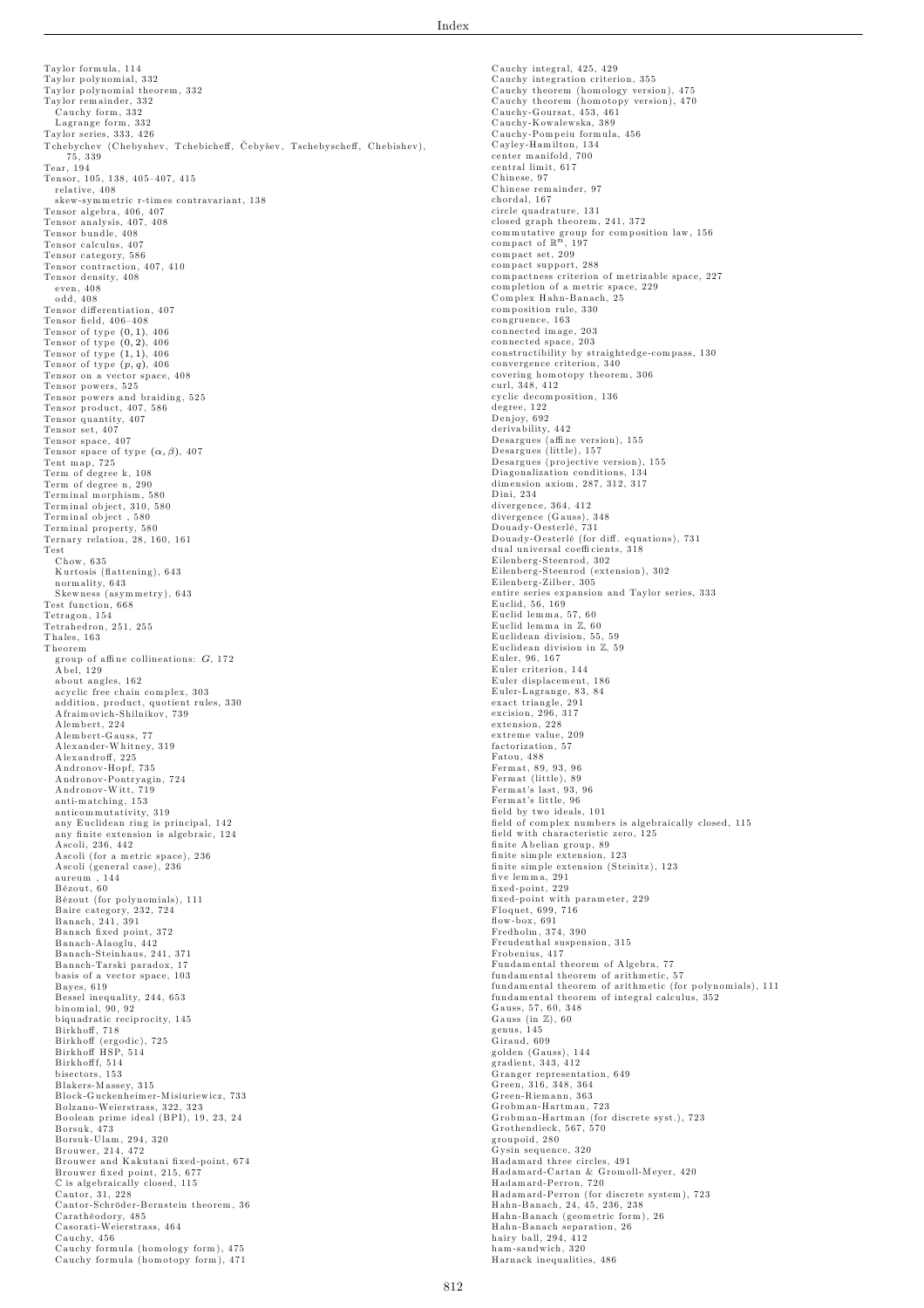Hartman-Grobman, 697<br>Hartman-Grobman (for diffeomorphism), 697<br>Hartman-Grobman (for flow), 697 Hartogs, 494<br>Heights, 153<br>Heine, 223, 224<br>homoclinic saddle connection, 747<br>homomorphism, 88 homothetic circles, 166<br>homothetic triangles, 166<br>homotopy axiom, 288, 317<br>homotopy axiom for pairs, 292<br>homotopy extension, 301<br>Homotopy sequence of a par, 314<br>Homotopy sequence of a par, 314<br>homotopy sequence of a weak f Hopf, 320<br>Hopf bifurcation, 712 Hopf recurrence, 718<br>HSP, 514<br>Hurewicz, 289, 315 Hurewicz (1), 289<br>Hurewicz (2), 315<br>Hurewicz (absolute version), 315 Hurewicz (relative version), 315 Hurwitz, 477 im m ersion, 2 1 3 insets and invariant manifold, 709 integral domain by prime ideal, 100 integral mean-value, 351<br>intermediate value, 203, 226, 326<br>invariance of dimension, 294 invariance of domain, 294<br>invariant manifold, 697<br>invariant manifold, 697<br>invariant manifold (for diffeomorphism), 697<br>invariant manifold (for flow), 697 inverse function, 390<br>inverse mapping, 568<br>irreducible polynomial, 121<br>irreducible prime element, 142 isom orphism, 89<br>Jensen formula, 463, 492 Johnson, 494<br>Jordan, 473, 474 Jordan canonical form, 136<br>Jordan curve, 214, 294, 504 Jordan-Brouwer, 214<br>Jordan-Brouwer separation, 294<br>Künneth formula for cohomology, 318<br>Künneth theorem, 305 Kakutani (fixed point), 677 Kelvin-Stokes, 364 Kolmogorov-Arnold-Moser (KAM), 724<br>Kondrakov, 391 Kuhn-Tucker, 673, 682<br>Kuratowski, 263<br>Kuratowski-Pontryagin, 263 L'Huilier, 180 Löwenheim-Skolem, 2<br>Lagrange, 83, 86 Lagrange interpolation polynomial, 112<br>Lagrangian (generalized), 681 lebesgue differentiation, 488<br>Ledrappier, 731<br>Lefschetz, 304<br>Lefschetz, 304<br>Lefschetz fixed point, 304<br>Leray, 296<br>lifting criterion, 307<br>lifting lemma, 306 limit, 620<br>linear extension, 103 linear map and matrix associated, 104<br>Liouville, 77, 463, 465, 695, 716<br>Liouville (vector version), 465<br>Liouville boundedness, 433 Littlewood, 493<br>long exact sequence, 317 Lusternik-Schnirelmann, 294<br>Mac Lane coherence, 586, 587 Malgrange, 711<br>Malgrange-Ehrenpreis , 669 Mather, 705<br>Mayer-Vietoris, 292 Mayer-Vietoris (for reduced homology), 292<br>mean value, 331 mean value inequality (for polynomials), 115<br>medians, 153 Menger, 262<br>Menger *n*-arc theorem, 262 Mergelyan, 479 metrization, 210 Meusnier, 402<br>Mittag-Leffer, 481 modified Jordan form, 758<br>monic irreducible polynomial, 121 m onodromy, 427 Montel, 458<br>Morera, 461<br>Nagata-Smirnov (metrization), 212<br>Neimark-Sacker, 737 no-retraction, 472<br>non constructibility (straightedge comp.), 130<br>normal form (differential equation), 698 numeration in base b, 56 of well-ordering, 17<br>open mapping, 241, 372, 472, 477, 482, 537<br>Ostrogradsky-Stokes, 363 Ostrowski, 145

Palis-Smale, 724<br>Pappus-Pascal (affine version), 155<br>Pappus-Pascal (projective version), 155<br>Parseval formula, 244 particular irreducible polynomial (Abel), 121<br>Peano existence, 386<br>Peixoto (I) (for vector field, flow), 704<br>Peixoto (II) (for vector field, flow), 704 Peixoto (III) (for diffeomorphism), 705<br>period three implies chaos, 733<br>perpendiculars isiscetor, 153<br>perpendiculars (Hjelmslev), 152, 153<br>Picard-Lindelöf, 714 Poincaré, 412<br>Poincaré Bendixson, 720<br>Poincaré Bendixson, 718<br>Poincaré recurrence (Poincaré return), 718<br>Poincaré-Bendixson, 690<br>Poincaré-Bendixson, 690 Poincaré-Brouwer, 412 polynomial division, 120 power, 167<br>primary decomposition, 136 projection  $21, 26, 242$ projection on a complete convex set, 242<br>projection on a complete vector subspace, 243<br>Projective Nullstellensatz, 533 propositional calculus , 1, 2<br>Puppe sequence, 313 Pythagoras, 242<br>Pythagorean, 169, 175, 178 quadratic reciprocity, 144<br>quadratic reciprocity law, 144 quadratic residue, 144<br>radical or power center, 167 recu rren ce, 5 1 red uction, 2 9 7 regular T1-space, 207<br>representation, 243<br>residue, 430, 476 restriction rule, 329 Ricci, 409 Riemann conformal representation, 439 Riemann criterion, 350<br>Riemann mapping, 483 Riemannian geometry (fundamental th.), 418 Riesz, 375 Riesz decomposition, 492<br>Riesz representation, 21, 375, 442<br>Rolle, 331, 332<br>roots and zeros of a polynomial, 112 roots of a polynomial, 112<br>roots of a polynomial of degree n, 121 Rouché, 477, 504<br>Runge, 478, 479 Schoenflies, 215<br>Schwartz, 467 Seifert-van Kampen, 297, 298 separability criterion for a polynomial, 125 separating hyperplane, 26 Serre, 314 Sharkovskii, 733<br>Sharkovskii -1964, 733 Shankovsky, 733<br>Shilnikov, 738<br>Shinai, 733<br>signature of a permutation, 87<br>similar triangles, 166<br>similar triangles, 166 simple and multiple roots of a polynomial, 112<br>simplicial approximation, 295 Smale, 738<br>Smale-Birkhoff, 709 Smirnow-Nagata-Bing (fundamental th.), 211<br>Smith normal form, 296 sphere, 420<br>Stokes, 316, 363, 411<br>Stokes (closed form), 364<br>Stokes (exact form), 364 Stokes (general form), 363<br>Stone-Weierstrass, 236 Stone-Weierstrass , 245<br>Stone-Weierstrass (for complex functions), 236 Takens, 416 Taylor polynomial, 332<br>Thales, 163<br>theory of patches (fundamental th.), 405 three circles, 491<br>Tietze, 297<br>Tietze-Urysohn, 442<br>Tikhonov, 209 total probability, 619 transport of intervals, 326<br>Turan, 262, 263<br>Tychonoff, 22, 45, 209, 224, 579 Tychonov, 224<br>undecidability, 3 unique factorization, 57 unique polynomial associated with an algebraic element, 122<br>unique-factorization, 142 uniqueness, 386<br>uniqueness of the norm, 494 unisolvence (for polynomial interpolations), 113<br>universal coefficients for cohomology, 318<br>universal coefficients for homology, 304 Urysohn, 207, 211<br>Urysohn (metrization), 212 van Kampen, 297, 298 variation of constants formula, 716 vector space norm, 371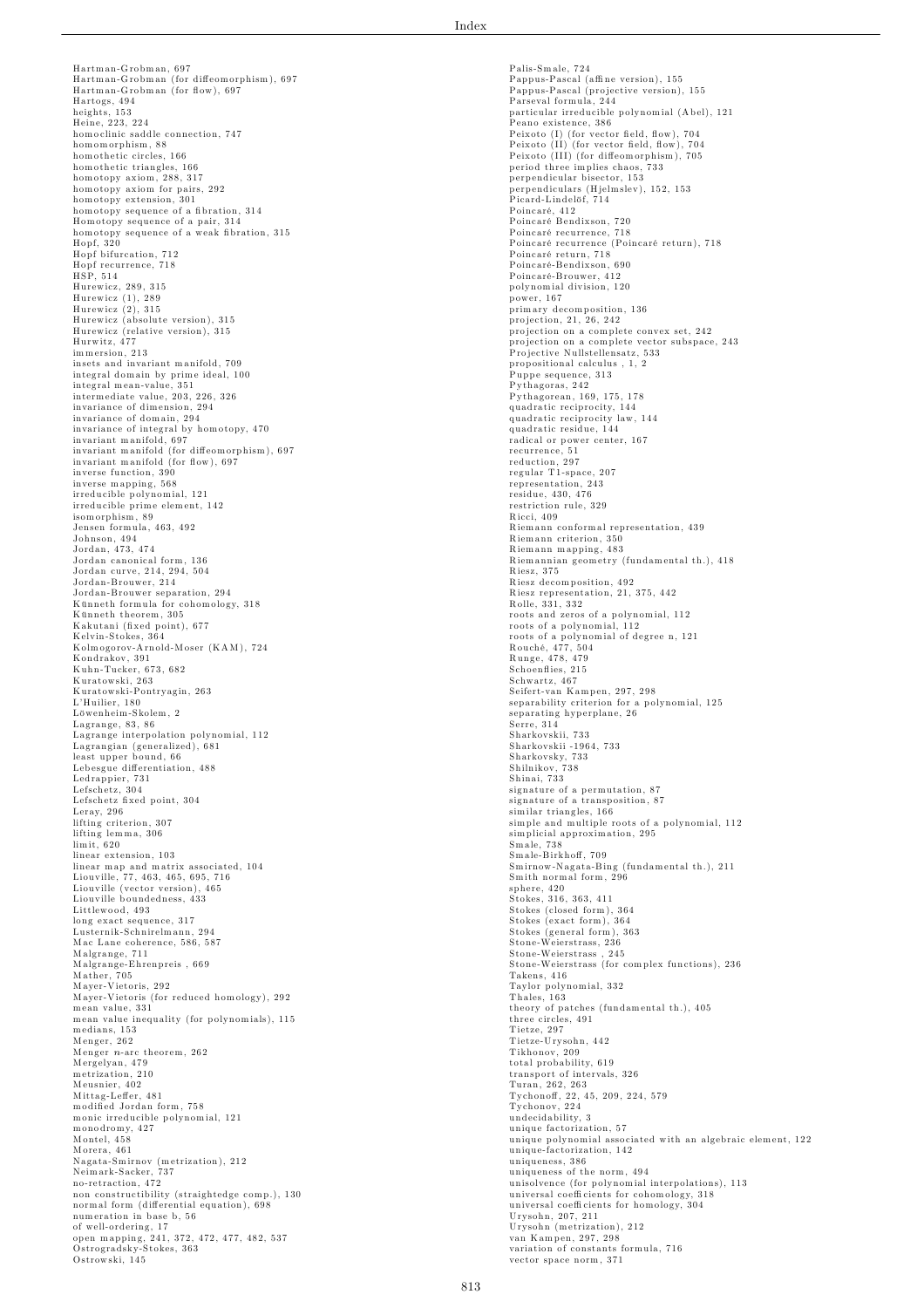Vesentini, 494<br>Wedderburn, 114<br>Weierstrass, 481 Weierstrass convergence, 458 Weierstrass convergence,<br>Weierstrass product, 433<br>Whitehead, 315 Whitney, 415, 416<br>Whitney, 415, 416<br>Whitney graph, 259 Wiener-Khinchin, 726 Wilson, 98<br>Yoneda lemma, 302 Young (1), 731<br>Young (2), 731 Zermelo, 36, 47<br>zeros of a polynomial, 112<br>Zorn, 45, 47 Theorem of homothetic triangles, 166 Theorem of similar triangles, 166 Theorems about angles, 162 Theory of approximation, 338 of cointegration, 626<br>of differential equations, xvii<br>of interpolation, 339 on interporation, 359<br>Theory of analytic functions, 421<br>Theory of curves, 214<br>Theory of differential equations, xvii Theory of patches, 404<br>fundamental theorem, 404 fundamental theorem, 404<br>Theory of simplicial homology, 257<br>Theory of singular homology, 257<br>Theory of types, 13, 16<br>Three circles theorem, 491<br> $T_s$ -space, 207<br>Tietze theorem, 297<br>Tietze-Ilrysohn theorem, 442 Tietze Iurorem, 291<br>Tietze-Urysohn heorem, 442<br>Tikhonov space, 207<br>Tikhonov theorem, 209<br>Tile, 209, 355<br>Tiling, 447 Timmg, 447<br>Time average, 725<br>Time continuous system, 714 Time discrete system, 714 Time series,  $642$ <br>Time series analysis (TSA),  $642$ Time-dependent normal form, 699<br>Time-lag model, 625, 639 Time-series, 624<br>Time-series cross-sectional data (TSCS), 633<br>Tivialization of line bundle on a torus, 269, 562 Toa, 175 Tokin model. 753 Tobin model, 753<br>Tobin monetary growth model, 760<br>Tolerance threshold, 622<br>Topol. equivalence replaces top. conjugacy, 696<br>Topological date site, 610<br>Topological and continuous invariants, 195<br>Topological basis, 199, 308, Topological completion, 78 1 opological completion, 78<br>Topological conjugacy, 692, 696<br>Topological conjugacy of discrete systems, 723<br>Topological direct sum, 243 Topological direct sum, 245<br>Topological dual, 238<br>Topological embedding, 544, 575<br>Topological entropy, 727<br>Topological equivalence, 416, 696, 722, 733 Topological equivalence, 410, 690, 722, 733<br>Topological equivalence of diff. equations, 722<br>Topological graph, 258<br>Topological group, 38, 66, 283<br>Topological homeomorphism, 200 Topological invariance, 248<br>Topological invariance of dimension, 540 Topological invariante of different<br>Topological invariant, 193, 195<br>Topological isomorphism, 200 Topological K-theory, 269, 562 Topological Repart Space, 20<br>
Topological Inear space, 20<br>
Topological manifold, 539, 540<br>
Topological manifold are locally compact, 540 1 opological maniloid are locally compact, 540<br>Topological manifolds are paracompact, 540<br>Topological map, 193, 194, 200<br>Topological n-dimensional manifold, 541<br>Topological n-manifold, 539 Topological numinout, 338<br>Topological quotient space, 38<br>Topological space, 27, 50, 197, 198, 217, 537<br>axiomatic definition, 198<br>comparison, 200 defined in terms of neighborhoods, 197<br>defined in terms of open sets, 198 defined in terms of open sets, 196<br>example, 198<br>in terms of neighborhoods, 537<br>in terms of open sets, 537<br>T0,T1,T2,T3,T4-axioms (separation), 207 to,11,12,16,14 axioms<br>totally disconnected, 226<br>triangulable, 253 Topological space in terms of neighborhoods, 537<br>Topological space in terms of open sets, 537 Topological space in terms of open sets, 537<br>
Topological structure, 38, 50, 65, 218<br>
transfer, 201<br>
Topological structure of Q, 65<br>
Topological structure of R, 321<br>
Topological subspace, 38, 200, 201<br>
Topological subspace Topologically equivalent, 194, 197, 697, 722<br>Topologically equivalent distances, 217

Topologically equivalent flows, 692 Topologically equivalent nows, 032<br>Topologically equivalent sets, 194<br>Topologist's sine curve, 204<br>Topology, xvii, 20, 27, 193, 218<br>associated with semi-metric structure, 230 comparison<br>coarsest, finest, coarser, finer, 199<br>induced, 199 maucea, 199<br>metric, 199<br>p-adic, 79<br>relative, 197<br>Topology change, 733<br>Topology engendered by maps, 201<br>Topology generated, 199 Topology generated by a family of parts, 218<br>Topology of bands, 199, 204 10pology of bands, 199, 204<br>Topology of the complex plane, 472, 497<br>Topology on a set, 538<br>Topos, 569, 608<br>Tor, 304, 560 Tor, 301, 303<br>Tor group, 304<br>Torsion, 304, 394 Torsion, coefficient, 257, 296<br>Torsion formula, 395 Torsion group, 257 Torsion product, 304<br>Torsion sheaf, 571 Torsion tensor, 418 Torus, 275, 402<br>Torus T<sup>2</sup>, 730<br>Total curvature, 403 Total degree, 117<br>Total order, 9, 21, 36, 44, 46 Total order relation, 34<br>Total order structure of N, 63 Total orthonormal family, 244<br>Total orthonormal system, 244, 245 Fotal orthonormal system, 244, 245<br>Total probability, 619<br>Total probability theorem, 619<br>Total space, 306, 560, 562, 574<br>Total variability (SST), 627<br>Totality, 21, 44, 579<br>Totally disconnected topological space, 226<br>Totall Totally disconnected topological space<br>Totally E-acyclic, 303<br>Totally ordered set, 9, 21, 44–46<br>Totally ordered set (Total order), 44<br>Totally well ordered field Archimedean, 78<br>Totient function, 57, 68, 96 Trace, 201, 304, 717<br>Trace map, 432 Trace topology, 538<br>Traces, 194 Tractrix, 177<br>Tractroid, 177 Transaction effect, 760<br>Transcendantal extension, 123 Transcendental elements of a field, 122<br>Transcendental function, 433 Franscendental nunchen, 433<br>Transcendental number, 78, 122<br>Transcendental numbers, 117<br>Transcritical bifurcation (normal form), 733<br>Transcritical bifurcations, 735<br>Transfinite induction, 47, 49 Transformation elliptic, 439<br>hyperbolic, 439 nyperbonc, 439<br>loxodromic, 439<br>parabolic, 439<br>Transformation group, 149 Transformation matrix, 758 Transformation matrix, 758<br>Transition function, 414, 542<br>Transition map, 414, 542<br>Transition map (transition function), 542<br>Transition matrix, 623 Transition probabilities, 623<br>Transitions to Chaos, 738<br>cascade of period-doublings, 738 destruction of a torus, 738, 739 Global homoclinic bifurcation, 738 intermittency, 738<br>Transitive G-set, 306<br>Transitive G-space, 306 Transitive G-space, 306<br>Transitivity, 7<br>Transitivity rule, 2<br>Translation, 154, 161, 162, 164<br>Translation functor, 591 Transmission medium, 661<br>Transpose, 106 Transpose conjugate matrix, 136<br>Transposition, 86 Transvection, 168<br>Transversal, 162 Transverse homoclinic point, 709, 723, 738 Trapezium, 355<br>Trapezium, 355<br>Trapezium (approximation) method, 355<br>Trapezoidal formula, 656 Tree, 260, 297, 309<br>Trees, 619 Trefoil curvE, 336 Trend, 650<br>Trial. 616 Triangle, 154, 175<br>Triangle axiom, 20<br>Triangle centroid, 167 Triangle of signed Stirling numbers of the first kind, 90<br>Triangle of signed Stirling numbers of the first kind, 90 Triangular matrix, 135 Triangular simplex, 255 Triangular system, 642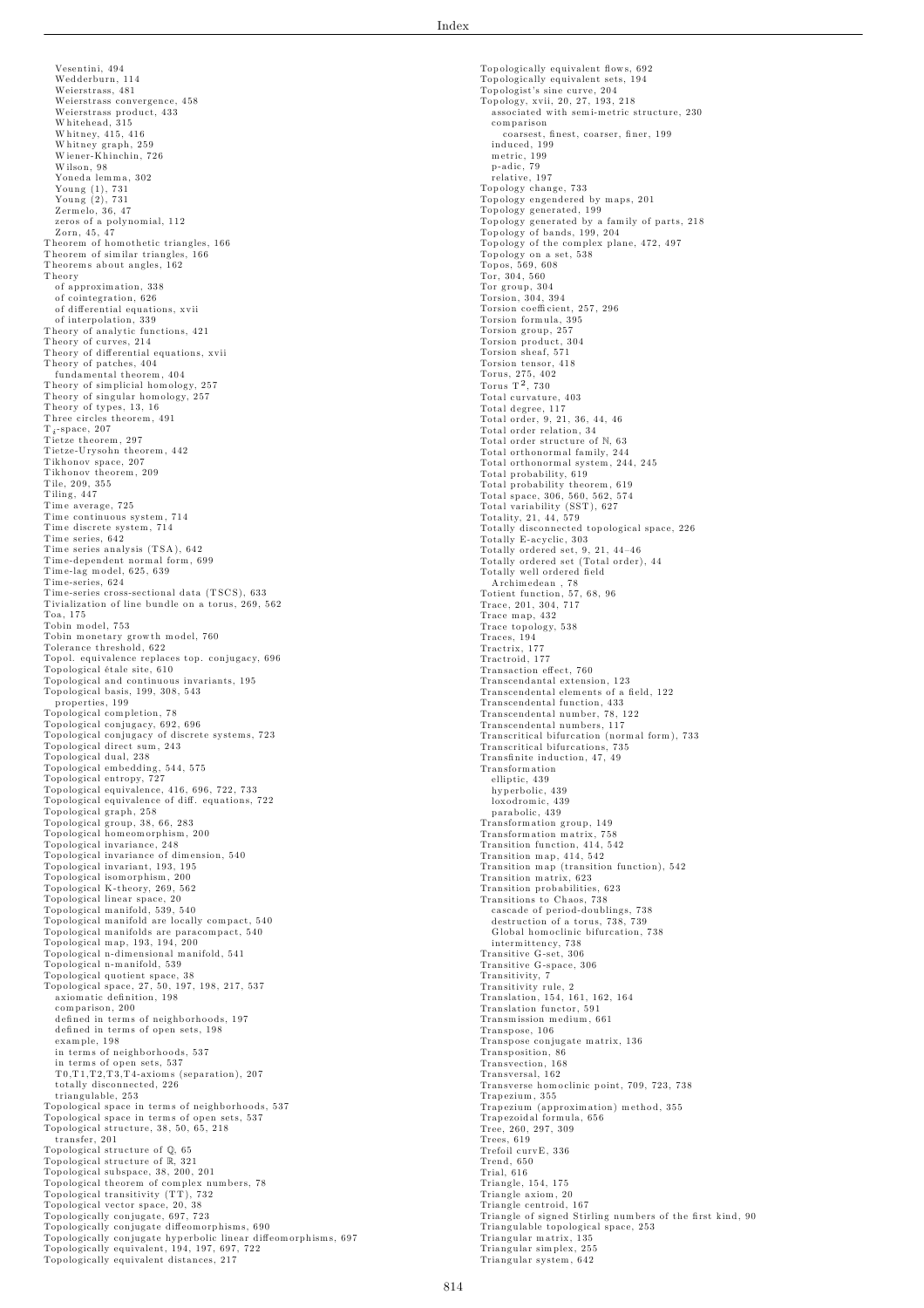$\begin{array}{l} \bf Triangulated\ category,\ 591\\ \bf Triangulated\ polygon,\ 298\\ \bf Triangulation,\ 250,\ 251,\ 253,\ 255,\ 294,\ 295\\ \bf Trigonalization,\ 135\\ \end{array}$ Trigonanzation, 155<br>Trigonometric circle, 72<br>Trigonometric function, 175, 178, 455 cosecant, 178<br>cosine, 178 cotangent, 178<br>hyperbolic cosine, 178 hyperbolic sine, 178<br>hyperbolic tangent, 178 secant. 178  $sine, 178$ sine, 178<br>tangent, 178<br>Trigonometric identities, 178 Trigonometric series, 653<br>Trigonometrical function, 174 Ingonometrical function, 17<br>Trigonometry, 174<br>based on a circle, 178<br>based on a hyperbola, 178<br>Trimetric projection, 174 Triple, 593<br>Trivial bundle, 269, 561<br>Trivial divisor, 95, 110 Trivial group, 82, 89 Ablian, 89<br>
cyclic, 89<br>
Trivial homomorphism, 282 Trivial morphism, 85 Trivial morphism, 85<br>Trivial ring, 523<br>Trivial subgroup, 83<br>Trivialization, 269, 561<br>Trivialization, 269, 561 Trivianzation, 200, 001<br>True coefficient, 625<br>True proposition, 1<br>Truncated Taylor series, 685 Truncation, 312, 701 Truth value, 1, 2<br>TS process, 644<br>TS process, 644<br>TS process (Trend Stationary), 644 The lemma, 299<br>Turan graph, 262<br>Turan theorem, 262, 263 Turbulence burst, 718 Turbulent phase, 738<br>Turing, 3 Twin primes, 148 Twist, 165 Twisted K-theory, 562 Twisted sphere, 155<br>Two point compactification of R, 422<br>Two-cycle, 86 Two-sided convolution, 662<br>Two-sided convolution, 662<br>Two-sided ideal, 22<br>Two-sided ideal (bilateral ideal), 100<br>Two-sided test, 617 Two-sided transformation, 656<br>Two-stage least squares (2SLS), 642<br>Two-tailed test, 617 Two-tailed test, 017<br>Two-value principle, 1<br>Two-valued logic, 1<br>Two-valued principle, 4 Tychonoff space, 207<br>Tychonoff theorem, 22, 45, 209, 224, 579 Tychonov theorem, 224<br>Type, 13, 510-512 Type (sort), 512<br>Type I error, 617 Type II error, 617<br>Type II error, 617<br>Type of algebraic system, 510<br>Type theory, 13, 16<br>Types of affine isometry, 187 Types of equilibrium point, 721<br>Typical property, 724  $\mathbb{U}$ -set, 579 U-set, 579<br>U-small, 579<br>U-small set, 579<br>Ultra-metric distance, 220<br>Ultrafilter, 19, 22, 209, 222, 223, 543<br>Ultrafilter lemma, 19, 24<br>Ultrafilter, 146<br>Ultrafilter, 146<br>Ultrafilter, 146 Umbilic,  $402$ Umbilic point, 402<br>
Umbilic point, 402<br>
Umbilical point, 402, 419<br>
Unary operation, 16, 265, 510 Univary operation, 10, 205, 310<br>Unbiased estimator, 617, 622, 626<br>Unbiased forcasting, 627<br>Uncorrelated errors, 626<br>Uncorrelated variables, 625<br>Uncountable negligible set, 367<br>Uncountable product, 217<br> Uncountable universe, 578<br>Uncountably infinite set, 18 Undecidability theorem.<sup>3</sup> Undecidable hypothesis, 35 Underlying set, 510, 512<br>Underlying set (carrier set), 510 Underlying set (or domain), 512<br>
Underlying space, 294<br>
Underlying space, 294<br>
Unfolding, 711<br>
Uniform continuity, 227, 327, 424 Uniform continuity, 221, 321, 424<br>Uniform convergence, 234, 327<br>Uniform convergence of a sequence, 234 Uniform convergence of a sequence, 25<br>Uniform medium, 661<br>Uniform norm, 21, 338<br>Uniform norm (Chebyshev norm), 338<br>Uniform space, 230<br>Uniform space (Weil), 230<br>Uniform structure, 230

Uniform topology, 230<br>Uniformity, 230<br>Uniformly approachable map, 338<br>Uniformly continuous function, 327 Uniformly continuous function, 327<br>Uniformly continuous map, 227<br>Uniformly convergent sequence of functions, 327<br>Uniformly equivalent distances, 217, 228<br>Union, 8, 9, 13 Union of open balls, 50, 199<br>Union of open sets, 195 Union of regular patches, 399<br>Unipolar rectangular impulse, 662 Unique factorization theorem, 57<br>Unique factorization theorem, 57<br>Unique factorization domain, 124<br>Unique factorization domain (UFD), 142<br>Unique factorization ring, 124, 142 Unique-factorization theorem, 142<br>Unique-factorization theorem, 142<br>Uniqueness of distributive lattice, 9<br>Uniqueness theorem, 386<br>Uniqueness theorem, 386 Unisolvence theorem, 113<br>Unisolvence theorem (for polynomial interpolations), 113 Unit, 43, 141, 516, 593<br>Unit circle, 159, 214, 717, 748<br>Unit circle of C, 72 Unit element, 42, 43, 515, 516 Unit jump, 658<br>Unit law, 591<br>Unit n-sphere, 539 Unit object, 586 Unit polynomial, 36, 109 Unit ring, 43, 516, 522<br>Unit ring, 43, 516, 522<br>Unit ring (ring with identity, ring with unity), 522<br>Unit ring (ring with identity, ring with unity, ring with a one, unitary ring, unital ring), 522 Unit root, 644<br>Unit root test, 644 Unit square, 65 Unit tangent vector, 393, 394<br>Unit vector, 181, 399<br>Unital Banach algebra, 24 Unital ring, 43, 516<br>Unitary divisor, 147<br>Unitary group, 131 Unitary polynomial, 36, 109<br>Unitary ring, 43, 516, 522<br>Unitary tile, 250 Unitary the, 250<br>Unitor, 586<br>Unity, 42, 515<br>Universal algebra, 264, 509, 510<br>Universal coefficients, 304<br>Universal coefficients theorem for cohomology, 318<br>Universal coefficients theorem for homology, 304<br>Universal coeffic Universal coefficients theorem for homology, 30<br>Universal cover, 574<br>Universal covering space, 307, 574<br>Universal covering space, 307, 574<br>Universal element, 9<br>Universal properties of diagrams, 589<br>Universal properties of Universal quantifier, 10<br>Universal set, 8, 13, 511 Universally catenary ring, 525<br>Universally catenary ring, 525<br>Universally true, 2<br>Universally true, 2<br>Universal Universal<br>Universal Catenary 119<br>Universal Catenary 119<br>Universal Catenary 626<br>Universal Universal<br>Universal C Unramified morphism, 565, 569<br>Unramified morphism, 565, 569<br>Unsatisfiable formula, 2<br>Unstable in the sense of Lyapunov, 694<br>Unstable separatrix, 747<br>Unstable statistical model, 631 Upper (Riemann) integral, 350 Upper bound, 45, 46, 53, 490<br>Upper box-counting dimension, 730 Upper oxisteding university<br>Upper capacity, 730<br>Upper integral, 350<br>Upper limit of sequence, 323<br>Upper limit of sequence, 323<br>Upper pointwise dimension, 731 Upper pointwise universion, 191<br>Upper semi-continuous function, 233<br>Upper semi-continuous function (u.s.c.), 490 Upper set, 23 Upper triangular matrix, 109, 135<br>Urelement, 2, 16, 578<br>Urysohn, 207, 211, 213 Urysohn metrization theorem, 212<br>Usual topology of  $\mathbb{C}^n$ , 224<br>Usual topology of  $\mathbb{R}^n$ , 224 Utility maximization under budget constraint, 681 UVAR (unrestricted vector AR), 647 V-valued presheaf, 606<br>Valeur d'adherence, 220, 228<br>Valuation, 79, 142, 145 discrete or dense, 145<br>Non-Archimedean, 146 Non-Arcmimeacan, 140<br>Valuation of a polynomial, 110<br>Valuation of n at p, 57<br>Valued field, 79, 146<br>Van der Pol equation, 735<br>Van der Pol excillator, 747<br>Van der Pol excillator, 747<br>Van der Pol excillator, 747<br>Van Kampan the Van Kampen theorem, 197<br>
Van Kampen theorem, 297, 298<br>
Vandermonde matrix, 113<br>
Vanishing line, 170<br>
Vanishing point, 170 VAR (vector autoregressive), 646<br>VAR model, 646